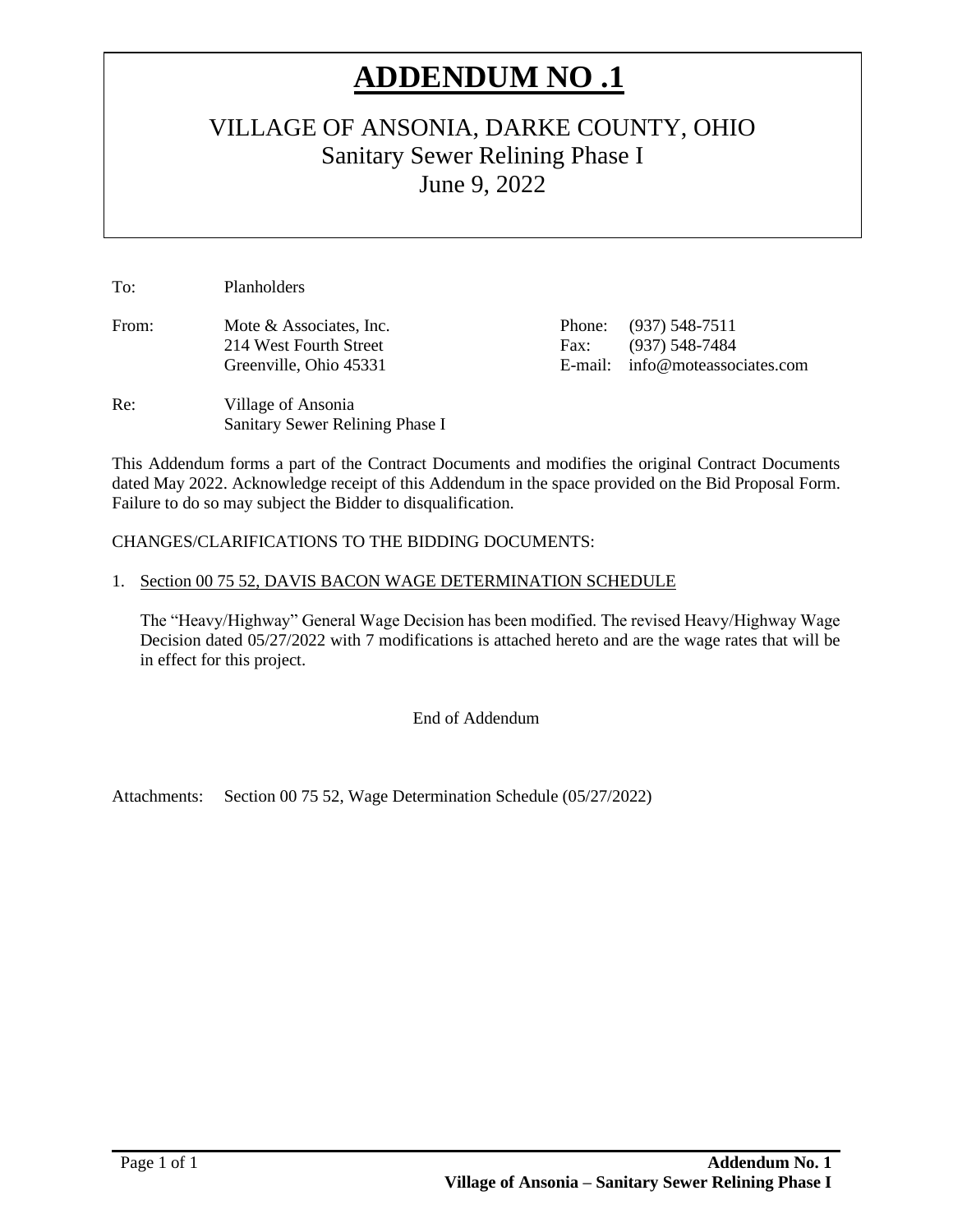## **DAVIS BACON WAGE DECISION SCHEDULE 00 75 52**

"General Decision Number: OH20220001 05/27/2022

Superseded General Decision Number: OH20210001

State: Ohio

Construction Types: Heavy and Highway

Counties: Ohio Statewide.

Heavy and Highway Construction Projects

Note: Contracts subject to the Davis-Bacon Act are generally required to pay at least the applicable minimum wage rate required under Executive Order 14026 or Executive Order 13658. Please note that these Executive Orders apply to covered contracts entered into by the federal government that are subject to the Davis-Bacon Act itself, but do not apply to contracts subject only to the Davis-Bacon Related Acts, including those set forth at 29 CFR  $5.1(a)(2)-(60)$ .

| If the contract is entered<br>into on or after January 30,<br>2022, or the contract is<br>renewed or extended $(e,q,$ , an $\vert$ . The contractor must pay<br>option is exercised) on or<br>after January 30, 2022: | Executive Order 14026<br>generally applies to the<br>contract.<br>all covered workers at<br>least \$15.00 per hour (or<br>the applicable wage rate<br>listed on this wage<br>determination, if it is<br>higher) for all hours<br>spent performing on the<br>contract in 2022. |
|-----------------------------------------------------------------------------------------------------------------------------------------------------------------------------------------------------------------------|-------------------------------------------------------------------------------------------------------------------------------------------------------------------------------------------------------------------------------------------------------------------------------|
| If the contract was awarded on . Executive Order 13658<br>or between January 1, 2015 and<br>January 29, 2022, and the<br>contract is not renewed or<br>extended on or after January<br>30, 2022:                      | generally applies to the<br>contract.<br>. The contractor must pay all <br>covered workers at least<br>\$11.25 per hour (or the<br>applicable wage rate listed<br>on this wage determination,                                                                                 |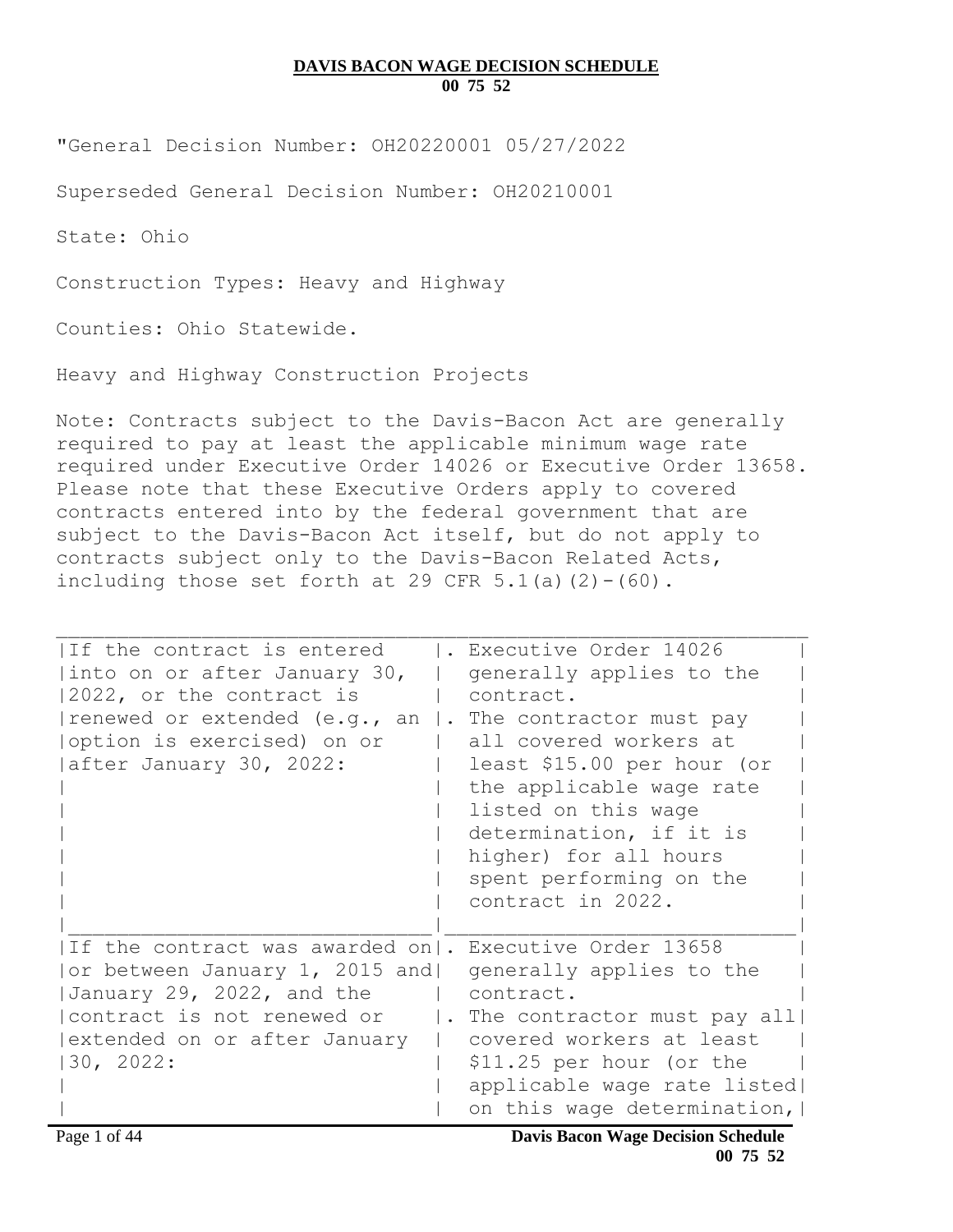| if it is higher) for all $\ $ |
|-------------------------------|
| hours spent performing on     |
| that contract in 2022.        |
|                               |

The applicable Executive Order minimum wage rate will be adjusted annually. If this contract is covered by one of the Executive Orders and a classification considered necessary for performance of work on the contract does not appear on this wage determination, the contractor must still submit a conformance request.

Additional information on contractor requirements and worker protections under the Executive Orders is available at https://www.dol.gov/agencies/whd/government-contracts.

| Modification Number | Publication Date |  |
|---------------------|------------------|--|
|                     | 01/07/2022       |  |
|                     | 01/14/2022       |  |
| 2                   | 01/28/2022       |  |
| 3                   | 02/18/2022       |  |
|                     | 02/25/2022       |  |
| 5                   | 03/11/2022       |  |
|                     | 04/08/2022       |  |
|                     | 05/27/2022       |  |

## BROH0001-001 06/01/2021

DEFIANCE, FULTON (Excluding Fulton, Amboy & Swan Creek Townships), HENRY (Excluding Monroe, Bartlow, Liberty, Washington, Richfield, Marion, Damascus & Townships & that part of Harrison Township outside corporate limits of city of Napoleon), PAULDING, PUTNAM and WILLIAMS COUNTIES

|                                        | Rates | Fringes |
|----------------------------------------|-------|---------|
| Bricklayer, Stonemason\$ 30.40         |       | 17.55   |
| BROH0001-004 06/01/2021                |       |         |
|                                        | Rates | Fringes |
| CEMENT MASON/CONCRETE FINISHER\$ 30.40 |       | 17.55   |
|                                        |       |         |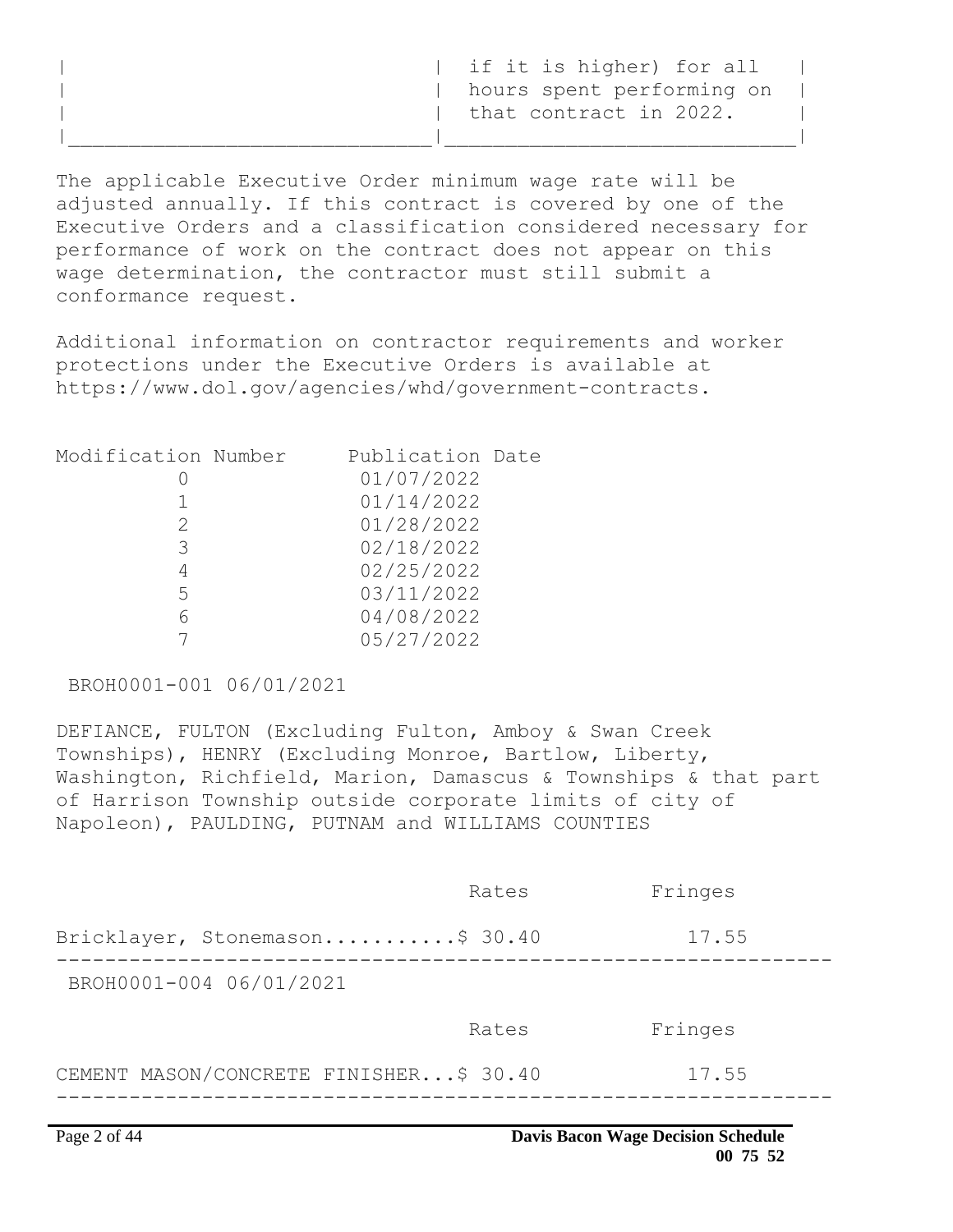BROH0003-002 06/01/2021

FULTON (Townships of Amboy, Swan Creek & Fulton), HENRY (Townships of Washington, Damascus, Richfield, Bartlow, Liberty, Harrison, Monroe, & Marion), LUCAS and WOOD (Townships of Perrysburg, Ross, Lake, Troy, Freedom, Montgomery, Webster, Center, Portage, Middleton, Plain, Liberty, Henry, Washington, Weston, Milton, Jackson & Grand Rapids) COUNTIES

Rates Fringes Bricklayer, Stonemason...........\$ 30.40 17.55 ---------------------------------------------------------------- BROH0005-003 06/01/2020 CUYAHOGA, LORAIN & MEDINA (Hinckley, Granger, Brunswick, Liverpool, Montville, York, Homer, Harrisville, Chatham, Litchfield & Spencer Townships and the city of Medina) Rates Fringes BRICKLAYER BRICKLAYERS; CAULKERS; CLEANERS; POINTERS; & STONEMASONS....................\$ 36.64 17.13 SANDBLASTERS...................\$ 36.39 17.13 SEWER BRICKLAYERS & STACK BUILDERS......................\$ 36.64 17.13 SWING SCAFFOLDS..............\$ 37.14 17.13 ---------------------------------------------------------------- BROH0006-005 06/01/2021 CARROLL, COLUMBIANA (Knox, Butler, West & Hanover Townships), STARK & TUSCARAWAS Rates Fringes Bricklayer, Stonemason............\$ 30.40 17.55 ----------------------------------------------------------------

BROH0007-002 06/01/2021

LAWRENCE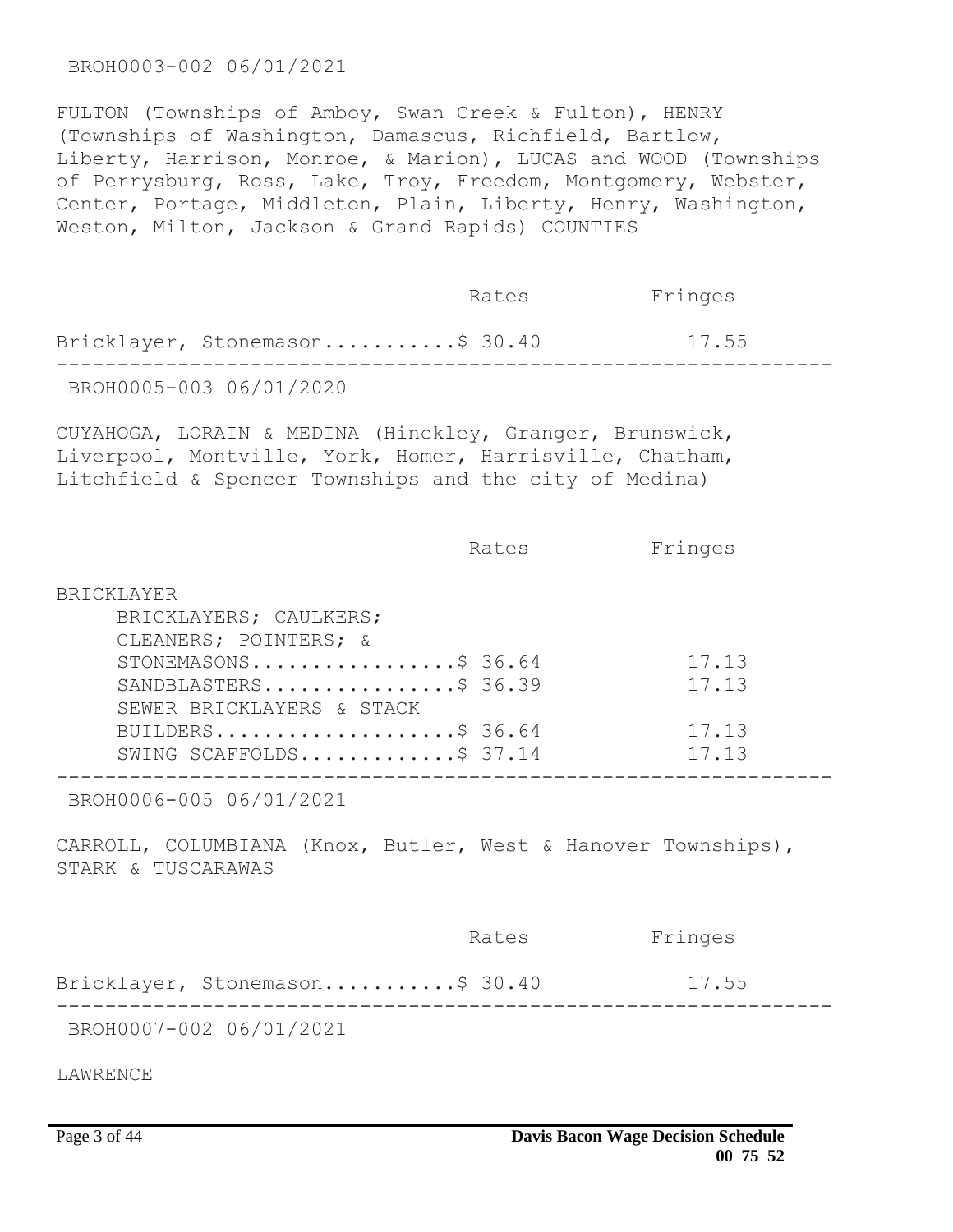|                                                                                                                                              | Rates | Fringes          |
|----------------------------------------------------------------------------------------------------------------------------------------------|-------|------------------|
| Bricklayer, Stonemason\$ 30.40 17.55                                                                                                         |       |                  |
| BROH0007-005 06/01/2021                                                                                                                      |       |                  |
| PORTAGE & SUMMIT                                                                                                                             |       |                  |
|                                                                                                                                              |       | Rates Fringes    |
| BRICKLAYER\$ 30.40 17.55                                                                                                                     |       |                  |
| BROH0007-010 06/01/2017                                                                                                                      |       |                  |
| PORTAGE & SUMMIT                                                                                                                             |       |                  |
|                                                                                                                                              | Rates | Fringes          |
| $MASON - STONE$ \$ 28.65                                                                                                                     |       | 14.55            |
| BROH0008-001 06/01/2021                                                                                                                      |       | ________________ |
| COLUMBIANA (Salem, Perry, Fairfield, Center, Elk Run,<br>Middleton, & Unity Townships and the city of New Waterford),<br>MAHONING & TRUMBULL |       |                  |
|                                                                                                                                              | Rates | Fringes          |
| BRICKLAYER\$ 30.40                                                                                                                           |       | 17.55            |
| BROH0009-002 06/01/2021                                                                                                                      |       |                  |
| BELMONT & MONROE COUNTIES and the Townships of Warren & Mt.<br>Pleasant and the Village of Dillonvale in JEFFERSON COUNTY                    |       |                  |
|                                                                                                                                              | Rates | Fringes          |
| Bricklayer, Stonemason\$ 30.40<br>Refractory\$ 31.45                                                                                         |       | 17.55<br>19.01   |
| BROH0010-002 06/01/2021                                                                                                                      |       |                  |
| COLUMBIANA (St. Clair, Madison, Wayne, Franklin, Washington,<br>Yellow Creek & Liverpool Townships) & JEFFERSON (Brush Creek &               |       |                  |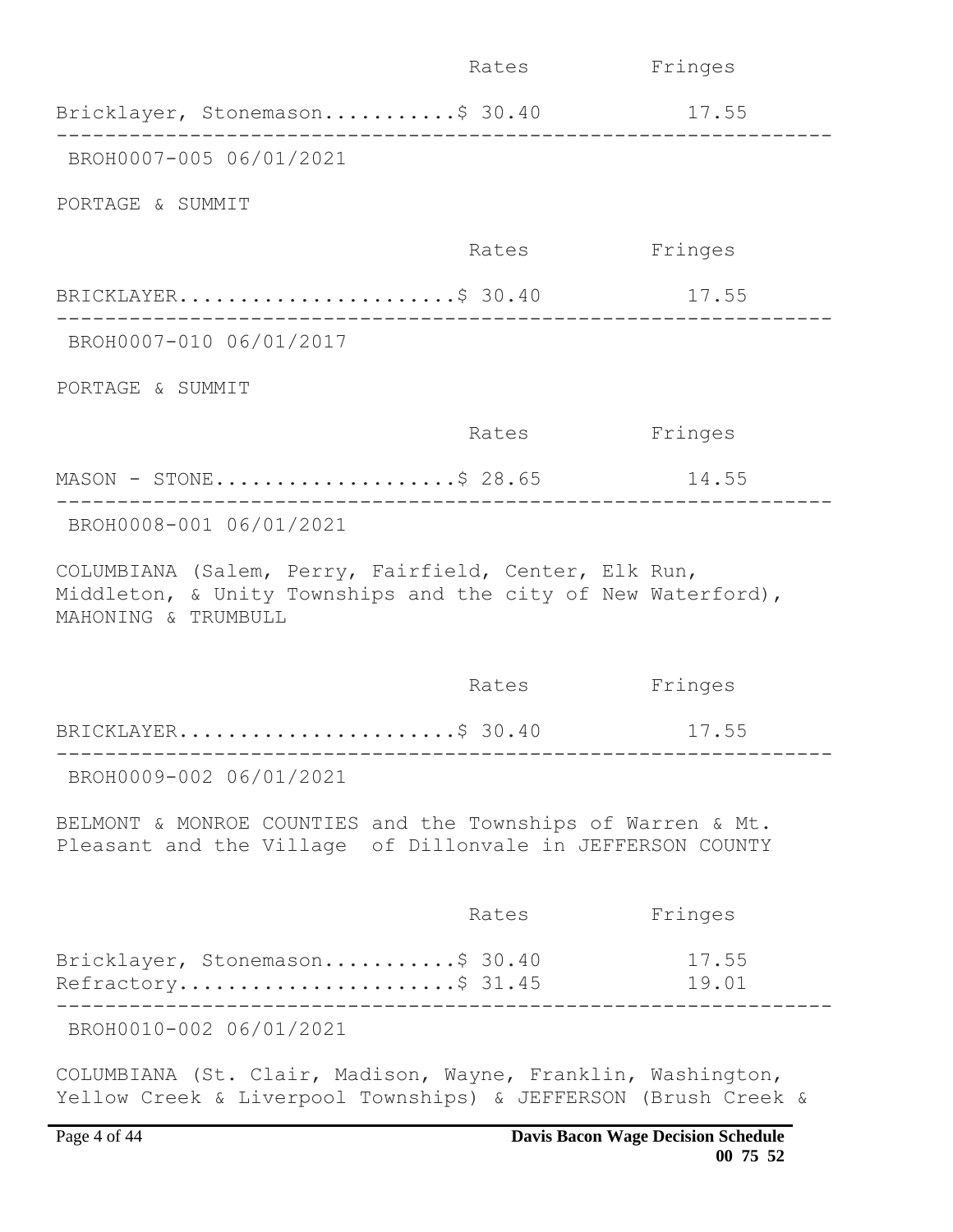|                                                                                                                                                                                    | Rates Fringes |         |
|------------------------------------------------------------------------------------------------------------------------------------------------------------------------------------|---------------|---------|
| Bricklayer, Stonemason\$ 30.40 17.55                                                                                                                                               |               |         |
| BROH0014-002 06/01/2021                                                                                                                                                            |               |         |
| HARRISON & JEFFERSON (Except Mt. Pleasant, Warren, Brush Creek,<br>Saline & Salineville Townships & the Village of Dillonvale)                                                     |               |         |
|                                                                                                                                                                                    | Rates         | Fringes |
| Bricklayer, Stonemason\$ 30.40 17.55                                                                                                                                               |               |         |
| BROH0016-002 06/01/2021                                                                                                                                                            |               |         |
| ASHTABULA, GEAUGA, and LAKE COUNTIES                                                                                                                                               |               |         |
|                                                                                                                                                                                    | Rates         | Fringes |
| Bricklayer, Stonemason\$ 30.40 17.55                                                                                                                                               |               |         |
| BROH0018-002 06/01/2021                                                                                                                                                            |               |         |
| BROWN, BUTLER, CLERMONT, HAMILTON, PREBLE (Gasper, Dixon,<br>Israel, Lanier, Somers & Gratis Townships) & WARREN COUNTIES:                                                         |               |         |
|                                                                                                                                                                                    | Rates         | Fringes |
| Bricklayer, Stonemason\$ 30.40<br>______________                                                                                                                                   |               | 17.55   |
| BROH0022-004 06/01/2021                                                                                                                                                            |               |         |
| CHAMPAIGN, CLARK, CLINTON, DARKE, GREENE, HIGHLAND, LOGAN,<br>MIAMI, MONTGOMERY, PREBLE (Jackson, Monroe, Harrison, Twin,<br>Jefferson & Washington Townships) and SHELBY COUNTIES |               |         |
|                                                                                                                                                                                    | Rates         | Fringes |
| Bricklayer, Stonemason\$ 30.40                                                                                                                                                     |               | 17.55   |

Saline Townships)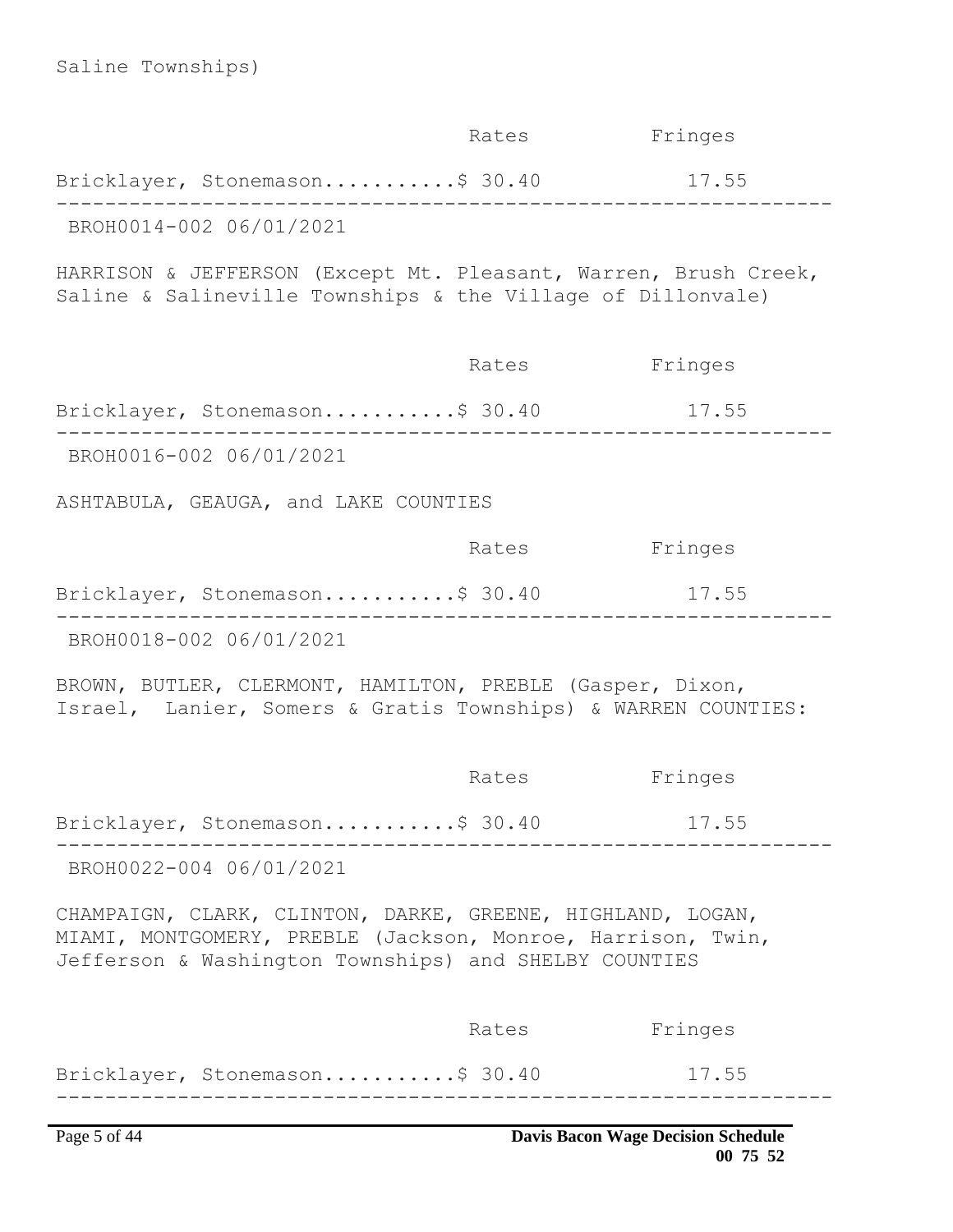BROH0032-001 06/01/2021

GALLIA & MEIGS

|                                                                                                                                                                                                                                                                                                                                                                            | Rates                       | Fringes |
|----------------------------------------------------------------------------------------------------------------------------------------------------------------------------------------------------------------------------------------------------------------------------------------------------------------------------------------------------------------------------|-----------------------------|---------|
| Bricklayer, Stonemason\$ 30.40 17.55                                                                                                                                                                                                                                                                                                                                       |                             |         |
| BROH0035-002 06/01/2021                                                                                                                                                                                                                                                                                                                                                    |                             |         |
| ALLEN, AUGLAIZE, MERCER and VAN WERT COUNTIES                                                                                                                                                                                                                                                                                                                              |                             |         |
|                                                                                                                                                                                                                                                                                                                                                                            | Rates                       | Fringes |
| Bricklayer, Stonemason\$ 30.40 17.55                                                                                                                                                                                                                                                                                                                                       |                             |         |
| BROH0039-002 06/01/2021                                                                                                                                                                                                                                                                                                                                                    |                             |         |
| ADAMS & SCIOTO                                                                                                                                                                                                                                                                                                                                                             |                             |         |
|                                                                                                                                                                                                                                                                                                                                                                            | Rates Fringes               |         |
| Bricklayer, Stonemason\$ 30.40                                                                                                                                                                                                                                                                                                                                             | ___________________________ | 17.55   |
| BROH0040-003 06/01/2021                                                                                                                                                                                                                                                                                                                                                    |                             |         |
| ASHLAND, CRAWFORD, HARDIN, HOLMES, MARION, MORROW, RICHLAND,<br>WAYNE and WYANDOT (Except Crawford, Ridge, Richland & Tymochtee<br>Townships) COUNTIES                                                                                                                                                                                                                     |                             |         |
|                                                                                                                                                                                                                                                                                                                                                                            | Rates                       | Fringes |
| Bricklayer, Stonemason\$ 31.93                                                                                                                                                                                                                                                                                                                                             |                             | 22.54   |
| FOOTNOTE: Layout Man and Sawman rate: \$1.00 per hour above<br>journeyman rate.<br>Free standing stack work ground level to top of stack;<br>Sandblasting and laying of carbon masonry material in swing<br>stage and/or scaffold; Ramming and spading of plastics and<br>qunniting: \$1.50 per hour above journeyman rate.<br>""Hot"" work: \$2.50 above journeyman rate. |                             |         |

BROH0044-002 06/01/2021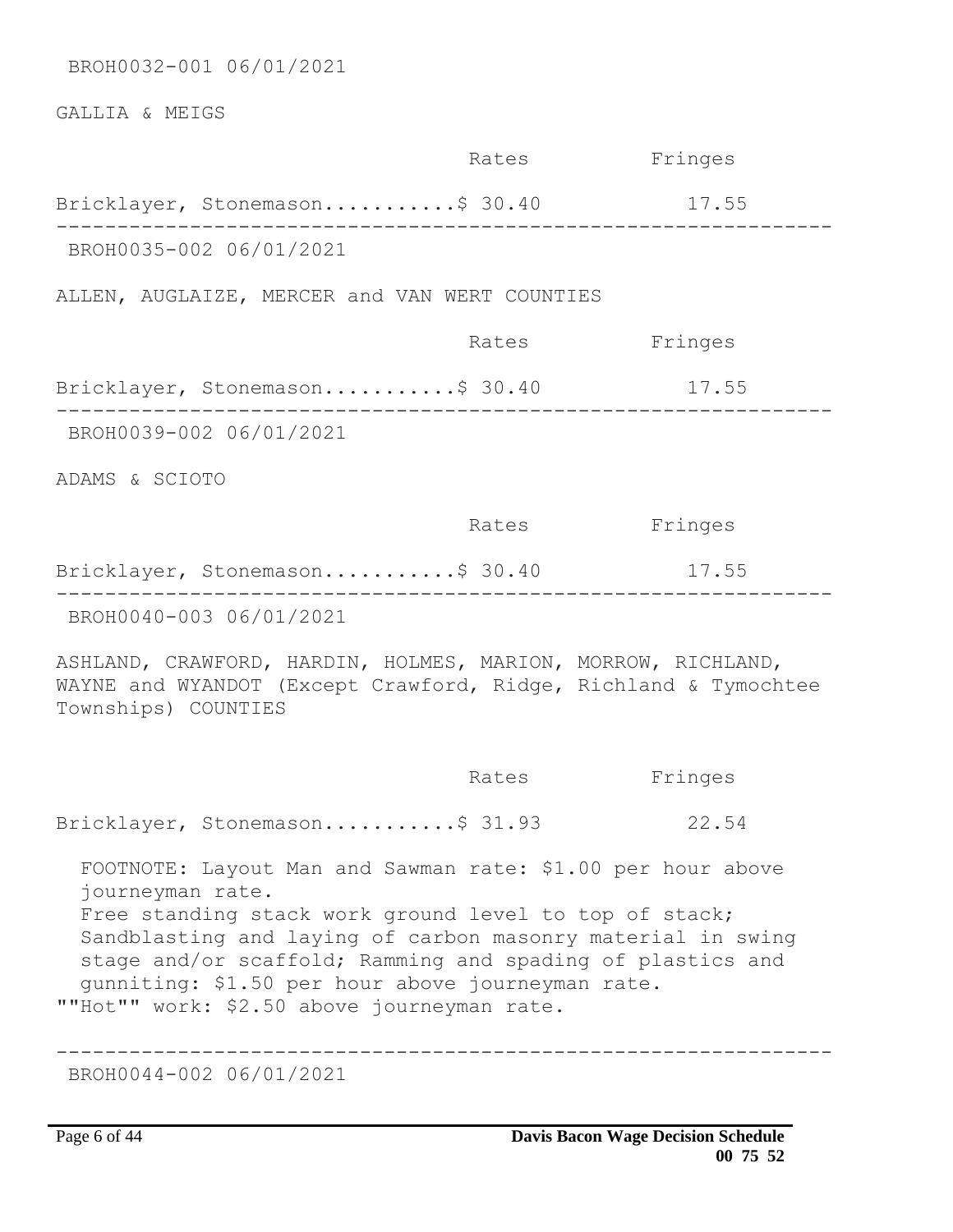Bricklayer, Stonemason COSHOCTON, FAIRFIELD, GUERNSEY, HOCKING, KNOX, KICKING, MORGAN, MUSKINGUM, NOBLE (Beaver, Buffalo, Seneca & Wayne Townships) & PERRY COUNTIES:......................\$ 30.40 17.55 ----------------------------------------------------------------

BROH0045-002 06/01/2021

FAYETTE, JACKSON, PIKE, ROSS and VINTON COUNTIES

|                                | Rates | Fringes |  |
|--------------------------------|-------|---------|--|
| Bricklayer, Stonemason\$ 30.40 |       | 17.66   |  |
|                                |       |         |  |

BROH0046-002 06/01/2021

ERIE, HANCOCK, HURON, OTTAWA, SANDUSKY, SENECA, WOOD (Perry & Bloom Townships) and WYANDOT (Tymochtee, Crawford, Ridge & Richland Townships) COUNTIES & the Islands of Lake Erie north of Sandusky

Rates Fringes

Bricklayer, Stonemason............\$ 30.40 17.55

 FOOTNOTE: Layout Man and Sawman rate: \$1.00 per hour above journeyman rate. Free standing stack work ground level to top of stack; Sandblasting and laying of carbon masonry material in swing stage and/or scaffold; Ramming and spading of plastics and gunniting: \$1.50 per hour above journeyman rate.

""Hot"" work: \$2.50 above journeyman rate.

----------------------------------------------------------------

BROH0052-001 06/01/2021

ATHENS COUNTY

Rates Fringes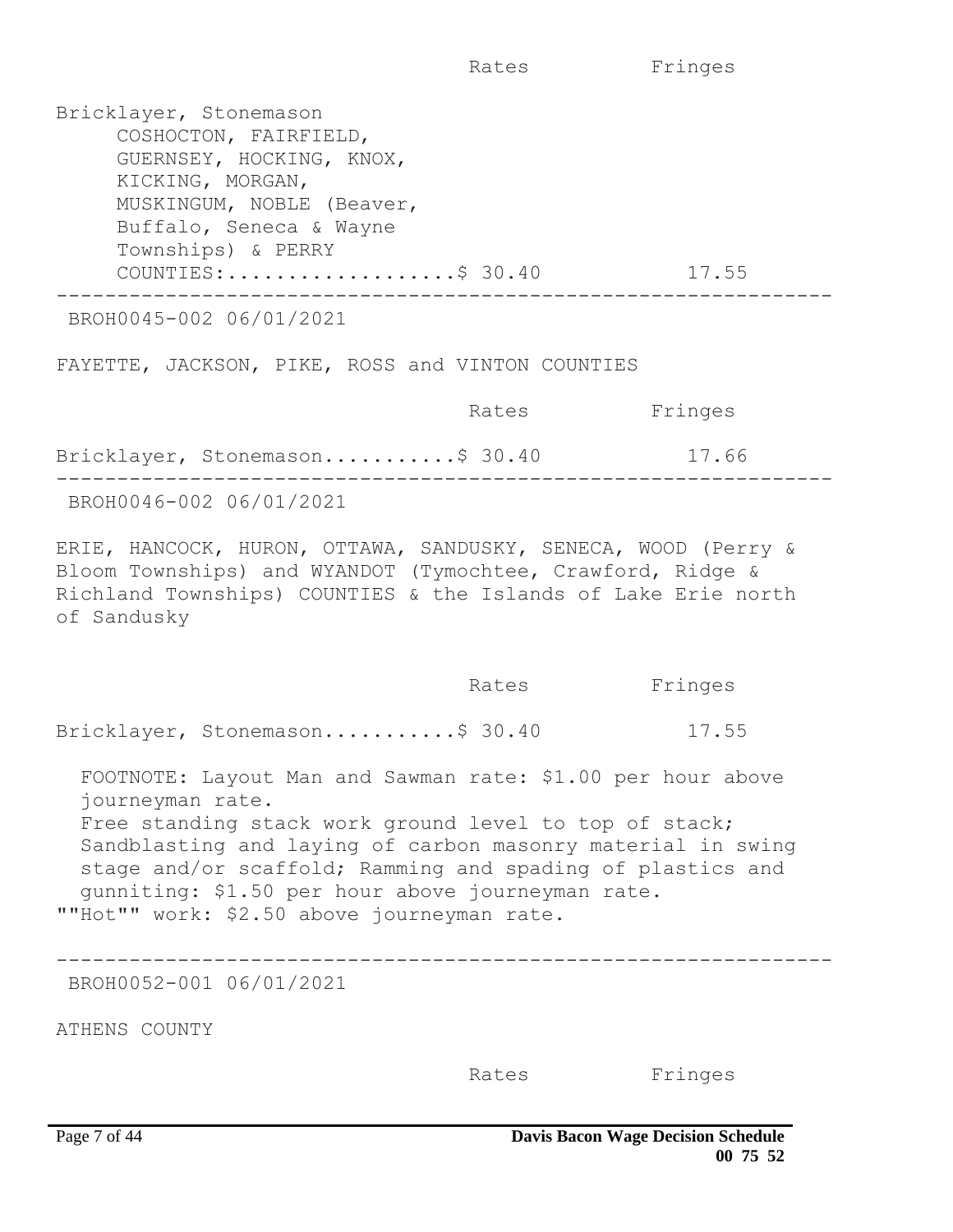| Bricklayer, Stonemason\$ 30.40                                                                                                |               | 17.55   |
|-------------------------------------------------------------------------------------------------------------------------------|---------------|---------|
| BROH0052-003 06/01/2021                                                                                                       |               |         |
| NOBLE (Brookfield, Noble, Center, Sharon, Olive, Enoch, Stock,<br>Jackson, Jefferson & Elk Townships) and WASHINGTON COUNTIES |               |         |
|                                                                                                                               | Rates         | Fringes |
| Bricklayer, Stonemason\$ 30.40 17.55                                                                                          |               |         |
| BROH0055-003 06/01/2021                                                                                                       |               |         |
| DELAWARE, FRANKLIN, MADISON, PICKAWAY and UNION COUNTIES                                                                      |               |         |
|                                                                                                                               | Rates Fringes |         |
| Bricklayer, Stonemason\$ 30.40 17.55                                                                                          |               |         |
| CARP0003-004 05/01/2017                                                                                                       |               |         |
| MAHONING & TRUMBULL                                                                                                           |               |         |
|                                                                                                                               | Rates Fringes |         |
| CARPENTER\$ 26.20                                                                                                             |               | 17.42   |
| CARP0069-003 05/01/2017                                                                                                       |               |         |
| CARROLL, STARK, TUSCARAWAS & WAYNE                                                                                            |               |         |
|                                                                                                                               | Rates         | Fringes |
| $\texttt{CARPENTER} \dots \dots \dots \dots \dots \dots \dots \dots \text{ }$ \$ 25.98                                        |               | 15.98   |
| CARP0069-006 05/01/2017                                                                                                       |               |         |
| COSHOCTON, HOLMES, KNOX & MORROW                                                                                              |               |         |
|                                                                                                                               | Rates         | Fringes |
| CARPENTER\$ 24.04                                                                                                             |               | 15.29   |
| CARP0171-002 05/01/2019                                                                                                       |               |         |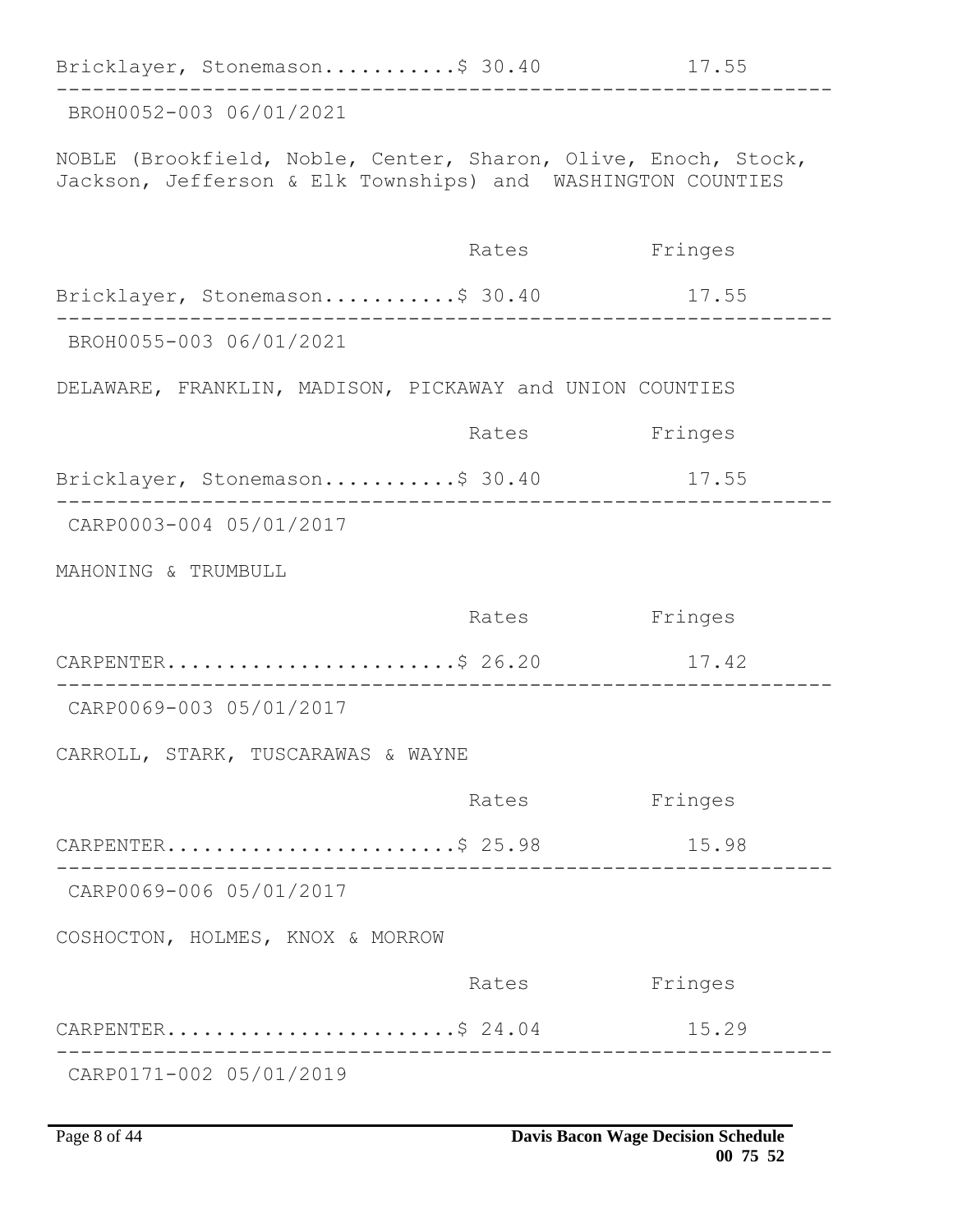BELMONT, COLUMBIANA, HARRISON, JEFFERSON & MONROE

|                                                                                                                                                                                                                                                                  | Rates | Fringes                 |
|------------------------------------------------------------------------------------------------------------------------------------------------------------------------------------------------------------------------------------------------------------------|-------|-------------------------|
| CARPENTER\$ 27.37                                                                                                                                                                                                                                                |       | 20.02                   |
| CARP0200-002 05/01/2021                                                                                                                                                                                                                                          |       |                         |
| ADAMS, ATHENS, DELAWARE, FAIRFIELD, FAYETTE, FRANKLIN, GALLIA,<br>GUERNSEY, HIGHLAND, HOCKING, JACKSON, LAWRENCE, LICKING,<br>MADISON, MARION, MEIGS, MORGAN, MUSKINGUM, NOBLE, PERRY,<br>PICKAWAY, PIKE, ROSS, SCIOTO, UNION, VINTON and WASHINGTON<br>COUNTIES |       |                         |
|                                                                                                                                                                                                                                                                  | Rates | Fringes                 |
| CARPENTER\$ 30.28<br>Diver\$ 39.41<br>PILEDRIVERMAN\$ 30.28                                                                                                                                                                                                      |       | 20.08<br>10.40<br>20.08 |
| CARP0248-005 07/01/2008                                                                                                                                                                                                                                          |       |                         |
| LUCAS & WOOD                                                                                                                                                                                                                                                     |       |                         |
|                                                                                                                                                                                                                                                                  | Rates | Fringes                 |
| $\texttt{CARPENTER} \dots \dots \dots \dots \dots \dots \dots \text{.} \S \quad \texttt{27.27}$                                                                                                                                                                  |       | 14.58                   |
| CARP0248-008 07/01/2008                                                                                                                                                                                                                                          |       |                         |
|                                                                                                                                                                                                                                                                  | Rates | Fringes                 |
| CARPENTER<br>DEFIANCE, FULTON, HANCOCK,<br>HENRY, PAULDING & WILLIAMS<br>COUNTIES\$ 23.71<br>. _ _ _ _ _ _ _ _ _ _ _ _                                                                                                                                           |       | 13.28                   |
| CARP0254-002 05/01/2017                                                                                                                                                                                                                                          |       |                         |
| ASHTABULA, CUYAHOGA, GEAUGA & LAKE                                                                                                                                                                                                                               |       |                         |
|                                                                                                                                                                                                                                                                  | Rates | Fringes                 |
| CARPENTER\$ 32.40                                                                                                                                                                                                                                                |       | 16.97                   |
|                                                                                                                                                                                                                                                                  |       |                         |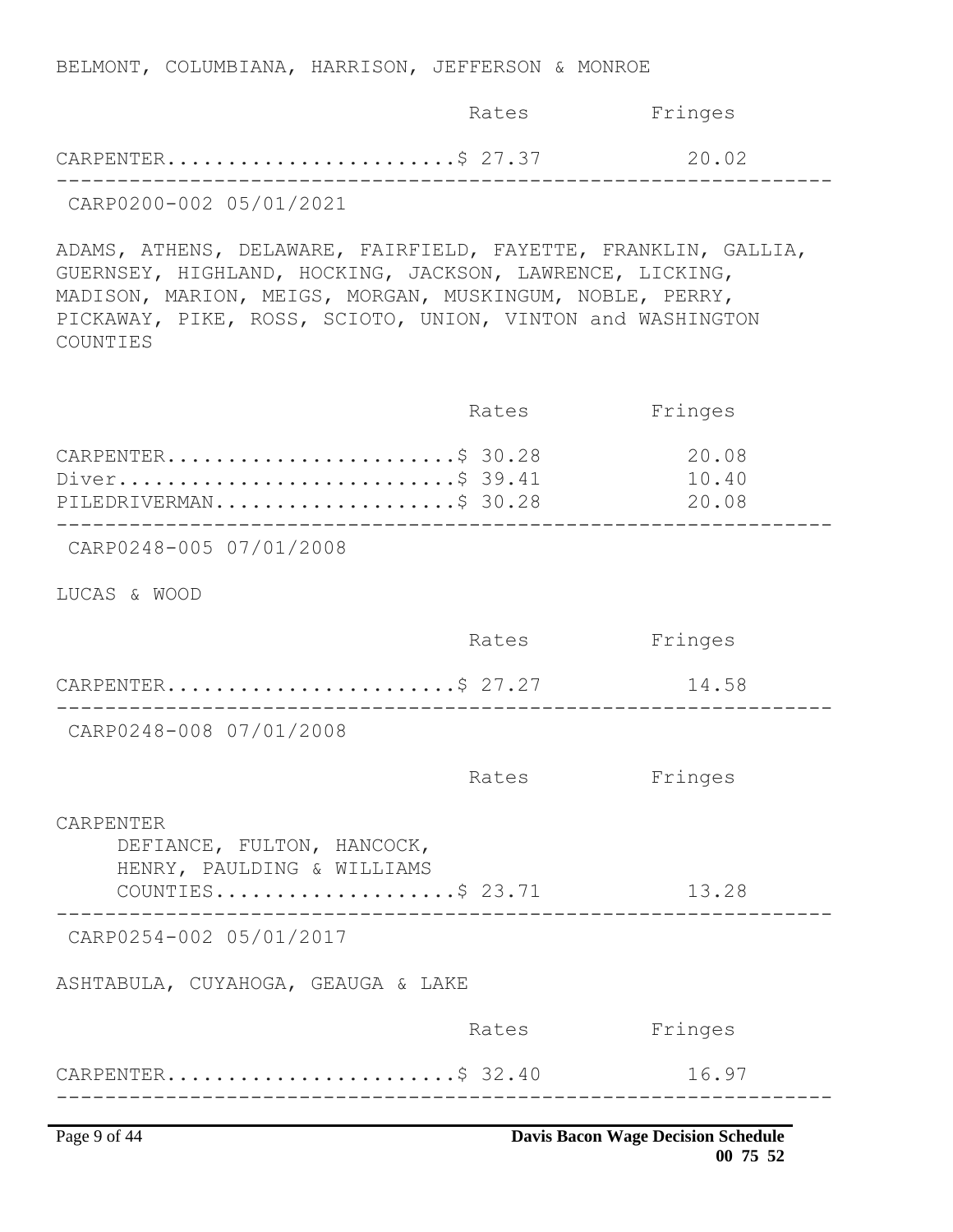CARP0372-002 05/01/2016

|                                                                                                                                      | Rates | Fringes       |
|--------------------------------------------------------------------------------------------------------------------------------------|-------|---------------|
| CARPENTER\$ 24.54 18.21<br>__________________________                                                                                |       |               |
| CARP0639-003 05/01/2017                                                                                                              |       |               |
| MEDINA, PORTAGE & SUMMIT                                                                                                             |       |               |
|                                                                                                                                      | Rates | Fringes       |
| CARPENTER\$ 30.42                                                                                                                    |       | 16.99         |
| CARP0735-002 05/01/2019                                                                                                              |       |               |
| ASHLAND, ERIE, HURON, LORAIN & RICHLAND                                                                                              |       |               |
|                                                                                                                                      | Rates | Fringes       |
| CARPENTER\$ 26.30                                                                                                                    |       | 17.91         |
| CARP1311-001 05/01/2017                                                                                                              |       |               |
| BROWN, BUTLER, CHAMPAIGN, CLARK, CLERMONT, CLINTON, DARKE,<br>GREENE, HAMILTON, LOGAN, MIAMI, MONTGOMERY, PREBLE, SHELBY &<br>WARREN |       |               |
|                                                                                                                                      | Rates | Fringes       |
| Carpenter & Piledrivermen\$ 29.34<br>Diver \$40.58                                                                                   |       | 15.95<br>9.69 |
| CARP1393-002 07/01/2008                                                                                                              |       |               |
| CRAWFORD, DEFIANCE, FULTON, HANCOCK, HENRY, LUCAS, OTTAWA,<br>PAULDING, SANDUSKY, SENECA, WILLIAMS & WOOD                            |       |               |
|                                                                                                                                      | Rates | Fringes       |
| Piledrivermen & Diver's Tender\$ 27.30                                                                                               |       | 16.05         |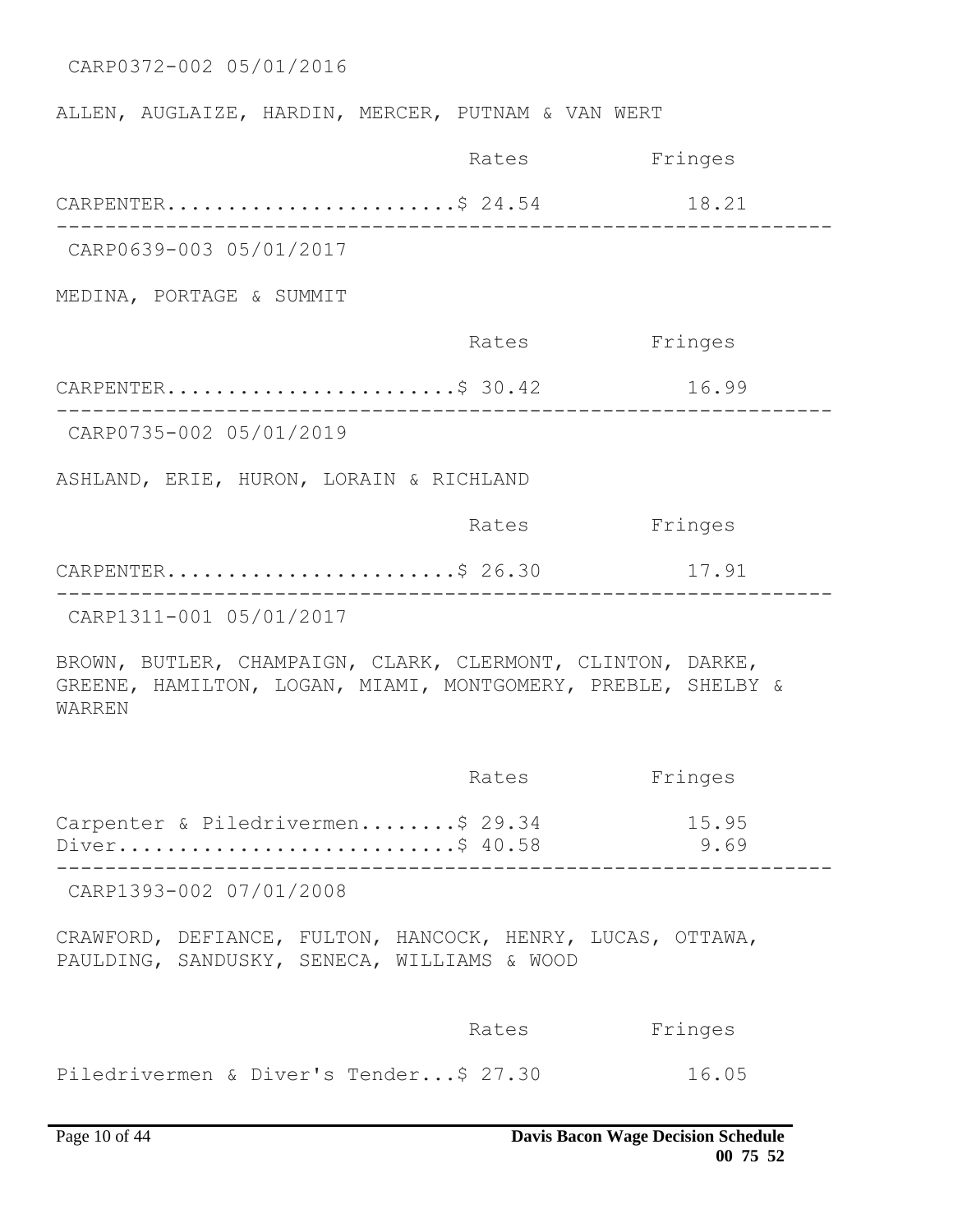| DIVERS - \$250.00 per day                                                                              |       |                |
|--------------------------------------------------------------------------------------------------------|-------|----------------|
| CARP1393-003 07/01/2008                                                                                |       |                |
| ALLEN, AUGLAIZE, HARDIN, MERCER, PUTNAM, VAN WERT & WYANDOT                                            |       |                |
|                                                                                                        |       | Rates Fringes  |
| Piledrivermen & Diver's Tender\$ 25.15                                                                 |       | 15.92          |
| DIVERS - \$250.00 per day                                                                              |       |                |
| CARP1871-006 05/01/2017                                                                                |       |                |
| BELMONT, HARRISON, & MONROE                                                                            |       |                |
|                                                                                                        |       | Rates Fringes  |
| Diver, Wet\$ 48.11<br>Piledrivermen; Diver, Dry\$ 32.07 17.33                                          |       | 17.33          |
| CARP1871-008 05/01/2017                                                                                |       |                |
| ASHLAND, ASHTABULA, CUYAHOGA, ERIE, GEAUGA, HURON, LAKE,<br>LORAIN, MEDINA, PORTAGE, RICHLAND & SUMMIT |       |                |
|                                                                                                        | Rates | Fringes        |
| Diver, Wet\$ 45.80<br>Piledrivermen; Diver, Dry\$ 30.53                                                |       | 18.84<br>18.84 |
| CARP1871-014 05/01/2017                                                                                |       |                |
| CARROLL, STARK, TUSCARAWAS & WAYNE                                                                     |       |                |
|                                                                                                        | Rates | Fringes        |
| Diver, Wet\$ 38.34<br>Piledrivermen; Diver, Dry\$ 25.56                                                |       | 16.95<br>16.95 |
| CARP1871-015 05/01/2017                                                                                |       |                |
| COSHOCTON, HOLMES, KNOX & MORROW                                                                       |       |                |
|                                                                                                        | Rates | Fringes        |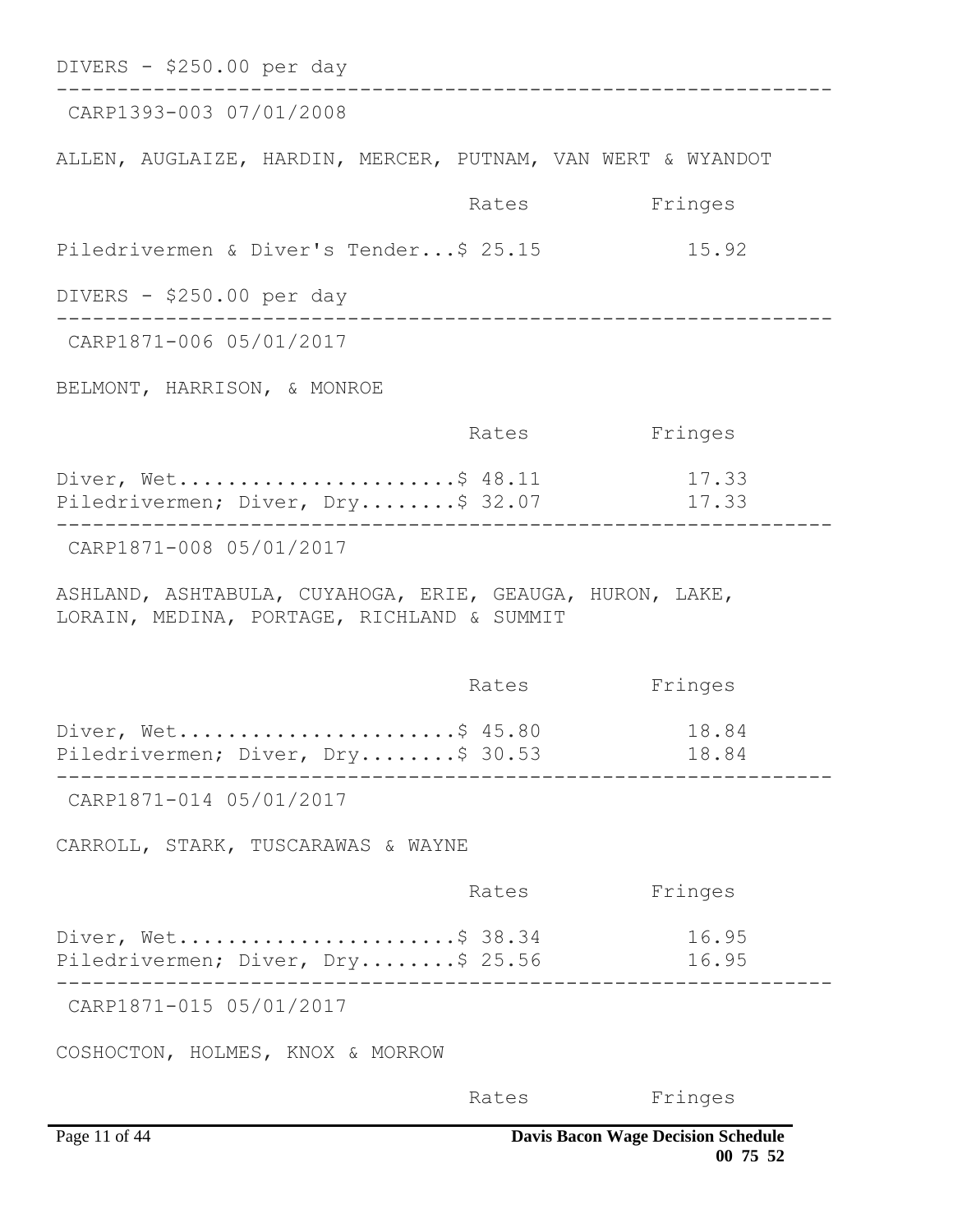Diver, Wet.........................\$ 37.34 16.07 Piledrivermen; Diver, Dry........\$ 24.89 16.07 ----------------------------------------------------------------

CARP1871-017 05/01/2017

MAHONING & TRUMBULL

|                                                           | Rates | Fringes        |  |
|-----------------------------------------------------------|-------|----------------|--|
| Diver, Wet\$ $40.65$<br>Piledrivermen; Diver, Dry\$ 27.10 |       | 17.62<br>17.62 |  |
| $\sqrt{27550005}$ 010 01/01/001/                          |       |                |  |

CARP2235-012 01/01/2014

COLUMBIANA & JEFFERSON

|                                                                                                         | Rates | Fringes |
|---------------------------------------------------------------------------------------------------------|-------|---------|
| PILEDRIVERMAN\$ 31.74<br>___________________________                                                    |       | 16.41   |
| CARP2239-001 07/01/2008                                                                                 |       |         |
| CRAWFORD, OTTAWA, SANDUSKY, SENECA & WYANDOT                                                            |       |         |
|                                                                                                         | Rates | Fringes |
| CARPENTER\$ 23.71                                                                                       |       | 13.28   |
| ELEC0008-002 05/24/2021                                                                                 |       |         |
| DEFIANCE, FULTON, HANCOCK, HENRY, LUCAS, OTTAWA, PAULDING,<br>PUTNAM, SANDUSKY, SENECA, WILLIAMS & WOOD |       |         |

|                                              | Rates | Fringes        |  |
|----------------------------------------------|-------|----------------|--|
| CABLE SPLICER\$ 38.98<br>ELECTRICIAN\$ 43.33 |       | 18.96<br>26.61 |  |
|                                              |       |                |  |

ELEC0032-003 12/06/2021

ALLEN, AUGLAIZE, HARDIN, LOGAN, MERCER, SHELBY, VAN WERT & WYANDOT (Crawford, Jackson, Marseilles, Mifflin, Ridgeland, Ridge & Salem Townships)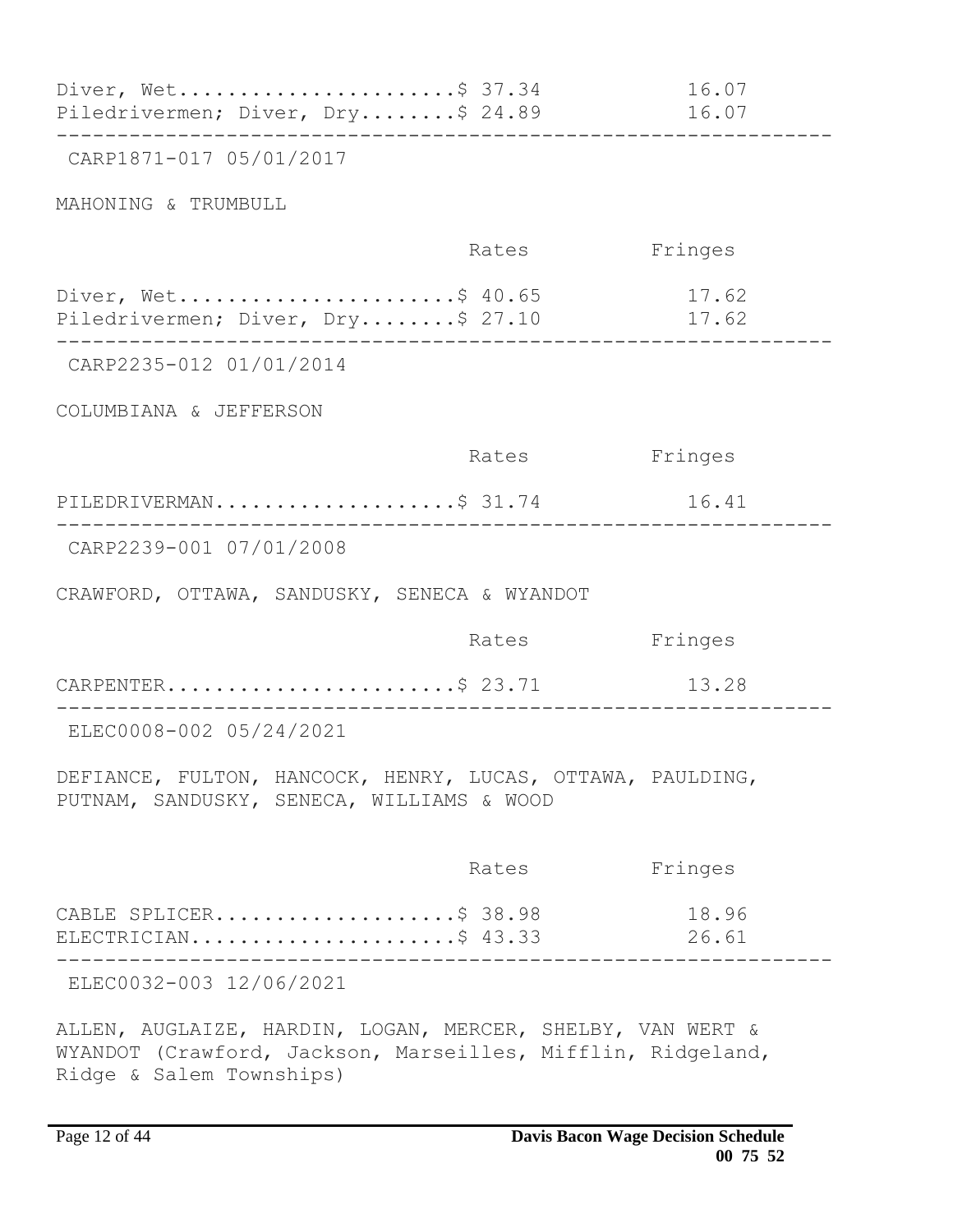|                                                                                                                                                                                                                                     | Rates | Fringes                             |
|-------------------------------------------------------------------------------------------------------------------------------------------------------------------------------------------------------------------------------------|-------|-------------------------------------|
| ELECTRICIAN\$ 33.22<br>_______________________                                                                                                                                                                                      |       | 19.73                               |
| ELEC0038-002 04/26/2021                                                                                                                                                                                                             |       |                                     |
| CUYAHOGA, GEAUGA (Bainbridge, Chester & Russell Townships) &<br>LORAIN (Columbia Township)                                                                                                                                          |       |                                     |
|                                                                                                                                                                                                                                     | Rates | Fringes                             |
| ELECTRICIAN<br>Excluding Sound &<br>Communications Work\$ 40.63                                                                                                                                                                     |       | 21.74                               |
| FOOTNOTES;<br>a. 6 Paid Holidays: New Year's Day; Memorial Day; July 4th;<br>Labor Day; Thanksqiving Day; & Christmas Day<br>b. 1 week's paid vacation for 1 year's service; 2 weeks' paid<br>vacation for 2 or more years' service |       |                                     |
| ELEC0038-008 04/26/2021                                                                                                                                                                                                             |       | ----------------------------------- |
| CUYAHOGA, GEAUGA (Bainbridge, Chester & Russell Townships) &<br>LORAIN (Columbia Township)                                                                                                                                          |       |                                     |
|                                                                                                                                                                                                                                     | Rates | Fringes                             |
| Sound & Communication<br>Technician<br>Communications Technician\$ 28.80<br>Installer Technician\$ 27.55                                                                                                                            |       | 12.77<br>12.77                      |
| FOOTNOTES;<br>a. 6 Paid Holidays: New Year's Day; Memorial Day; July 4th;<br>Labor Day; Thanksgiving Day; & Christmas Day<br>b. 1 week's paid vacation for 1 year's service; 2 weeks' paid<br>vacation for 2 or more years' service |       |                                     |
| ELEC0064-003 11/29/2021                                                                                                                                                                                                             |       |                                     |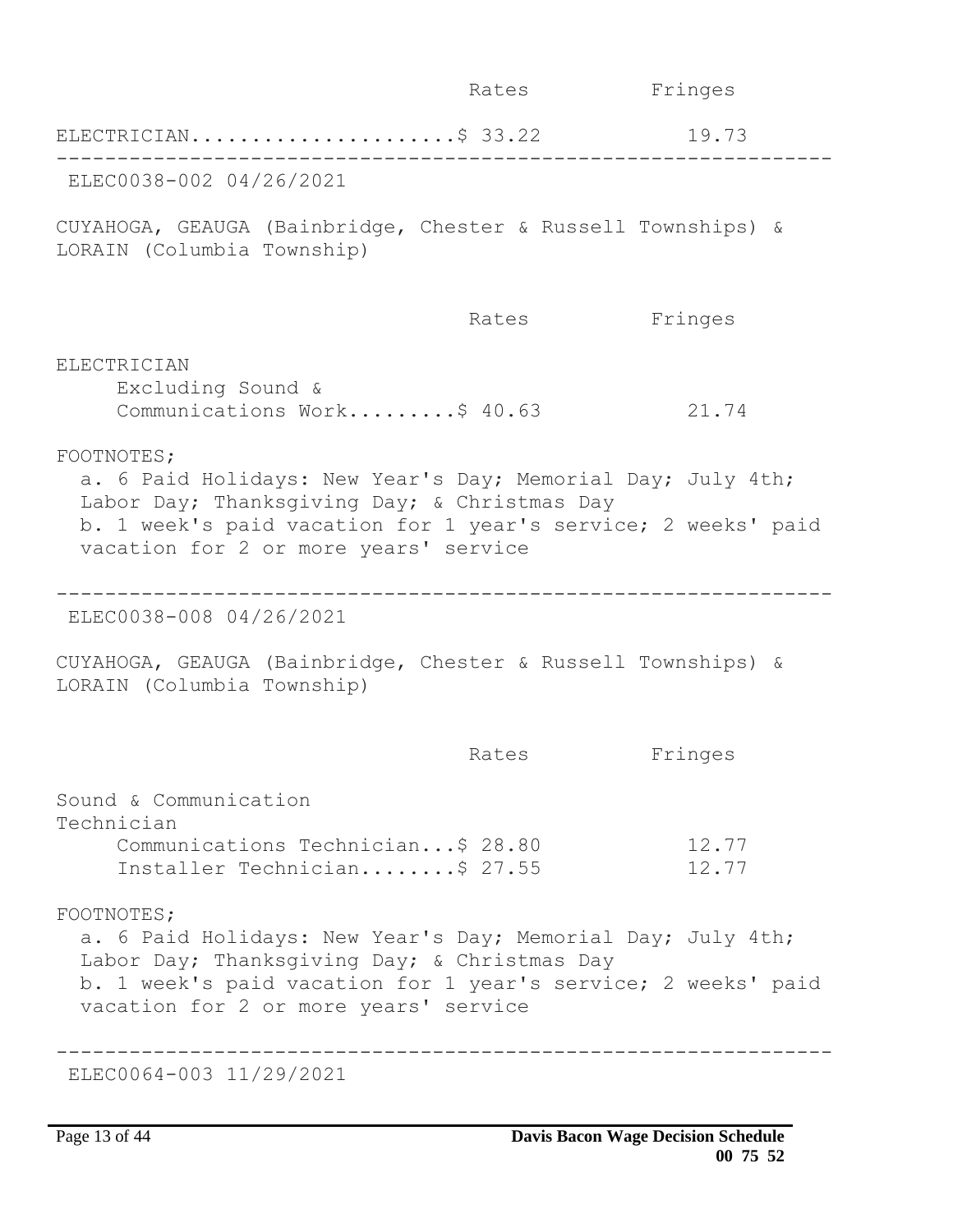COLUMBIANA (Butler, Fairfield, Perry, Salem & Unity Townships) MAHONING (Austintown, Beaver, Berlin, Boardman, Canfield, Ellsworth, Coitsville, Goshen, Green, Jackson, Poland, Springfield & Youngstown Townships), & TRUMBULL (Hubbard & Liberty Townships)

Rates Fringes ELECTRICIAN........................\$ 36.10 18.17 ---------------------------------------------------------------- ELEC0071-001 01/01/2019

ASHLAND, CHAMPAIGN, CLARK, COSHOCTON, CRAWFORD, DELAWARE, FAIRFIELD, FAYETTE, FRANKLIN, GUERNSEY, HIGHLAND, HOCKING, JACKSON (Coal, Jackson, Liberty, Milton, Washington & Wellston Townships), KNOX, LICKING, MADISON, MARION, MONROE, MORGAN, MORROW, MUSKINGUM, NOBLE, PERRY, PICKAWAY, PIKE (Beaver, Benton, Jackson, Mifflin, Pebble, Peepee, Perry & Seal Townships), RICHLAND, ROSS, TUSCARAWAS (Auburn, Bucks, Clay, Jefferson, Oxford, Perry, Salem, Rush, Washington & York Townships), UNION, VINTON (Clinton, Eagle, Elk, Harrison, Jackson, Richland & Swan Townships), and WASHINGTON COUNTIES

Rates Fringes Line Construction Equipment Operators.........\$ 33.62 13.40 Groundmen.......................\$ 24.17 11.32 Linemen & Cable Splicers....\$ 38.27 14.42 ---------------------------------------------------------------- ELEC0071-004 01/01/2019 AUGLAIZE, CLINTON, DARKE, GREENE, LOGAN, MERCER, MIAMI, MONTGOMERY, PREBLE, and SHELBY COUNTIES Rates Fringes Line Construction Equipment Operator..........\$ 33.62 13.40 Groundman......................\$ 24.17 11.32 Lineman & Cable Splicers....\$ 38.27 14.42  $-$ ELEC0071-005 12/31/2018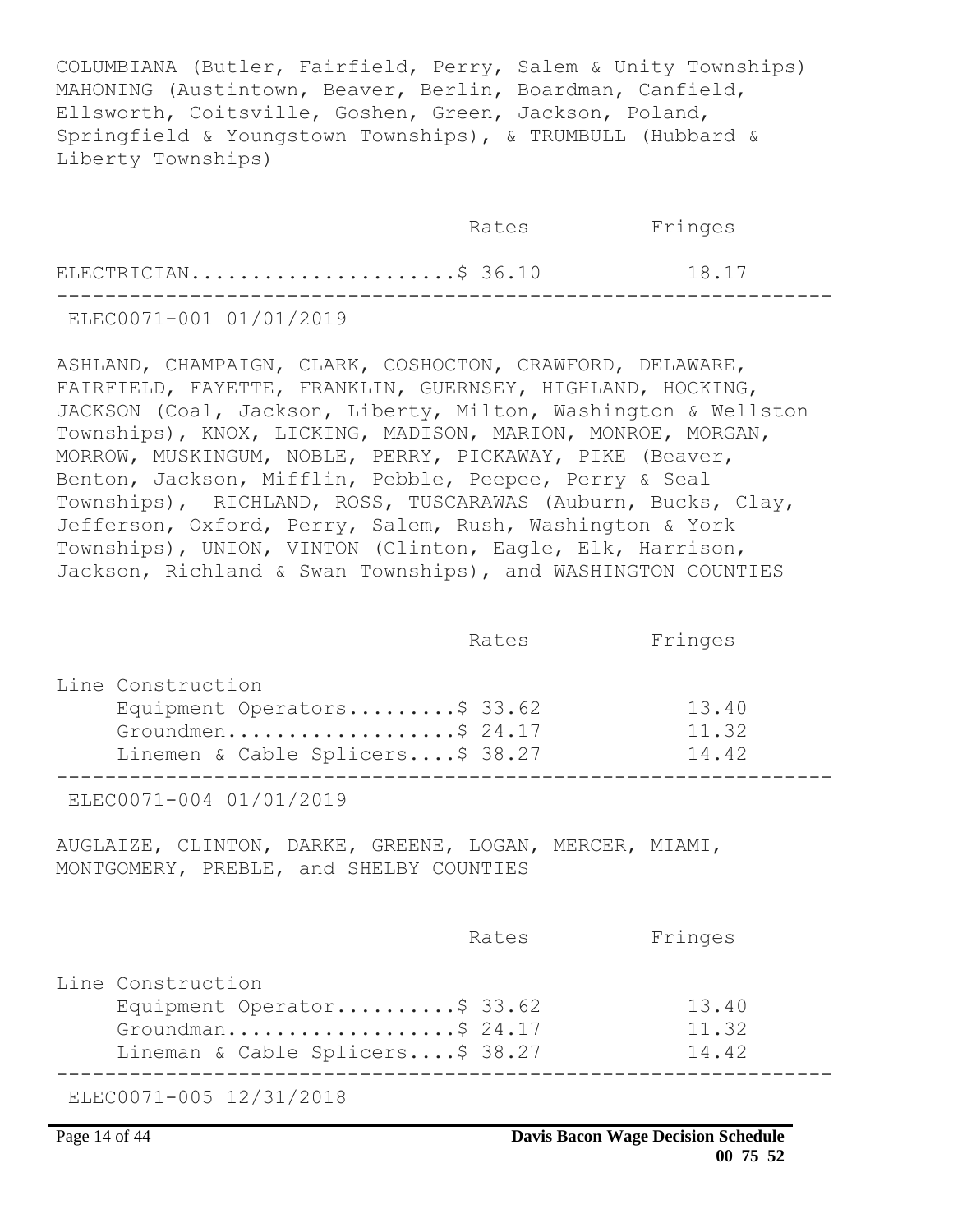ASHTABULA, CUYAHOGA, GEAUGA, LAKE & LORAIN

|          |                                                 |                                                                                     | Rates | Fringes                 |  |
|----------|-------------------------------------------------|-------------------------------------------------------------------------------------|-------|-------------------------|--|
| Operator | LINE CONSTRUCTION: Equipment                    |                                                                                     |       |                         |  |
|          | DOT/Traffic Signal &<br>Municipal Power/Transit | Highway Lighting Projects\$ 32.44                                                   |       | 14.10                   |  |
|          | LINE CONSTRUCTION: Groundman                    | Projects\$ $40.10$                                                                  |       | 16.42                   |  |
|          | DOT/Traffic Signal &<br>Municipal Power/Transit | Highway Lighting Projects\$ 25.06                                                   |       | 12.26                   |  |
|          | LINE CONSTRUCTION:                              | $Projects$ \$ 31.19                                                                 |       | 14.11                   |  |
|          | Linemen/Cable Splicer<br>DOT/Traffic Signal &   |                                                                                     |       |                         |  |
|          | Municipal Power/Transit                         | Highway Lighting Projects\$ 36.13                                                   |       | 15.03                   |  |
|          |                                                 | Projects\$ $44.56$                                                                  |       | 17.58                   |  |
|          | ELEC0071-008 01/01/2019                         |                                                                                     |       |                         |  |
|          |                                                 | COLUMBIANA, MAHONING, and TRUMBULL COUNTIES                                         |       |                         |  |
|          |                                                 |                                                                                     | Rates | Fringes                 |  |
|          | Line Construction                               | Equipment Operator\$ 33.62<br>Groundman\$ 24.17<br>Lineman & Cable Splicers\$ 38.27 |       | 13.40<br>11.32<br>14.42 |  |
|          | ELEC0071-010 01/01/2019                         |                                                                                     |       |                         |  |
|          | STARK, SUMMIT, and WAYNE COUNTIES               | BELMONT, CARROLL, HARRISON, HOLMES, JEFFERSON, MEDINA, PORTAGE,                     |       |                         |  |
|          |                                                 |                                                                                     | Rates | Fringes                 |  |
|          | Line Construction                               | Equipment Operator\$ 33.62<br>Groundman\$ 24.17<br>Lineman & Cable Splicers\$ 38.27 |       | 13.40<br>11.32<br>14.42 |  |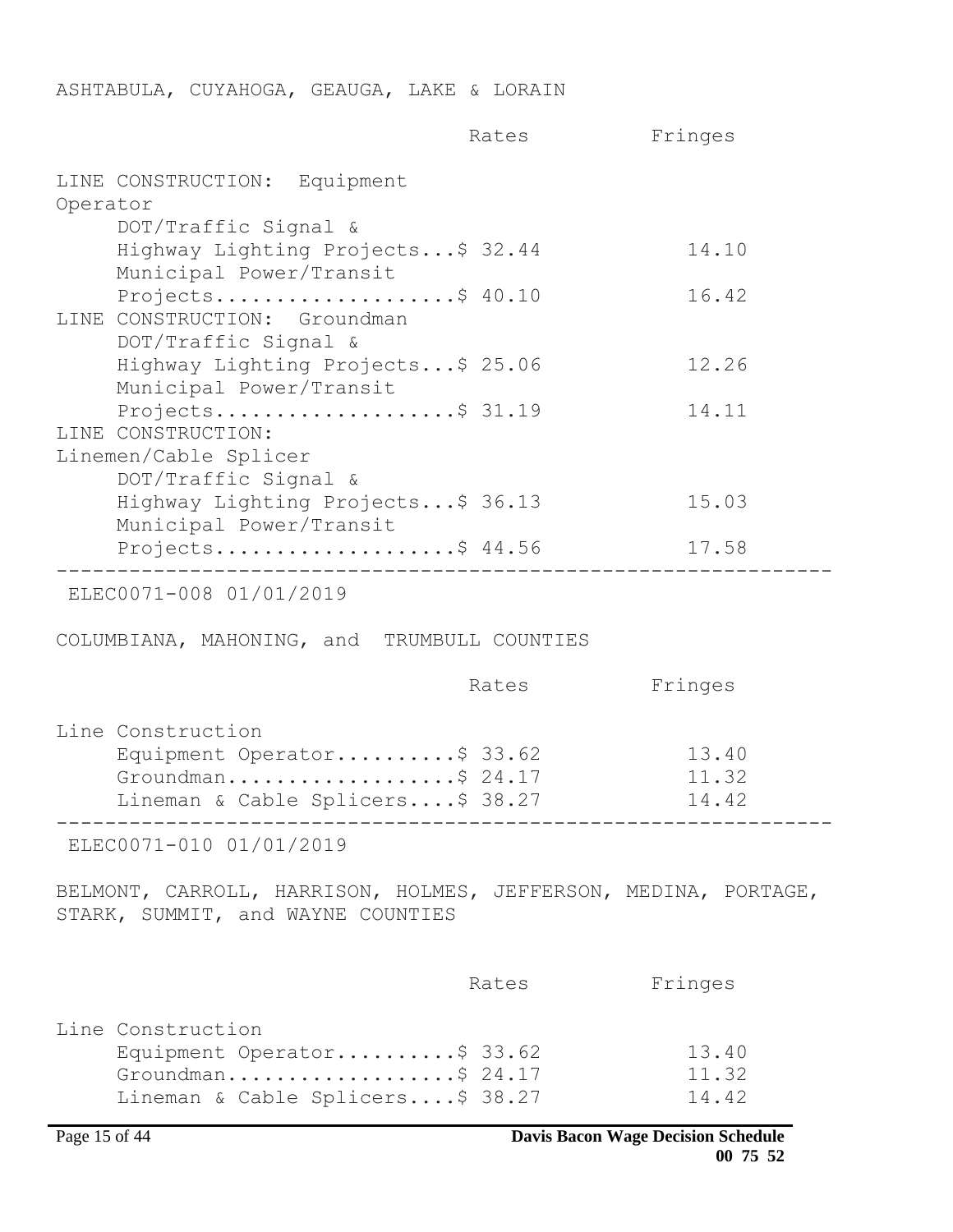ELEC0071-013 01/01/2019

BROWN, BUTLER, CLERMONT, HAMILTON, and WARREN COUNTIES

----------------------------------------------------------------

|                                                                                                                                                                                                                                                                                         | Rates | Fringes                 |
|-----------------------------------------------------------------------------------------------------------------------------------------------------------------------------------------------------------------------------------------------------------------------------------------|-------|-------------------------|
| Line Construction<br>Equipment Operator\$ 33.62<br>Groundman\$ 24.17<br>Lineman & Cable Splicers\$ 38.27                                                                                                                                                                                |       | 13.40<br>11.32<br>14.42 |
| ELEC0071-014 01/01/2019                                                                                                                                                                                                                                                                 |       |                         |
| ADAMS, ATHENS, GALLIA, JACKSON (Bloomfield, Franklin, Hamilton,<br>Lick, Jefferson, Scioto & Madison Townships), LAWRENCE, MEIGS,<br>PIKE (Camp Creek, Marion, Newton, Scioto, Sunfish & Union<br>Townships), SCIOTO & VINTON (Brown, Knox, Madison, Vinton &<br>Wilkesville Townships) |       |                         |
|                                                                                                                                                                                                                                                                                         | Rates | Fringes                 |
| Line Construction<br>Equipment Operator\$ 33.62<br>Groundman\$ 24.17<br>Lineman & Cable Splicers\$ 38.27                                                                                                                                                                                |       | 13.40<br>11.32<br>14.42 |
| ELEC0082-002 11/29/2021                                                                                                                                                                                                                                                                 |       |                         |
| CLINTON, DARKE, GREENE, MIAMI, MONTGOMERY, PREBLE & WARREN<br>(Wayne, Clear Creek & Franklin Townships)                                                                                                                                                                                 |       |                         |
|                                                                                                                                                                                                                                                                                         | Rates | Fringes                 |
| $\texttt{ELECTRICIAN} \dots \dots \dots \dots \dots \dots \dots \text{S}$ 33.25                                                                                                                                                                                                         |       | 20.84                   |
| * ELEC0082-006 11/29/2021                                                                                                                                                                                                                                                               |       |                         |
| CLINTON, DARKE, GREENE, MIAMI, MONTGOMERY, PREBLE & WARREN<br>(Wayne, Clear Creek & Franklin Townships)                                                                                                                                                                                 |       |                         |
|                                                                                                                                                                                                                                                                                         | Rates | Fringes                 |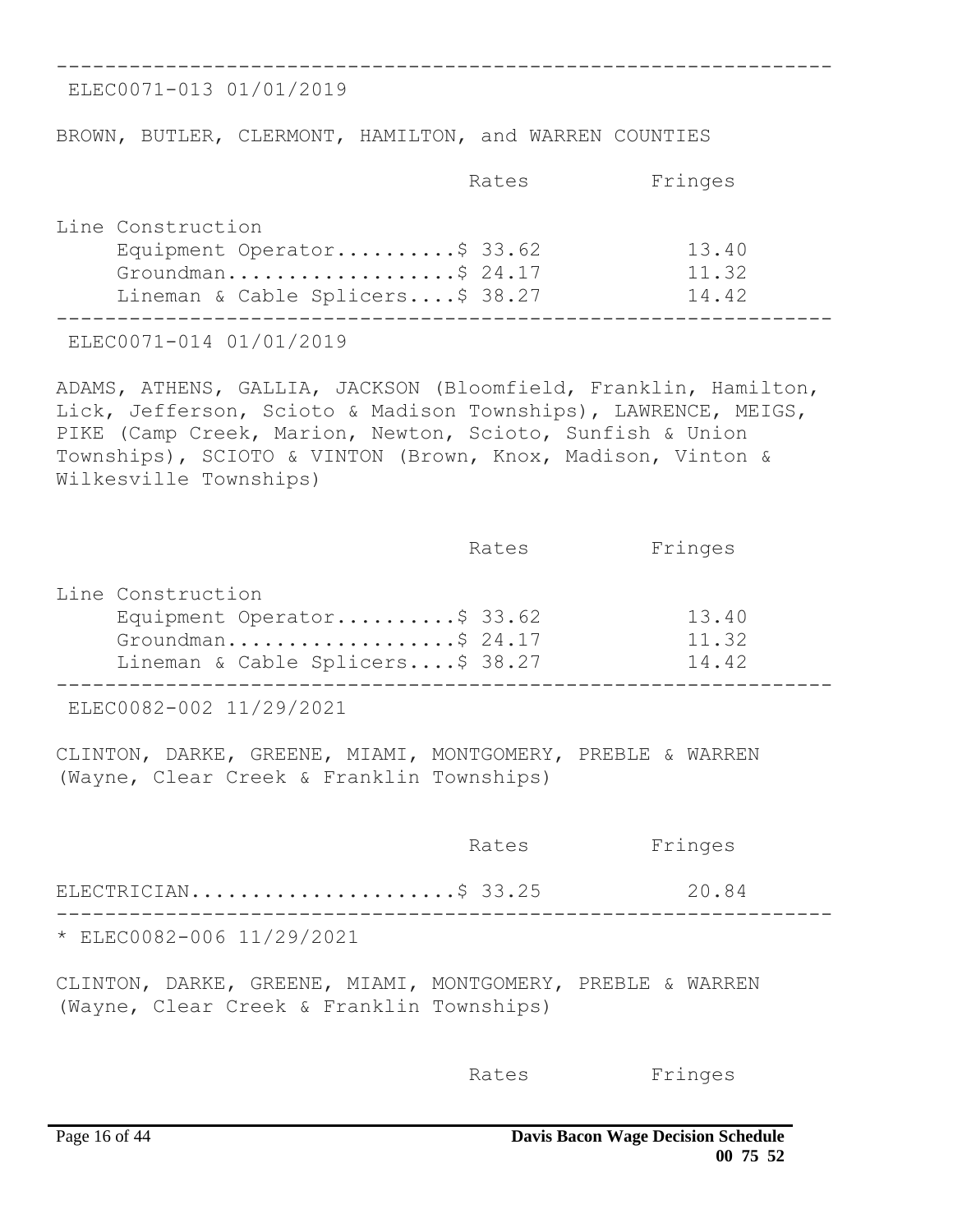| Sound & Communication<br>Technician                                                                                                                                                 |       |                |
|-------------------------------------------------------------------------------------------------------------------------------------------------------------------------------------|-------|----------------|
| Cable Puller\$ 12.98 **<br>Installer/Technician\$ 25.95                                                                                                                             |       | 3.89<br>12.27  |
| ELEC0129-003 02/28/2022                                                                                                                                                             |       |                |
| LORAIN (Except Columbia Township) & MEDINA (Litchfield &<br>Liverpool Townships)                                                                                                    |       |                |
|                                                                                                                                                                                     | Rates | Fringes        |
| $\texttt{ELECTRICIAN} \dots \dots \dots \dots \dots \dots \dots \texttt{S}$ 37.00                                                                                                   |       | 18.23          |
| ELEC0129-004 02/28/2022                                                                                                                                                             |       |                |
| ERIE & HURON (Lyme, Ridgefield, Norwalk, Townsend, Wakeman,<br>Sherman, Peru, Bronson, Hartland, Clarksfield, Norwich,<br>Greenfield, Fairfield, Fitchville & New London Townships) |       |                |
|                                                                                                                                                                                     | Rates | Fringes        |
| ELECTRICIAN\$ 37.00                                                                                                                                                                 |       | 18.23          |
| ELEC0141-003 09/01/2019                                                                                                                                                             |       |                |
| BELMONT COUNTY                                                                                                                                                                      |       |                |
|                                                                                                                                                                                     | Rates | Fringes        |
| CABLE SPLICER\$ 30.63<br>ELECTRICIAN\$ 30.38                                                                                                                                        |       | 25.87<br>25.87 |
| ELEC0212-003 11/26/2018                                                                                                                                                             |       |                |
| BROWN, CLERMONT & HAMILTON                                                                                                                                                          |       |                |
|                                                                                                                                                                                     | Rates | Fringes        |
| Sound & Communication<br>Technician\$ 24.35<br>. _ _ _ _ _ _ _ _ _ _                                                                                                                |       | 10.99          |
| ELEC0212-005 11/29/2021                                                                                                                                                             |       |                |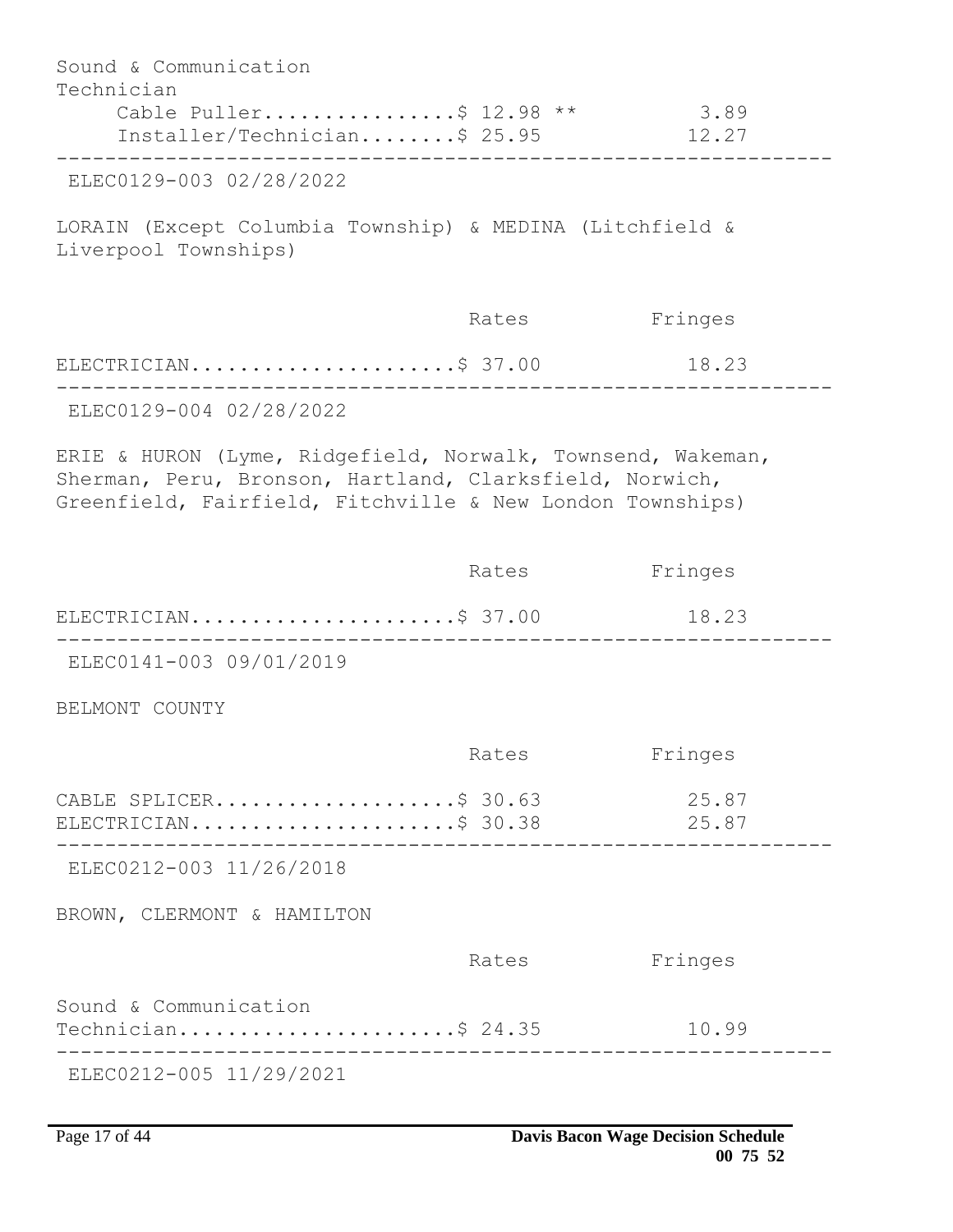|                                                                                                                                                                                                                                                                                                       | Rates | Fringes                                                                                                                |
|-------------------------------------------------------------------------------------------------------------------------------------------------------------------------------------------------------------------------------------------------------------------------------------------------------|-------|------------------------------------------------------------------------------------------------------------------------|
| ELECTRICIAN\$ 37.04 20.64                                                                                                                                                                                                                                                                             |       |                                                                                                                        |
| ELEC0245-001 01/01/2022                                                                                                                                                                                                                                                                               |       |                                                                                                                        |
| ALLEN, HARDIN, VAN WERT & WYANDOT (Crawford, Jackson,<br>Marseilles, Mifflin, Richland, Ridge & Salem Townships)                                                                                                                                                                                      |       |                                                                                                                        |
|                                                                                                                                                                                                                                                                                                       |       | Rates Fringes                                                                                                          |
| Line Construction<br>Equipment Operator\$ 32.37 26.5%+7.25<br>Groundman Truck Driver\$ 18.60 26.5%+7.25<br>Lineman\$ 42.52 26.5%+7.25                                                                                                                                                                 |       |                                                                                                                        |
| FOOTNOTE: a. Half day's Paid Holiday: The last 4 hours of<br>the workday prior to Christmas or New Year's Day                                                                                                                                                                                         |       |                                                                                                                        |
| ELEC0245-003 01/01/2022                                                                                                                                                                                                                                                                               |       | -------------------------------                                                                                        |
| DEFIANCE, FULTON, HANCOCK, HENRY, HURON, LUCAS, OTTAWA,<br>PAULDING, PUTNAM, SANDUSKY, SENECA, WILLIAMS, and WOOD COUNTIES                                                                                                                                                                            |       |                                                                                                                        |
|                                                                                                                                                                                                                                                                                                       | Rates | Fringes                                                                                                                |
| Line Construction<br>Cable Splicer\$ 48.90<br>Groundman/Truck Driver\$ 18.60<br>Heli-arc Welding\$ 40.76<br>Lineman\$ 45.52<br>Operator - Class $1$ \$ 34.18<br>Operator - Class $2 \ldots \ldots \ldots$ \$ 28.32<br>Traffic Signal & Lighting<br>$Technician$ \$ 38.27                              |       | $26.58 + 7.25$<br>$26.5% + 7.25$<br>$26.5% + 7.25$<br>26.5%+7.25<br>$26.5% + 7.25$<br>$26.5% + 7.25$<br>$26.5% + 7.25$ |
| FOOTNOTE: a. 6 Observed Holidays: New Year's Day; Memorial<br>Day; Independence Day; Labor Day; Thanksgiving Day; &<br>Christmas Day. Employees who work on a holiday shall be<br>paid at a rate of double their applicable classified<br>straight-time rates for the work performed on such holiday. |       |                                                                                                                        |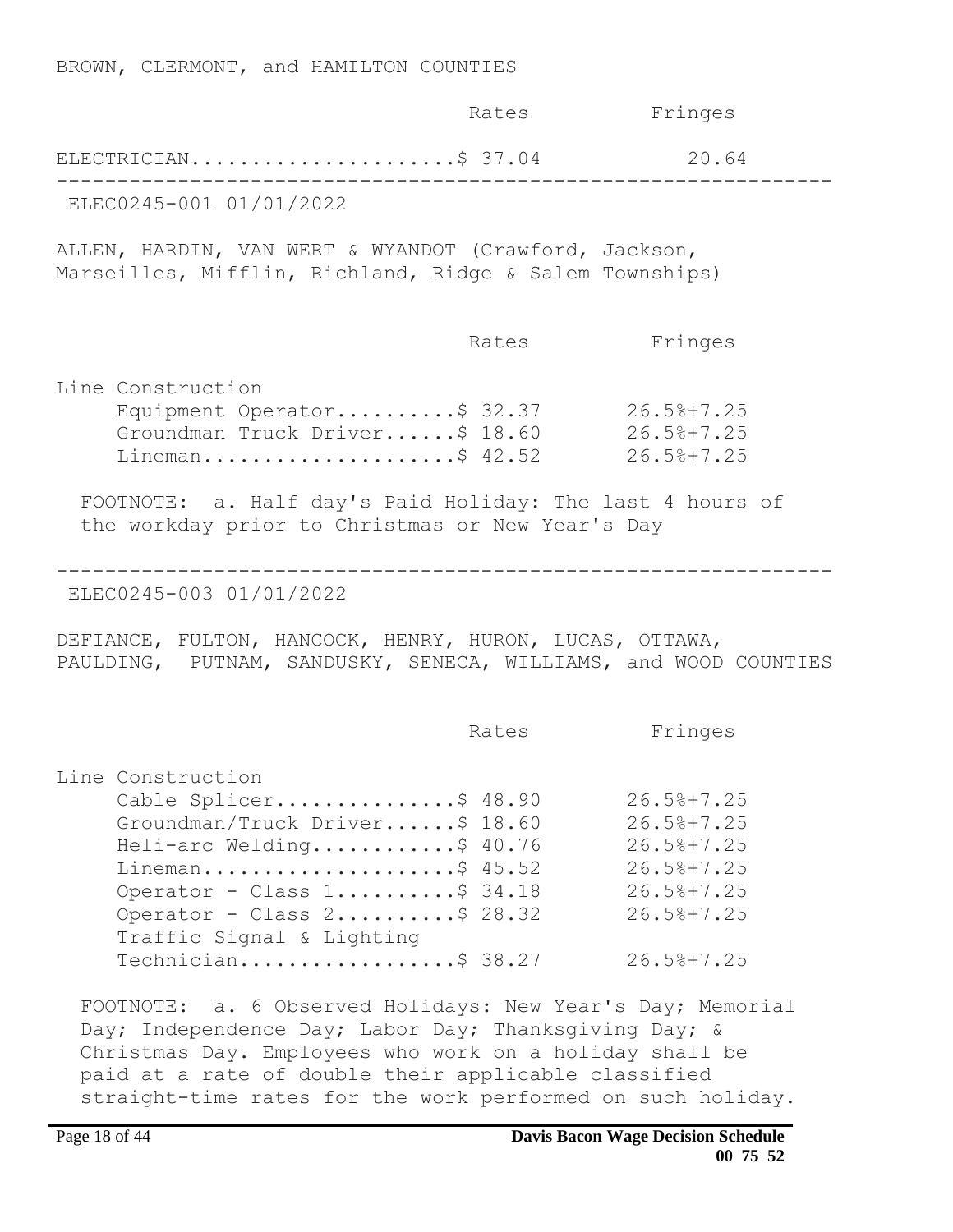---------------------------------------------------------------- ELEC0245-004 01/01/2022

ERIE COUNTY

 Rates Fringes Line Construction Cable Splicer................\$ 49.14 26.75%+6.75 Cablesplicer................\$ 48.90 26.5%+7.25 Groundman/Truck Driver......\$ 18.60 26.5%+7.25 Lineman........................\$ 42.52 26.5%+7.25 Operator - Class 1..........\$ 34.14 26.5%+7.25 Operator - Class 2..........\$ 28.32 26.5%+7.25 FOOTNOTE: a. 6 Observed Holidays: New Year's Day; Memorial Day; Independence Day; Labor Day; Thanksgiving Day; & Christmas Day. Employees who work on a holiday shall be paid at a rate of double their applicable classified straight-time rates for the work performed on such holiday. ---------------------------------------------------------------- ELEC0246-001 10/29/2018

Rates Fringes

ELECTRICIAN.........................\$ 38.00 84%+a

 FOOTNOTE: a. 1 1/2 Paid Holidays: The last scheduled workday prior to Christmas & 4 hours on Good Friday.

---------------------------------------------------------------- ELEC0306-005 05/28/2018

MEDINA (Brunswick, Chatham, Granger, Guilford, Harrisville, Hinckley, Homer, Lafayette, Medina, Montville, Sharon, Spencer, Wadsworth, Westfield & York Townships), PORTAGE (Atwater, Aurora, Brimfield, Deerfield, Franklin, Mantua, Randolph, Ravenna, Rootstown, Shalersville, Streetsboro & Suffield Townships), SUMMIT & WAYNE (Baughman, Canaan, Chester, Chippewa, Congress, Green, Milton, & Wayne Townships)

Rates Fringes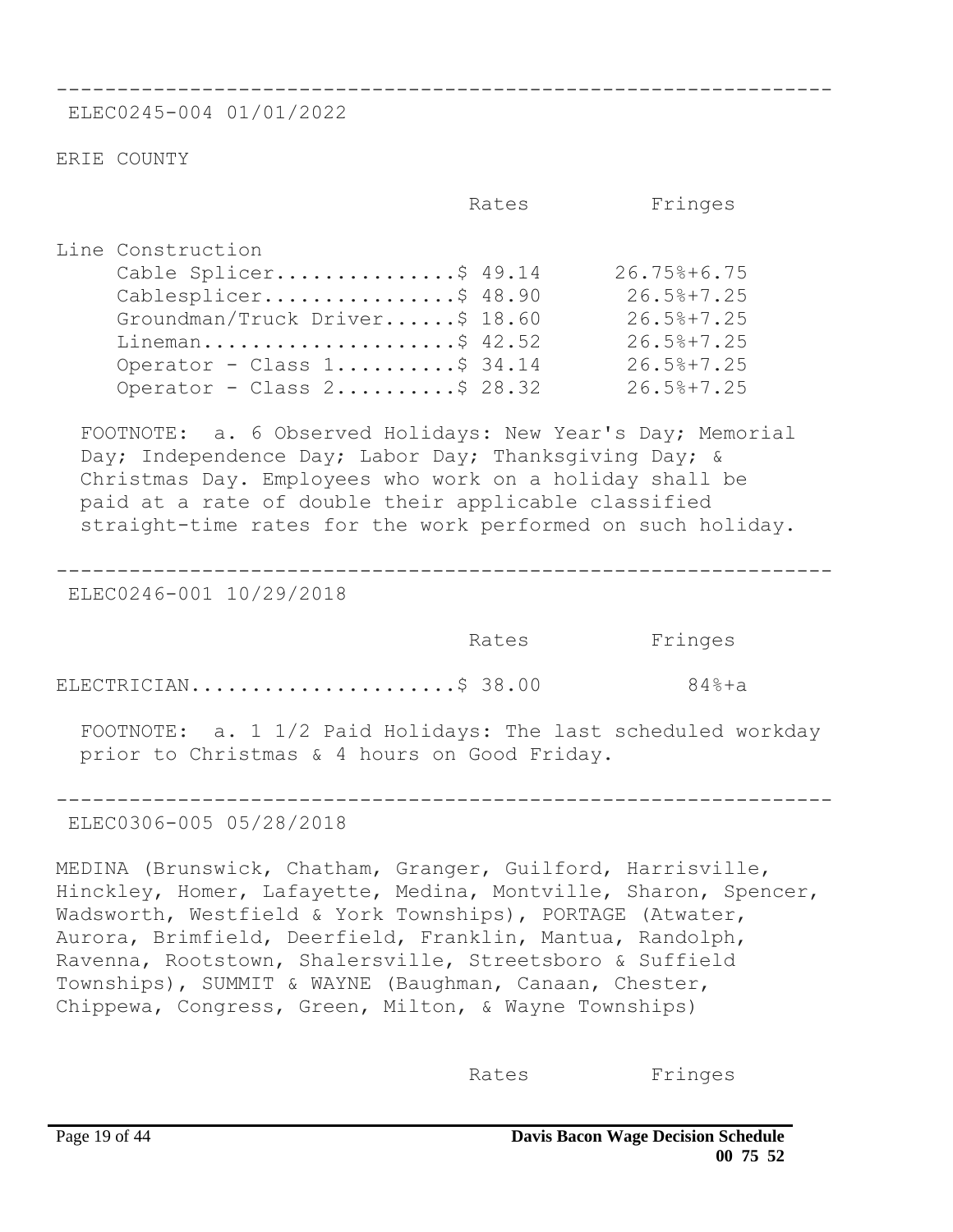CABLE SPLICER......................\$ 36.87 16.56

ELECTRICIAN......................\$ 34.54 5%+18.06

ELEC0317-002 06/01/2021

GALLIA & LAWRENCE

|                                              | Rates | Fringes        |  |
|----------------------------------------------|-------|----------------|--|
| CABLE SPLICER\$ 32.68<br>ELECTRICIAN\$ 35.10 |       | 18.13<br>27.47 |  |
|                                              |       |                |  |

----------------------------------------------------------------

ELEC0540-005 12/27/2021

CARROLL (Northern half, including Fox, Harrison, Rose & Washington Townhships), COLUMBIANA (Knox Township), HOLMES, MAHONING (Smith Township), STARK, TUSCARAWAS (North of Auburn, Clay, Rush & York Townships), and WAYNE (South of Baughman, Chester, Green & Wayne Townships) COUNTIES

 Rates Fringes ELECTRICIAN........................\$ 35.28 22.63 ---------------------------------------------------------------- ELEC0573-003 11/29/2021

ASHTABULA (Colebrook, Wayne, Williamsfield, Orwell & Windsor Townships), GEAUGA (Auburn, Middlefield, Parkman & Troy Townships), MAHONING (Milton Township), PORTAGE (Charlestown, Edinburg, Freedom, Hiram, Nelson, Palmyra, Paris & Windham Townships), and TRUMBULL (Except Liberty & Hubbard Townships)

 Rates Fringes ELECTRICIAN........................\$ 37.04 20.64 ---------------------------------------------------------------- ELEC0575-001 11/29/2021

ADAMS, FAYETTE, HIGHLAND, HOCKING, JACKSON (Bloomfield, Franklin, Hamilton, Jefferson, Lick, Madison, Scioto, Coal, Jackson, Liberty, Milton & Washington Townships), PICKAWAY (Deer Creek, Perry, Pickaway, Salt Creek & Wayne Townships), PIKE (Beaver, Benton, Jackson, Mifflin, Pebble, PeePee, Perry, Seal, Camp Creek, Newton, Scioto, Sunfish, Union & Marion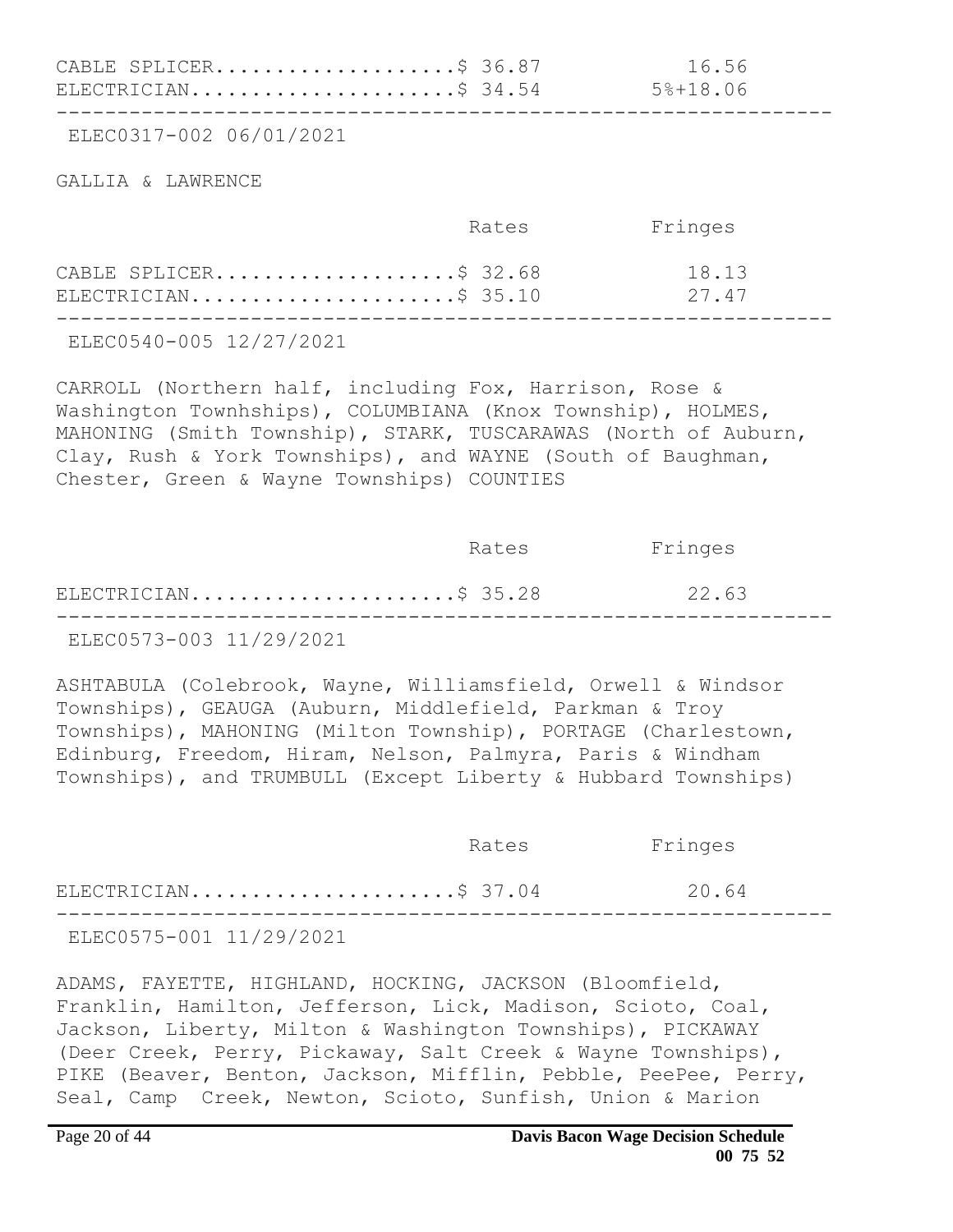Townships), ROSS, SCIOTO & VINTON (Clinton, Eagle, Elk, Harrison, Jackson, Richland & Swan Townships)

|                                                                                                                                                                                                                       | Rates | Fringes        |
|-----------------------------------------------------------------------------------------------------------------------------------------------------------------------------------------------------------------------|-------|----------------|
| ELECTRICIAN\$ 35.00                                                                                                                                                                                                   |       | 19.76          |
| ELEC0648-001 08/30/2021                                                                                                                                                                                               |       |                |
| BUTLER and WARREN COUNTIES (Deerfield, Hamilton, Harlan,<br>Massie, Salem, Turtle Creek, Union & Washington Townships)                                                                                                |       |                |
|                                                                                                                                                                                                                       | Rates | Fringes        |
| CABLE SPLICER\$ 30.50<br>ELECTRICIAN\$ 32.00                                                                                                                                                                          |       | 18.23<br>20.79 |
| ELEC0673-004 02/01/2020                                                                                                                                                                                               |       |                |
| ASHTABULA (Excluding Orwell, Colebrook, Williamsfield, Wayne &<br>Windsor Townships), GEAUGA (Burton, Chardon, Claridon, Hambden,<br>Huntsburg, Montville, Munson, Newbury & Thompson Townships) and<br>LAKE COUNTIES |       |                |
|                                                                                                                                                                                                                       | Rates | Fringes        |
| CABLE SPLICER\$ 33.81<br>ELECTRICIAN\$ 33.56                                                                                                                                                                          |       | 21.47<br>21.47 |
| ELEC0683-002 05/31/2021                                                                                                                                                                                               |       |                |
| CHAMPAIGN, CLARK, DELAWARE, FAIRFIELD, FRANKLIN, MADISON,<br>PICKAWAY (Circleville, Darby, Harrison, Jackson, Madison,<br>Monroe, Muhlenberg, Scioto, Walnut & Washington Townships), and<br>UNION COUNTIES           |       |                |
|                                                                                                                                                                                                                       | Rates | Fringes        |
| CABLE SPLICER\$ 35.50                                                                                                                                                                                                 |       | 21.99          |

ELECTRICIAN.......................\$ 35.50 21.99 ----------------------------------------------------------------

ELEC0688-003 05/31/2021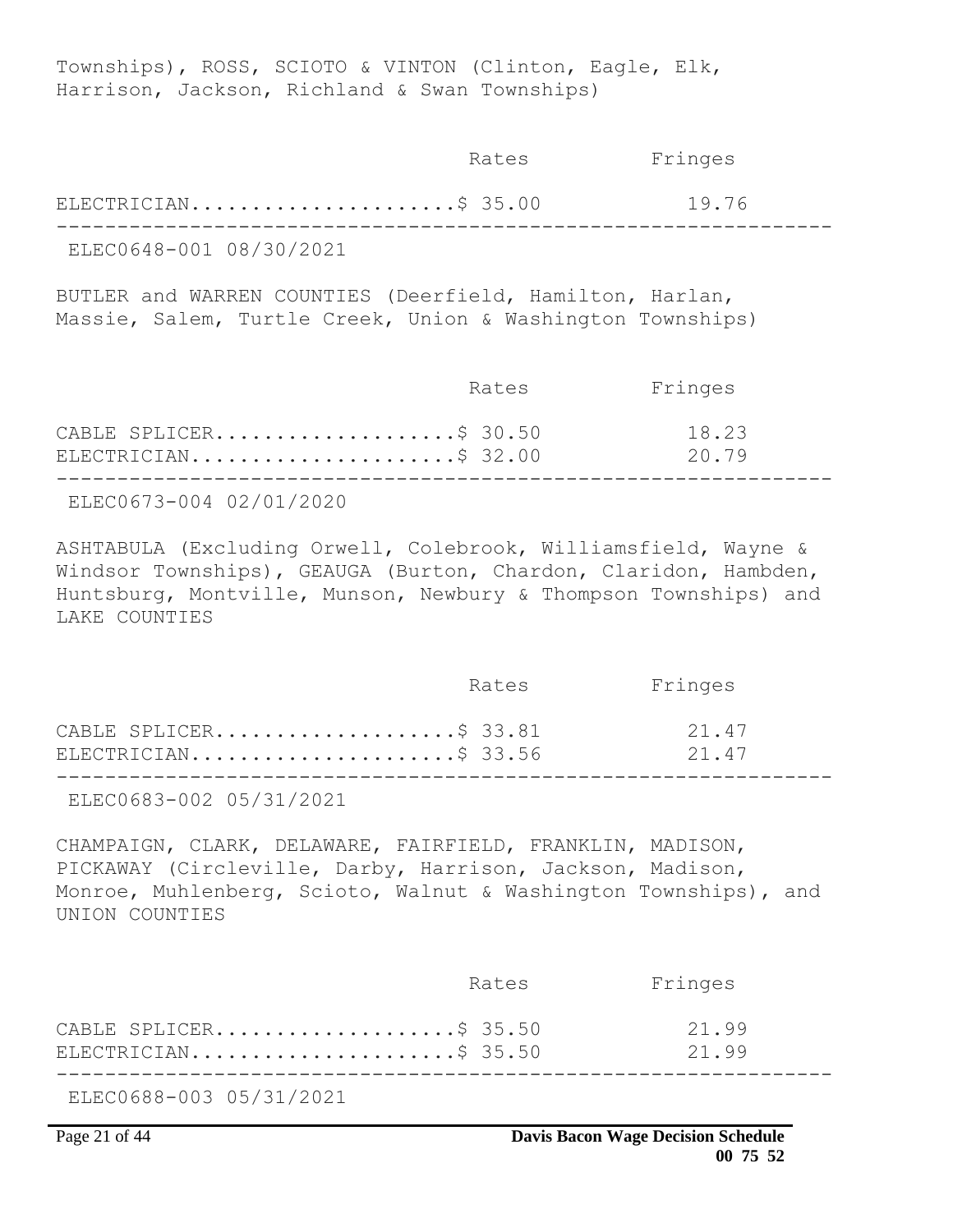ASHLAND, CRAWFORD, HURON (Richmond, New Haven, Ripley & Greenwich Townships), KNOX (Liberty, Clinton, Union, Howard, Monroe, Middleberry, Morris, Wayne, Berlin, Pike, Brown & Jefferson Townships), MARION, MORROW, RICHLAND and WYANDOT (Sycamore, Crane, Eden, Pitt, Antrim & Tymochtee Townships) COUNTIES

 Rates Fringes ELECTRICIAN......................\$ 31.00 21.29 ---------------------------------------------------------------- ELEC0972-002 06/01/2021

ATHENS, MEIGS, MONROE, MORGAN, NOBLE, VINTON (Brown, Knox, Madison, Vinton & Wilkesville Townships), and WASHINGTON COUNITES

|                                              | Rates | Fringes        |  |
|----------------------------------------------|-------|----------------|--|
| CABLE SPLICER\$ 37.35<br>ELECTRICIAN\$ 34.30 |       | 27.81<br>27.62 |  |
|                                              |       |                |  |

ELEC1105-001 05/31/2021

COSHOCTON, GUERNSEY, KNOX (Jackson, Clay, Morgan, Miller, Milford, Hilliar, Butler, Harrison, Pleasant & College Townships), LICKING, MUSKINGUM, PERRY, and TUSCARAWAS (Auburn, York, Clay, Jefferson, Rush, Oxford, Washington, Salem, Perry & Bucks Townships) COUNTIES

 Rates Fringes ELECTRICIAN..........................\$ 34.25 21.15 ---------------------------------------------------------------- ENGI0018-003 05/01/2019

ASHTABULA, CUYAHOGA, ERIE, GEAUGA, LAKE, LORAIN, MEDINA, PORTAGE, and SUMMIT COUNTIES

Rates Fringes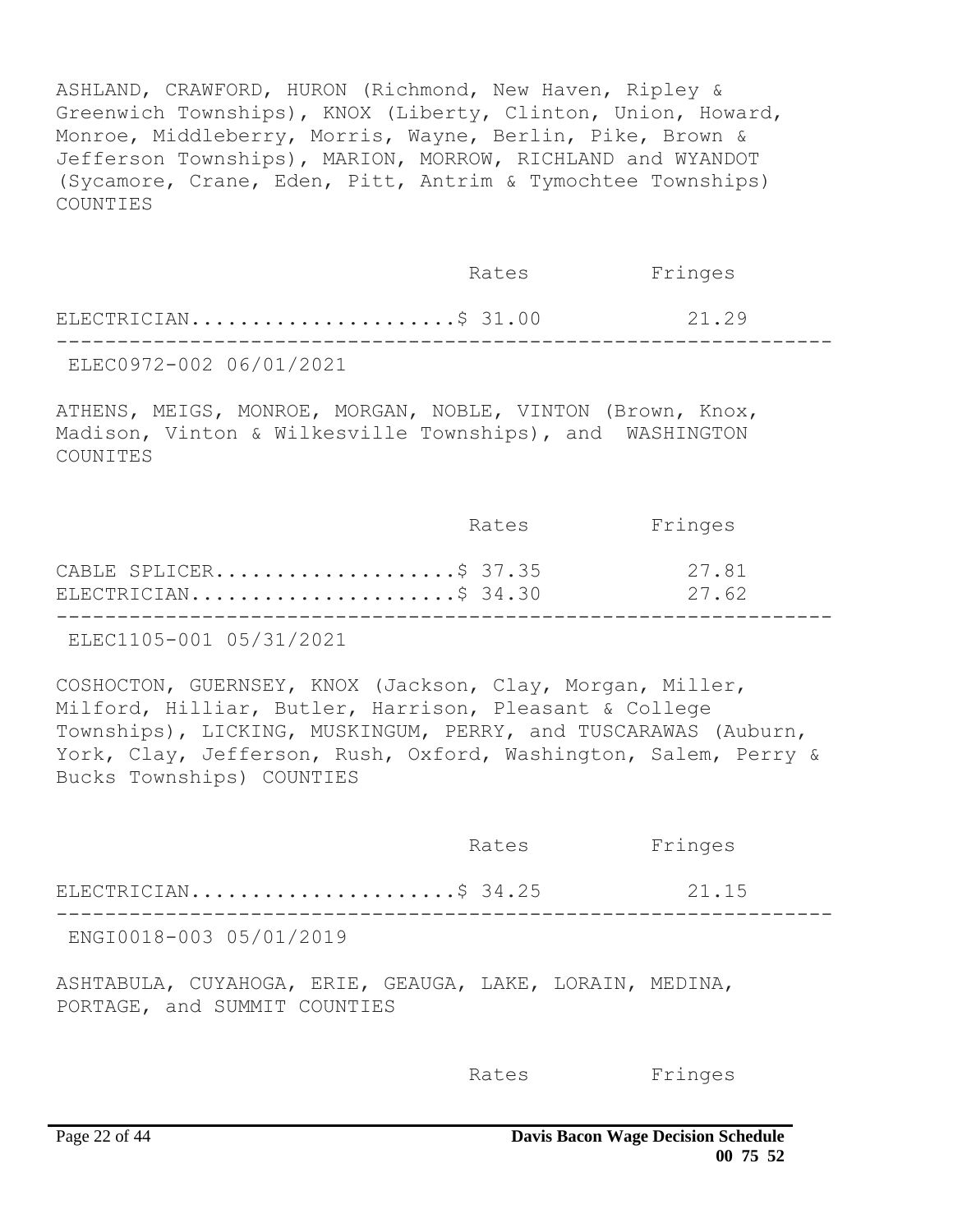| POWER EQUIPMENT OPERATOR         |       |
|----------------------------------|-------|
| GROUP 1\$ 38.63                  | 15.20 |
| GROUP 2\$ 38.53                  | 15.20 |
| GROUP 3\$ 37.49                  | 15.20 |
| GROUP 4\$ 36.27                  | 15.20 |
| GROUP 5\$ 30.98                  | 15.20 |
| GROUP $6.\dots\dots\dots\$ 38.88 | 15.20 |
| GROUP 7\$ 39.13                  | 15.20 |
|                                  |       |

OPERATING ENGINEER CLASSIFICATIONS

 GROUP 1 - Air Compressor on Steel Erection; Barrier Moving Machine; Boiler Operator on Compressor or Generator when mounted on a Rig; Cableway; Combination Concrete Mixer & Tower; Concrete Plant (over 4 yd. Capacity); Concrete Pump; Crane (All Types, Including Boom Truck, Cherry Picker); Crane-Compact, Track or Rubber over 4,000 lbs. capacity; Cranes-Self Erecting, Stationary, Track or Truck (All Configurations); Derrick; Dragline; Dredge (Dipper, Clam or Suction); Elevating Grader or Euclid Loader; Floating Equipment (All Types); Gradall; Helicopter Crew (Operator-Hoist or Winch); Hoe (all types); Hoisting Engine on Shaft or Tunnel Work; Hydraulic Gantry (Lifting System); Industrial-Type Tractor; Jet Engine Dryer (D8 or D9) Diesel Tractor; Locomotive (Standard Gauge); Maintenance Operator Class A; Mixer, Paving (Single or Double Drum); Mucking Machine; Multiple Scraper; Piledriving Machine (All Types); Power Shovel; Prentice Loader; Quad 9 (Double Pusher); Rail Tamper (with auto lifting & aligning device); Refrigerating Machine (Freezer Operation); Rotary Drill, on Caisson work; Rough Terrain Fork Lift with Winch/Hoist; Side-Boom; Slip-Form Paver; Tower Derrick; Tree Shredder; Trench Machine (Over 24"" wide); Truck Mounted Concrete Pump; Tug Boat; Tunnel Machine and/or Mining Machine; Wheel Excavator; and Asphalt Plant Engineer (Cleveland District Only).

 GROUP 2 - Asphalt Paver; Automatic Subgrader Machine, Self-Propelled (CMI Type); Bobcat Type and/or Skid Steer Loader with Hoe Attachment Greater than 7,000 lbs.; Boring Machine More than 48""; Bulldozer; Endloader; Horizontal Directional Drill (Over 50,000 ft lbs thrust); Hydro Milling Machine; Kolman-type Loader (production type-Dirt); Lead Greaseman; Lighting & Traffic Signal Installation Equipment (includes all groups or classifications); Material Transfer Equipment (Shuttle Buggy) Asphalt;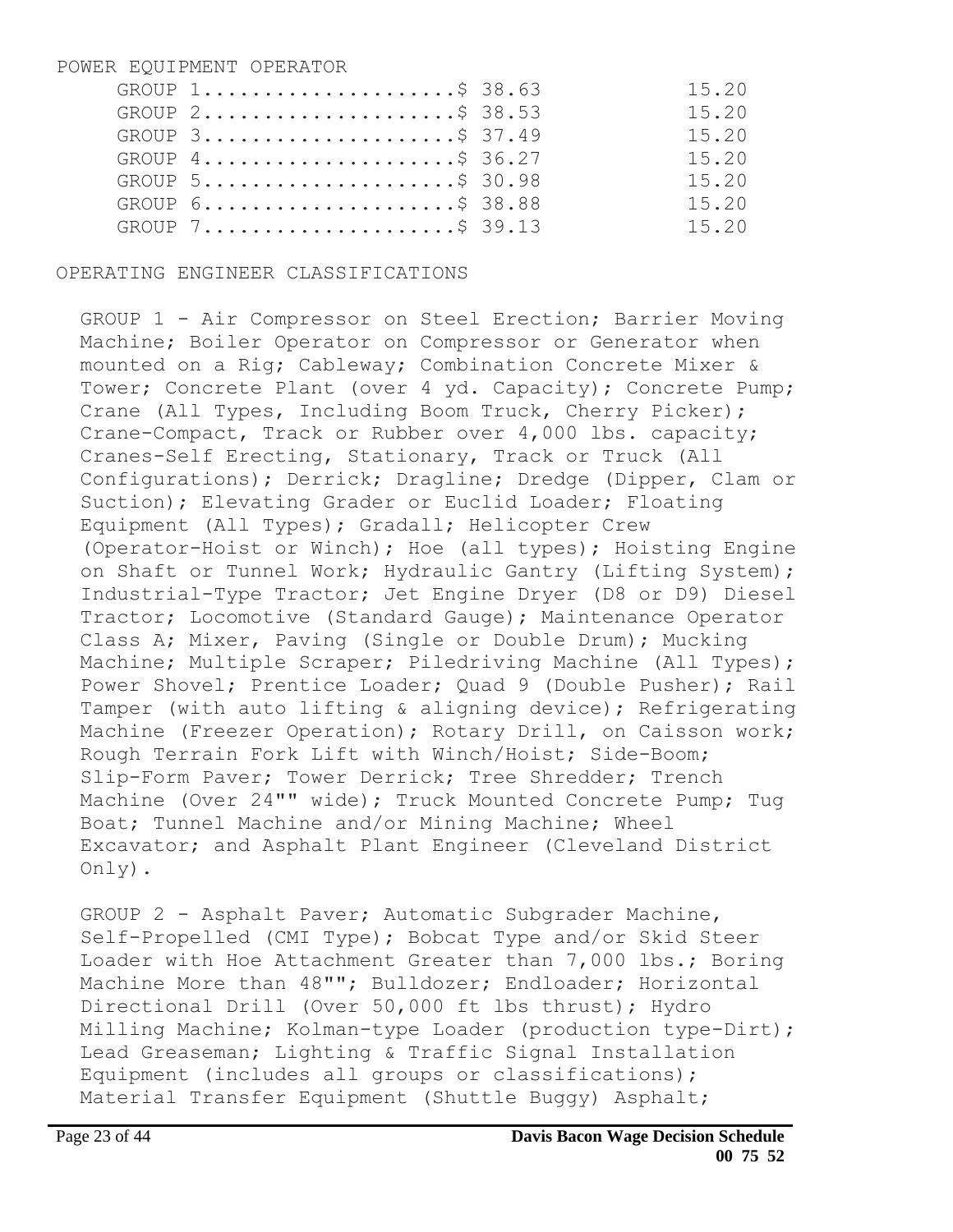Pettibone-Rail Equipment; Power Grader; Power Scraper; Push Cat; Rotomill (all), Grinders & Planers of All types; Trench Machine (24"" wide & under); Vermeer type Concrete Saw; and Maintenance Operators (Portage and Summit Counties Only).

 GROUP 3 - A-Frame; Air Compressor on Tunnel Work (low pressure); Asphalt Plant Engineer (Portage and Summit Counties Only); Bobcat-type and/or Skid Steer Loader with or without Attachments; Highway Drills (all types); Locomotive (narrow gauge); Material Hoist/Elevator; Mixer, Concrete (more than one bag capacity); Mixer, one bag capacity (Side Loader); Power Boiler (Over 15 lbs. Pressure) Pump Operator installing & operating Well Points; Pump (4"" & over discharge); Roller, Asphalt; Rotovator (lime soil stabilizer); Switch & Tie Tampers (without lifting & aligning device); Utility Operator (Small equipment); Welding Machines; and Railroad Tie Inserter/Remover; Articulating/straight bed end dumps if assigned (minus \$4.00 per hour.

 GROUP 4 - Backfiller; Ballast Re-locator; Bars, Joint & Mesh Installing Machine; Batch Plant; Boring Machine Operator (48"" or less); Bull Floats; Burlap & Curing Machine; Concrete Plant (capacity 4 yd. & under); Concrete Saw (Multiple); Conveyor (Highway); Crusher; Deckhand; Farm-type Tractor with attachments (highway); Finishing Machine; Fireperson, Floating Equipment (all types); Forklift; Form Trencher; Hydro Hammer expect masonary; Hydro Seeder; Pavement Breaker; Plant Mixer; Post Driver; Post Hole Digger (Power Auger); Power Brush Burner; Power Form Handling Equipment; Road Widening Trencher; Roller (Brick, Grade & Macadam); Self-Propelled Power Spreader; Self-Propelled Power Subgrader; Steam Fireperson; Tractor (Pulling Sheepfoot, Roller or Grader); and Vibratory Compactor with Integral Power.

 GROUP 5 - Compressor (Portable, Sewer, Heavy & Highway); Drum Fireperson (Asphalt Plant); Generator; Masonry Fork Lift; Inboard-Outboard Motor Boat Launch; Oil Heater (asphalt plant); Oiler/Helper; Power Driven Heater; Power Sweeper & Scrubber; Pump (under 4"" discharge); Signalperson; Tire Repairperson; VAC/ALLS; Cranes - Compact, track or rubber under 4,000 pound capacity; fueling and greasing; and Chainmen.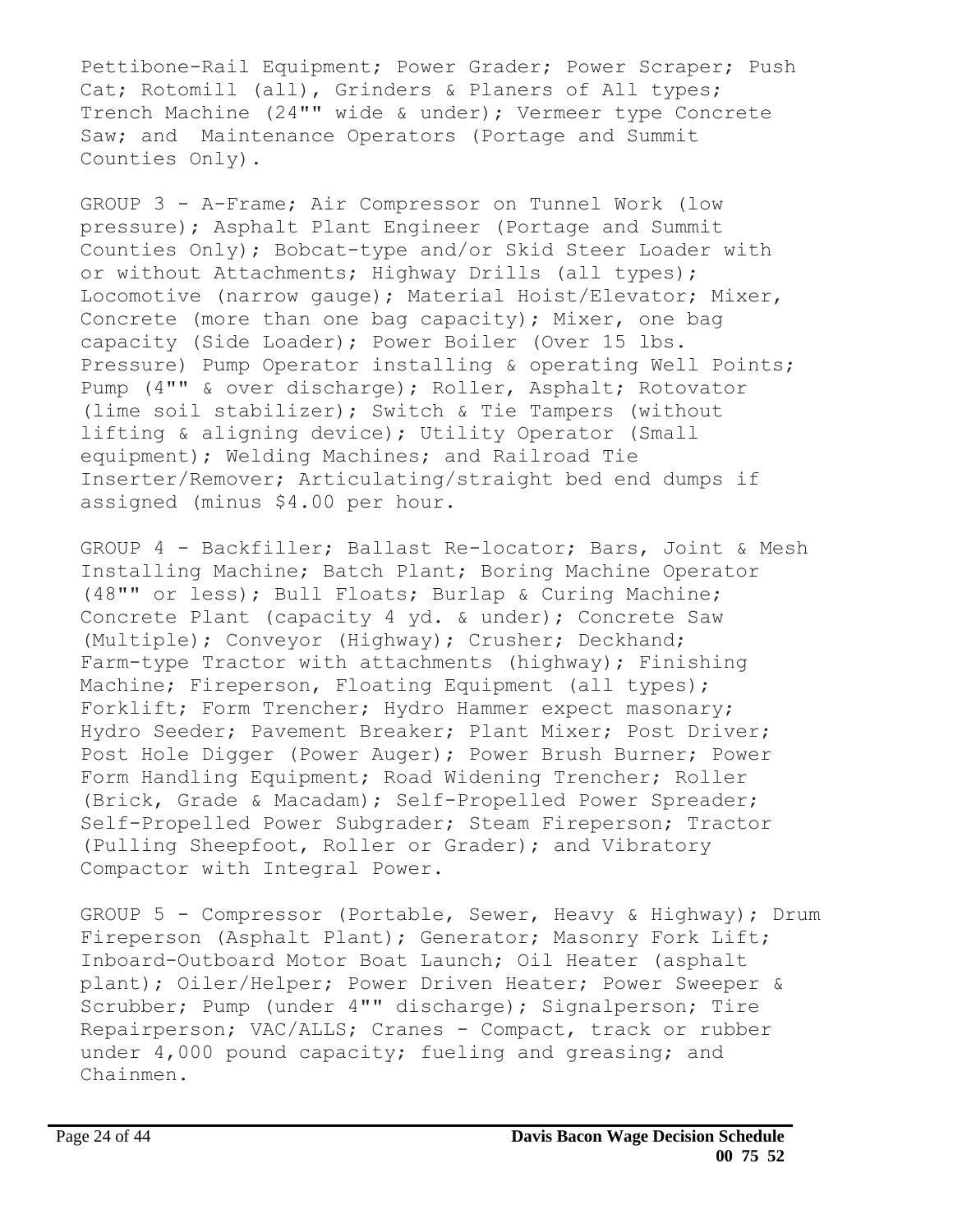GROUP 6 - Master Mechanic & Boom from 150 to 180.

GROUP 7 - Boom from 180 and over.

----------------------------------------------------------------

ENGI0018-004 05/01/2019

ADAMS, ALLEN, ASHLAND, ATHENS, AUGLAIZE, BELMONT, BROWN, BUTLER, CARROLL, CHAMPAIGN, CLARK, CLERMONT, CLINTON, COSHOCTON, CRAWFORD, DARKE, DEFIANCE, DELAWARE, FAIRFIELD, FAYETTE, FRANKLIN, FULTON, GALLIA, GREENE, GUERNSEY, HAMILTON, HANCOCK, HARDIN, HARRISON, HENRY, HIGHLAND, HOCKING, HOLMES, HURON, JACKSON, JEFFERSON, KNOX, LAWRENCE, LICKING, LOGAN, LUCAS, MADISON, MARION, MEIGS, MERCER, MIAMI, MONROE, MONTGOMERY, MORGAN, MORROW, MUSKINGUM, NOBLE, OTTAWA, PAULDING, PERRY, PICKAWAY, PIKE, PREBLE, PUTNAM, RICHLAND, ROSS, SANDUSKY, SCIOTO, SENECA, SHELBY, STARK, TUSCARAWAS, UNION, VAN WERT, VINTON, WARREN, WASHINGTON, WAYNE, WILLIAMS, WOOD, and YANDOT COUNTIES

Rates Fringes

| POWER EQUIPMENT OPERATOR                                           |       |
|--------------------------------------------------------------------|-------|
| GROUP 1\$ 37.14                                                    | 15.20 |
| GROUP $2 \ldots \ldots \ldots \ldots \ldots \ldots \approx 37.02$  | 15.20 |
| GROUP 3\$ 35.98                                                    | 15.20 |
| GROUP $4 \ldots \ldots \ldots \ldots \ldots \ldots$ . \$34.80      | 15.20 |
| GROUP $5 \ldots \ldots \ldots \ldots \ldots \ldots \text{S}$ 29.34 | 15.20 |
| GROUP 6\$ 37.39                                                    | 15.20 |
| GROUP 7\$ 37.64                                                    | 15.20 |

OPERATING ENGINEER CLASSIFICATIONS

 GROUP 1 - Air Compressor on Steel Erection; Barrier Moving Machine; Boiler Operator on Compressor or Generator when mounted on a Rig; Cableway; Combination Concrete Mixer & Tower; Concrete Plant (over 4 yd. Capacity); Concrete Pump; Crane (All Types, Including Boom Truck, Cherry Picker); Crane-Compact, Track or Rubber over 4,000 lbs. capacity; Cranes-Self Erecting, Stationary, Track or Truck (All Configurations); Derrick; Dragline; Dredge (Dipper, Clam or Suction); Elevating Grader or Euclid Loader; Floating Equipment (All Types); Gradall; Helicopter Crew (Operator-Hoist or Winch); Hoe (all types); Hoisting Engine on Shaft or Tunnel Work; Hydraulic Gantry (Lifting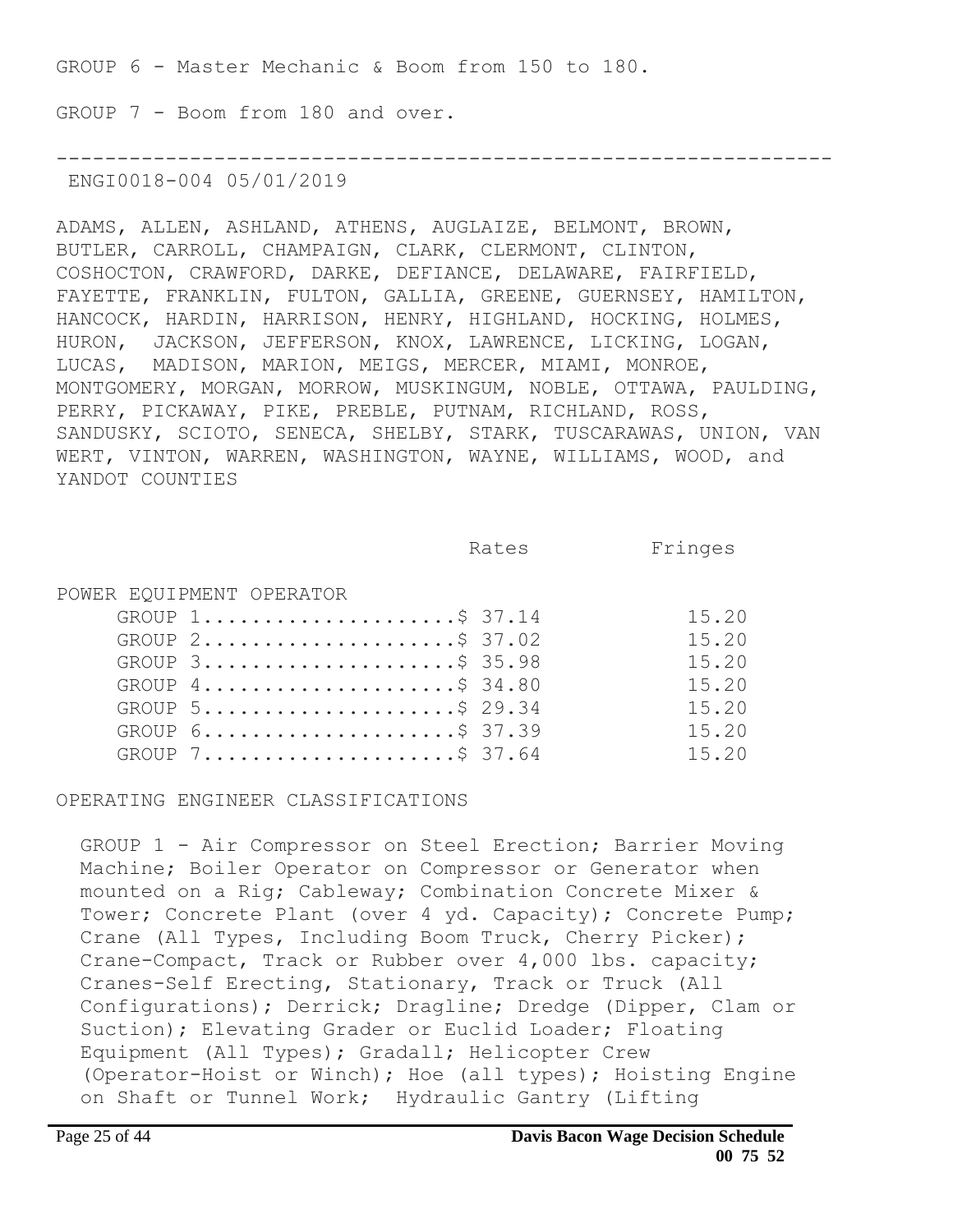System); Industrial-Type Tractor; Jet Engine Dryer (D8 or D9) Diesel Tractor; Locomotive (Standard Gauge); Maintenance Operator Class A; Mixer, Paving (Single or Double Drum); Mucking Machine; Multiple Scraper; Piledriving Machine (All Types); Power Shovel; Prentice Loader; Quad 9 (Double Pusher); Rail Tamper (with auto lifting & aligning device); Refrigerating Machine (Freezer Operation); Rotary Drill, on Caisson work; Rough Terrain Fork Lift with Winch/Hoist; Side-Boom; Slip-Form Paver; Tower Derrick; Tree Shredder; Trench Machine (Over 24"" wide); Truck Mounted Concrete Pump; Tug Boat; Tunnel Machine and/or Mining Machine; and Wheel Excavator.

 GROUP 2 - Asphalt Paver; Automatic Subgrader Machine, Self-Propelled (CMI Type); Bobcat Type and/or Skid Steer Loader with Hoe Attachment Greater than 7,000 lbs.; Boring Machine More than 48""; Bulldozer; Endloader; Hydro Milling Machine; Horizontal Directional Drill (over 50,000 ft. lbs. thrust);Kolman-type Loader (production type-Dirt); Lead Greaseman; Lighting & Traffic Signal Installation Equipment (includes all groups or classifications); Material Transfer Equipment (Shuttle Buggy) Asphalt; Pettibone-Rail Equipment; Power Grader; Power Scraper; Push Cat; Rotomill (all), Grinders & Planers of All types; Trench Machine (24"" wide & under); and Vermeer type Concrete Saw.

 GROUP 3 - A-Frame; Air Compressor on Tunnel Work (low pressure); Asphalt Plant Engineer; Bobcat-type and/or Skid Steer Loader with or without Attachments; Highway Drills (all types); Locomotive (narrow gauge); Material Hoist/Elevator; Mixer, Concrete (more than one bag capacity); Mixer, one bag capacity (Side Loader); Power Boiler (Over 15 lbs. Pressure) Pump Operator installing & operating Well Points; Pump (4"" & over discharge); Railroad Tie Inserter/Remover; Roller, Asphalt; Rotovator (lime soil stabilizer); Switch & Tie Tampers (without lifting & aligning device); Utility Operator (Small equipment); and Welding Machines; Artiaculating/straight bed end dumps if assigned (minus \$4.00 per hour.

 GROUP 4 - Backfiller; Ballast Re-locator; Bars, Joint & Mesh Installing Machine; Batch Plant; Boring Machine Operator (48"" or less); Bull Floats; Burlap & Curing Machine; Concrete Plant (capacity 4 yd. & under); Concrete Saw (Multiple); Conveyor (Highway); Crusher; Deckhand; Farm-type Tractor with attachments (highway); Finishing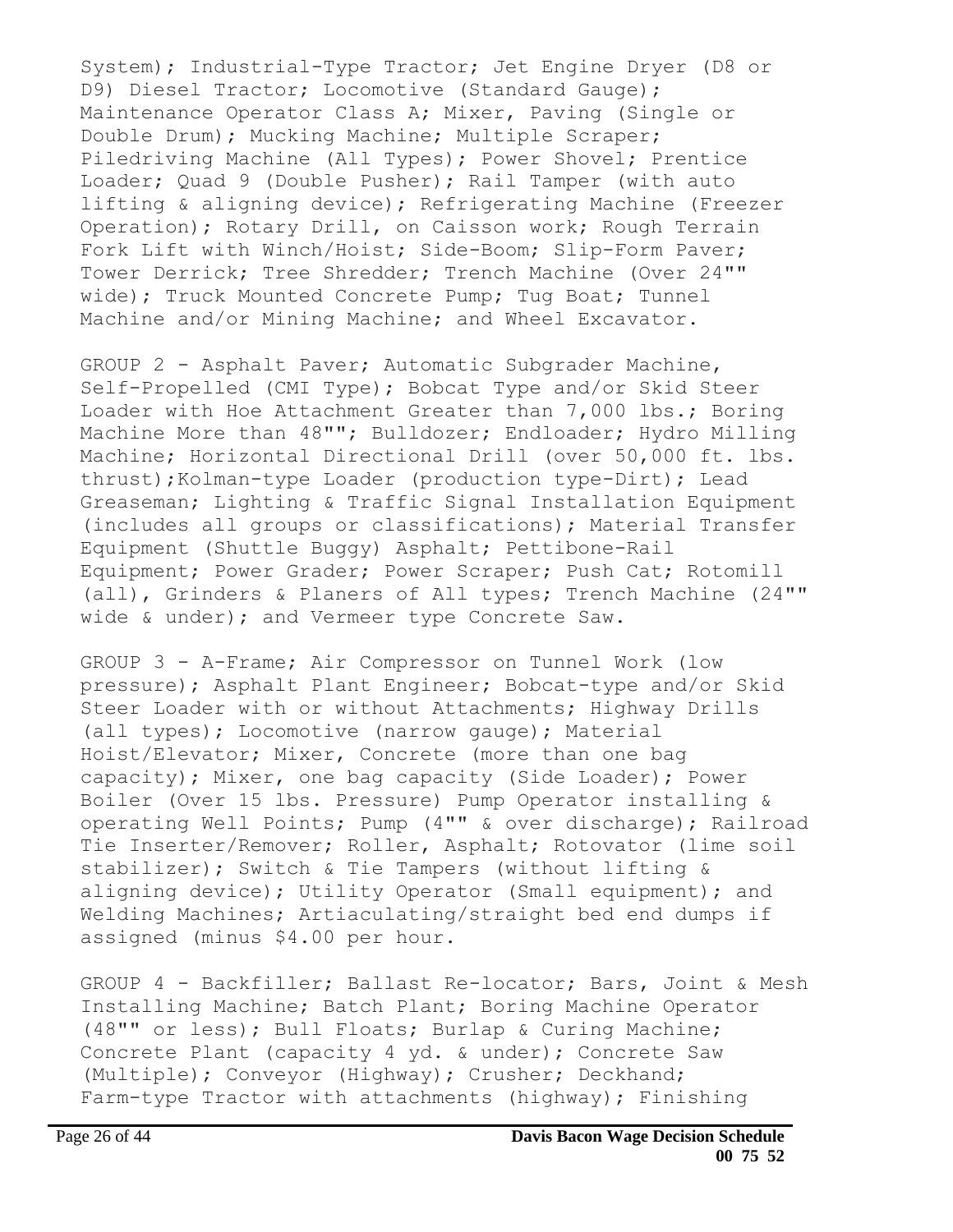Machine; Fireperson, Floating Equipment (all types); Fork Lift; Form Trencher; Hydro Hammer expect masonary; Hydro Seeder; Pavement Breaker; Plant Mixer; Post Driver; Post Hole Digger (Power Auger); Power Brush Burner; Power Form Handling Equipment; Road Widening Trencher; Roller (Brick, Grade & Macadam); Self-Propelled Power Spreader; Self-Propelled Power Subgrader; Steam Fireperson; Tractor (Pulling Sheepfoot, Roller or Grader); and Vibratory Compactor with Integral Power.

 GROUP 5 - Compressor (Portable, Sewer, Heavy & Highway); Drum Fireperson (Asphalt Plant); Generator; Masonary Forklift; Inboard-Outboard Motor Boat Launch; Oil Heater (asphalt plant); Oiler/Helper; Power Driven Heater; Power Sweeper & Scrubber; Pump (under 4"" discharge); Signalperson; Tire Repairperson; VAC/ALLS; Cranes - Compact, track or rubber under 4,000 pound capacity; fueling and greasing; and Chainmen.

GROUP 6 - Master Mechanic & Boom from 150 to 180.

GROUP 7 - Boom from 180 and over.

---------------------------------------------------------------- ENGI0066-023 06/01/2017

COLUMBIANA, MAHONING & TRUMBULL COUNTIES

|                            | Rates | Fringes |
|----------------------------|-------|---------|
| POWER EQUIPMENT OPERATOR   |       |         |
| ASBESTOS; HAZARDOUS/TOXIC  |       |         |
| WASTE PROJECTS             |       |         |
| GROUP $1 - A & B$ \$ 39.23 |       | 19.66   |
| ASBESTOS; HAZARDOUS/TOXIC  |       |         |
| WASTE PROJECTS             |       |         |
| GROUP $2 - A & B$ \$ 38.90 |       | 19.66   |
| ASBESTOS; HAZARDOUS/TOXIC  |       |         |
| WASTE PROJECTS             |       |         |
| GROUP $3 - A & B$ \$ 34.64 |       | 19.66   |
| ASBESTOS; HAZARDOUS/TOXIC  |       |         |
| WASTE PROJECTS             |       |         |
| GROUP $4 - A & B$ \$ 30.70 |       | 19.66   |
| ASBESTOS; HAZARDOUS/TOXIC  |       |         |
| WASTE PROJECTS             |       |         |
| GROUP $5 - A & B$ \$ 27.30 |       | 19.66   |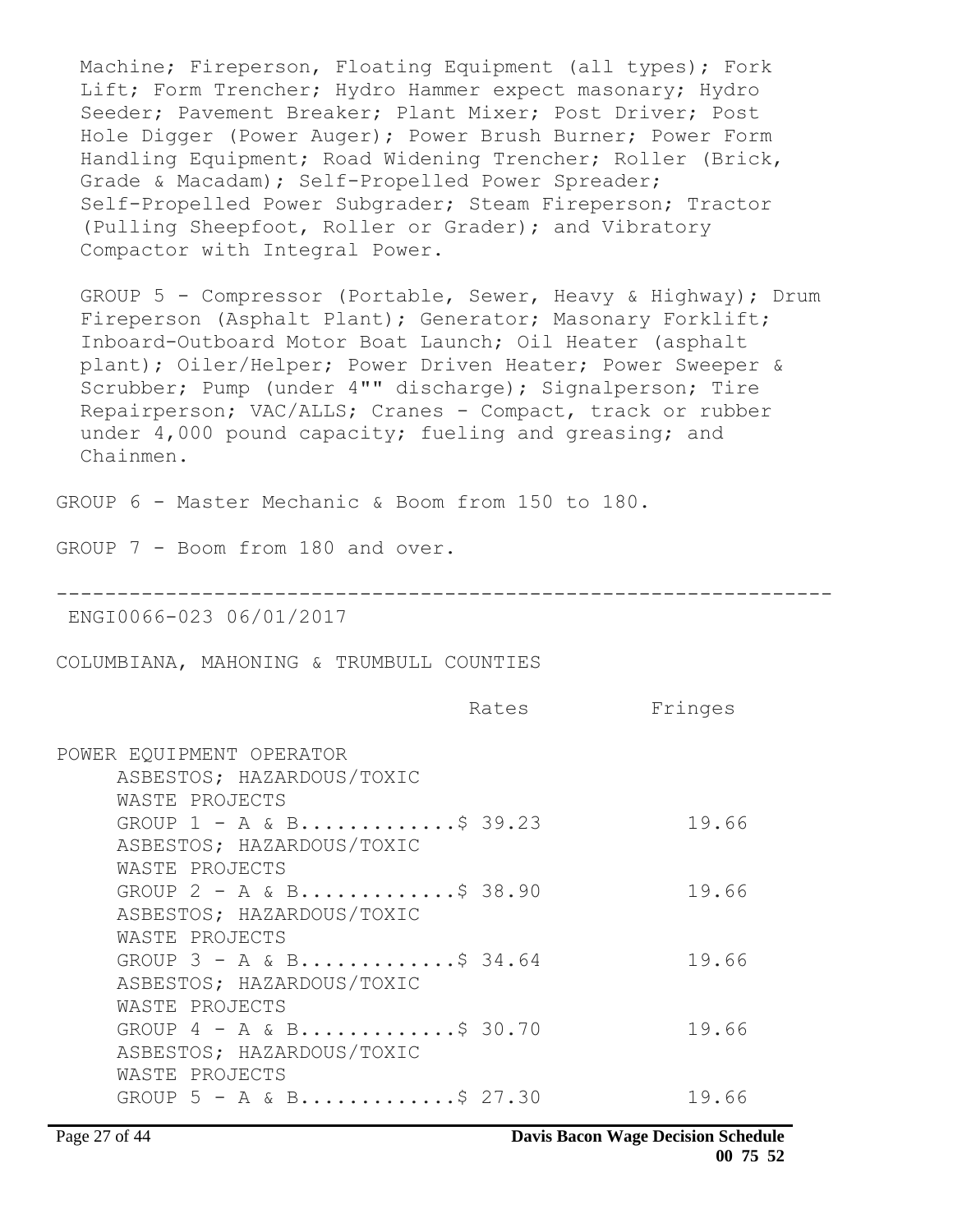HAZARDOUS/TOXIC WASTE PROJECTS GROUP  $1 - C & D$ ...............\$ 35.96 19.66 HAZARDOUS/TOXIC WASTE PROJECTS GROUP 2 - C & D................\$ 35.66 19.66 HAZARDOUS/TOXIC WASTE PROJECTS GROUP 3 - C & D................\$ 31.76 19.66 HAZARDOUS/TOXIC WASTE PROJECTS GROUP  $4 - C$  & D................\$ 28.14 19.66 HAZARDOUS/TOXIC WASTE PROJECTS GROUP 5 - C & D................\$ 25.03 19.66 ALL OTHER WORK GROUP 1.....................\$ 32.69 19.66 ALL OTHER WORK GROUP 2.........................\$ 32.42 19.66 ALL OTHER WORK GROUP 3.........................\$ 28.87 19.66 ALL OTHER WORK GROUP 4.............................\$ 25.58 19.66 ALL OTHER WORK GROUP 5.....................\$ 22.75 19.66

 GROUP 1 - Rig, Pile Driver or Caisson Type; & Rig, Pile Hydraulic Unit Attached

 GROUP 2 - Asphalt Heater Planer; Backfiller with Drag Attachment; Backhoe; Backhoe with Shear attached; Backhoe-Rear Pivotal Swing; Batch Plant-Central Mix Concrete; Batch Plant, Portable concrete; Berm Builder-Automatic; Boat Derrick; Boat-Tug; Boring Machine Attached to Tractor; Bullclam; Bulldozer; C.M.I. Road Builder & Similar Type; Cable Placer & Layer; Carrier-Straddle; Carryall-Scraper or Scoop; Chicago Boom; Compactor with Blade Attached; Concrete Saw (Vermeer or similar type); Concrete Spreader Finisher; Combination, Bidwell Machine; Crane; Crane-Electric Overhead; Crane-Rough Terrain; Crane-Side Boom; Crane-Truck; Crane-Tower; Derrick-Boom; Derrick-Car; Digger-Wheel (Not trencher or road widener); Double Nine; Drag Line; Dredge; Drill-Kenny or Similar Type; Easy Pour Median Barrier Machine (or similar type); Electromatic; Frankie Pile; Gradall; Grader; Gurry; Self-Propelled; Heavy Equipment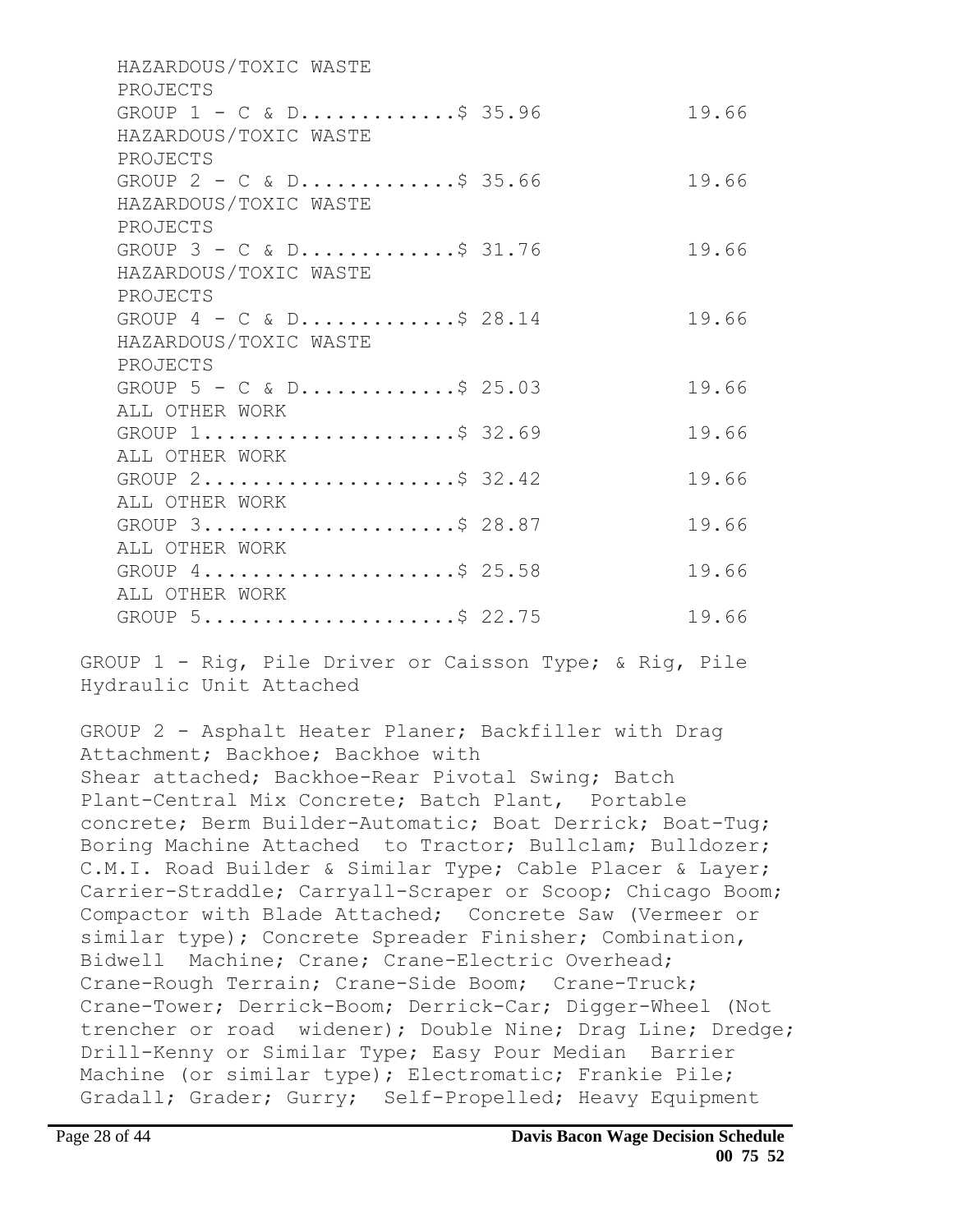Robotics Operator/Mechanic; Hoist-Monorail; Hoist-Stationary & Mobile Tractor; Hoist, 2 or 3 drum; Horizontal Directional Drill Operator; Jackall; Jumbo Machine; Kocal & Kuhlman; Land-Seagoing Vehicle; Loader, Elevating; Loader, Front End; Loader, Skid Steer; Locomotive; Mechanic/Welder; Metro Chip Harvester with Boom; Mucking Machine; Paver-Asphalt Finishing Machine; Paver-Road Concrete; Paver-Slip Form (C.M.I. or similar); Place Crete Machine with Boom; Post Driver (Carrier mounted); Power Driven Hydraulic Pump & Jack (When used in Slip Form or Lift Slab Construction); Pump Crete Machine; Regulator-Ballast; Hydraulic Power Unit not attached to Rig for Pile Drillings; Rigs-Drilling; Roto Mill or similar Full Lane (8' Wide & Over); Roto Mill or similar type (Under 8'); Shovel; Slip Form Curb Machine; Speedwing; Spikemaster; Stonecrusher; Tie Puller & Loader; Tie Tamper; Tractor-Double Boom; Tractor with Attachments; Truck-Boom; Truck-Tire; Trench Machine; Tunnel Machine (Mark 21 Java or similar); & Whirley (or similar type)

 GROUP 3 - Asphalt Plant; Bending Machine (Pipeline or similar type); Boring machine, Motor Driven; Chip Harvester without Boom; Cleaning Machine, Pipeline Type; Coating Machine, Pipeline Type; Compactor; Concrete Belt Placer; Concrete Finisher; Concrete Planer or Asphalt; Concrete Spreader; Elevator; Fork Lift (Home building only); Fork lift & Lulls; Fork Lift Walk Behind (Hoisting over 1 buck high); Form Line Machine; Grease Truck operator; Grout Pump; Gunnite Machine; Horizontal Directional Drill Locator; Single Drum Hoist with or without Tower; Huck Bolting Machine; Hydraulic Scaffold (Hoisting building materials); Paving Breaker (Self-propelled or Ridden); Pipe Dream; Pot Fireperson (Power Agitated); Refrigeration Plant; Road Widener; Roller; Sasgen Derrick; Seeding Machine; Soil Stabilizer (Pump type); Spray Cure Machine, Self-Propelled; Straw Blower Machine; Sub-Grader; Tube Finisher or Broom C.M.I. or similar type; & Tugger Hoist

 GROUP 4 - Air Curtain Destructor & Similar Type; Batch Plant-Job Related; Boiler Operator; Compressor; Conveyor; Curb Builder, self-propelled; Drill Wagon; Generator Set; Generator-Steam; Heater-Portable Power; Hydraulic Manipulator Crane; Jack-Hydraulic Power driven; Jack-Hydraulic (Railroad); Ladavator; Minor Machine Operator; Mixer-Concrete; Mulching Machine; Pin Puller; Power Broom; Pulverizer; Pump; Road Finishing Machine (Pull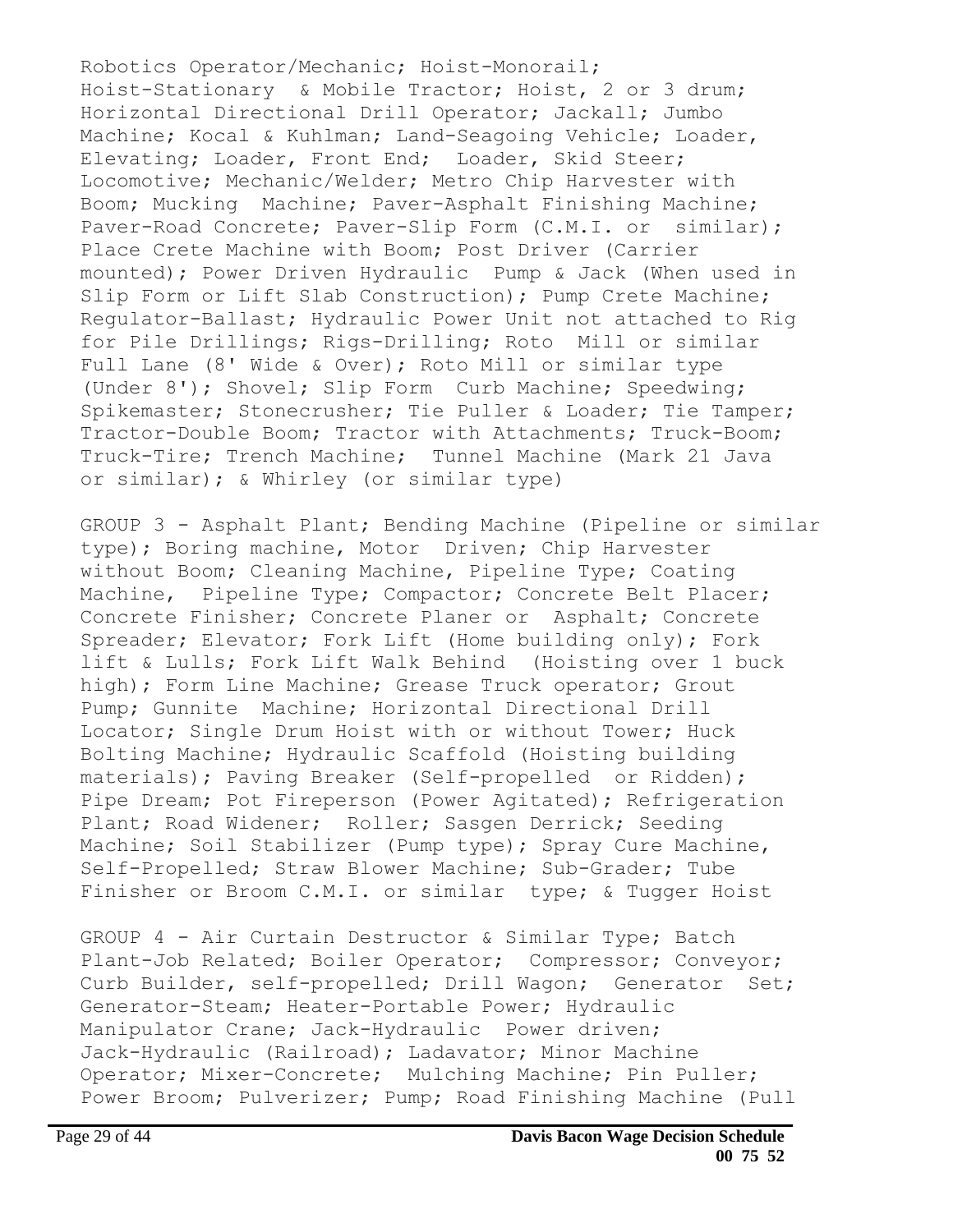Type); Saw-Concrete-Self-Propelled (Highway Work); Signal Person; Spray Cure Machine-Motor Powered; Stump Cutter; Tractor; Trencher Form; Water Blaster; Steam Jenny; Syphon; Vibrator-Gasoline; & Welding Machine

GROUP 5 - Brakeperson; Fireperson; & Oiler

---------------------------------------------------------------- IRON0017-002 05/01/2021

ASHTABULA (North of Route 6, starting at the Geauga County Line, proceeding east to State Route 45), CUYAHOGA, ERIE (Eastern 2/3), GEAUGA, HURON (East of a line drawn from the north border through Monroeville & Willard), LAKE, LORAIN, MEDINA (North of Old Rte. #224), PORTAGE (West of a line from Middlefield to Shalersville to Deerfield), and SUMMIT (North of Old Rte. #224, including city limits of Barberton) COUNTIES

Rates Fringes

IRONWORKER Ornamental, Reinforcing, & Structural..................\$ 38.03 24.72 ---------------------------------------------------------------- IRON0017-010 05/01/2021

ASHTABULA (Eastern part from Lake Erie on the north to route #322 on the south to include Conneaut, Kingsville, Sheffield, Denmark, Dorset, Cherry Valley, Wayne, Monroe, Pierpont, Richmond, Andover & Williamsfield Townships)

Rates Fringes

IRONWORKER Structural, including metal building erection & Reinforcing.................\$ 38.03 24.72 ----------------------------------------------------------------

IRON0044-001 06/01/2021

ADAMS (Western Part), BROWN, BUTLER (Southern Part), CLERMONT, CLINTON (South of a line drawn from Blanchester to Lynchburg), HAMILTON, HIGHLAND (Excluding eastern one-fifth & portion of county inside lines drawn from Marshall to Lynchburg from the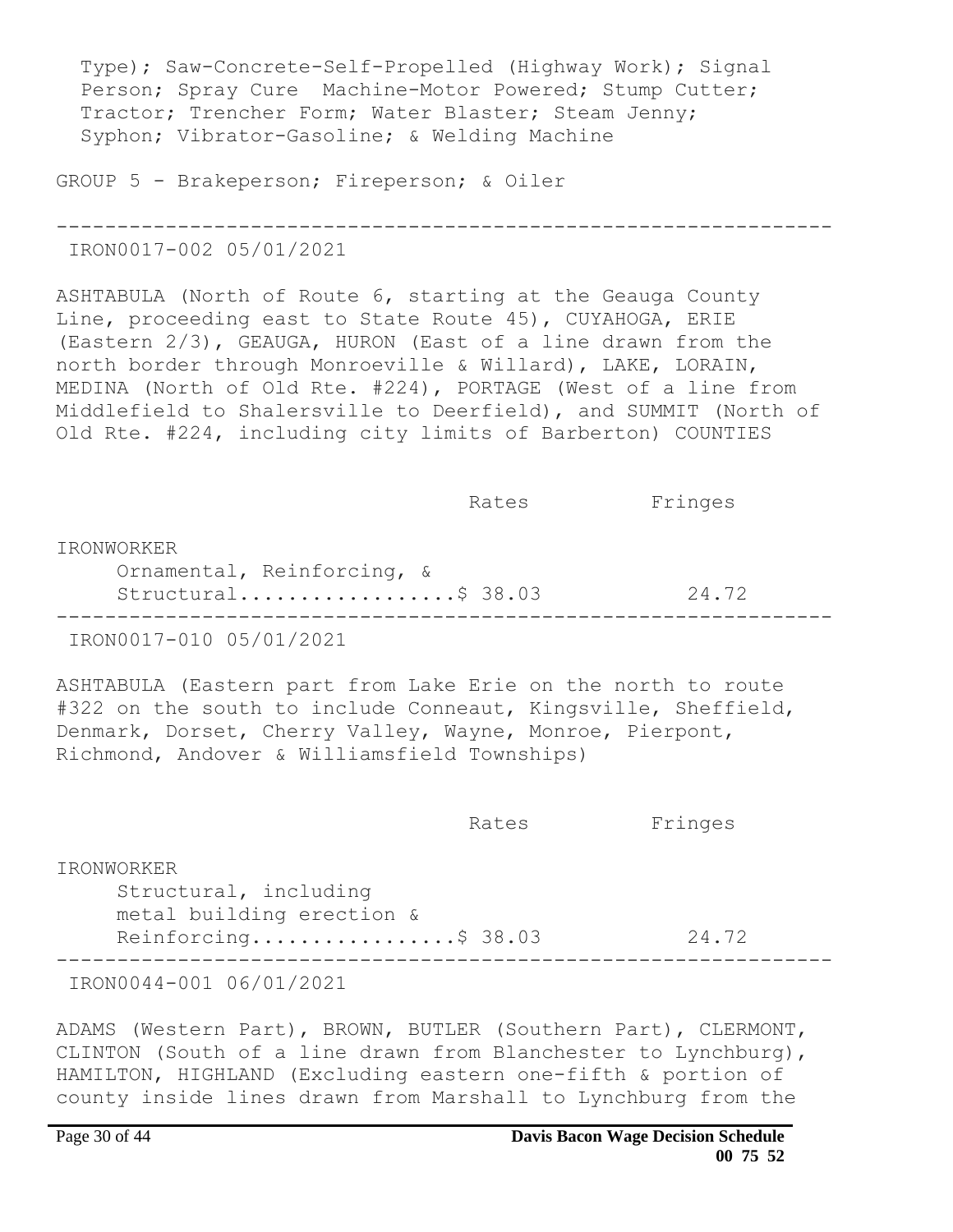northern county line through E. Monroe to Marshall) and WARREN (South of a line drawn from Blanchester through Morrow to the west county line) COUNTIES

|                                                                                              | Rates | Fringes |  |
|----------------------------------------------------------------------------------------------|-------|---------|--|
| IRONWORKER, REINFORCING\$ 31.32<br>Beyond 30-mile radius of                                  |       | 21.00   |  |
| Hamilton County Courthouse\$ 28.67<br>Up to & including 30-mile<br>radius of Hamilton County |       | 21.20   |  |
| Courthouse\$ 27.60                                                                           |       | 20.70   |  |
| IRON0044-002 06/01/2021                                                                      |       |         |  |

CLINTON (South of a line drawn from Blanchester to Lynchburg), HAMILTON, HIGHLAND (Excluding eastern one-fifth & portion of county inside lines drawn from Marshall to Lynchburg from the northern county line through E. Monroe to Marshall) & WARREN (South of a line drawn from Blanchester through Morrow to the west county line)

|                                | Rates | Fringes |
|--------------------------------|-------|---------|
| IRONWORKER                     |       |         |
| Fence Erector\$ 29.75          |       | 21.00   |
| Ornamental; Structural\$ 31.32 |       | 21.00   |
|                                |       |         |

IRON0055-003 07/01/2021

CRAWFORD (Area Between lines drawn from where Hwy #598 & #30 meet through N. Liberty to the northern border & from said Hwy junction point due west to the border), DEFIANCE (S. of a line drawn from where Rte. #66 meets the northern line through Independence to the eastern county border), ERIE (Western 1/3), FULTON, HANCOCK, HARDIN (North of a line drawn from Maysville to a point 4 miles south of the northern line on the eastern line), HENRY, HURON (West of a line drawn from the northern border through Monroeville & Willard), LUCAS, OTTAWA, PUTNAM (East of a line drawn from the northern border down through Miller City to where #696 meets the southern border), SANDUSKY, SENECA, WILLIAMS (East of a line drawn from Pioneer through Stryker to the southern border), WOOD & WYANDOT (North of Rte. #30)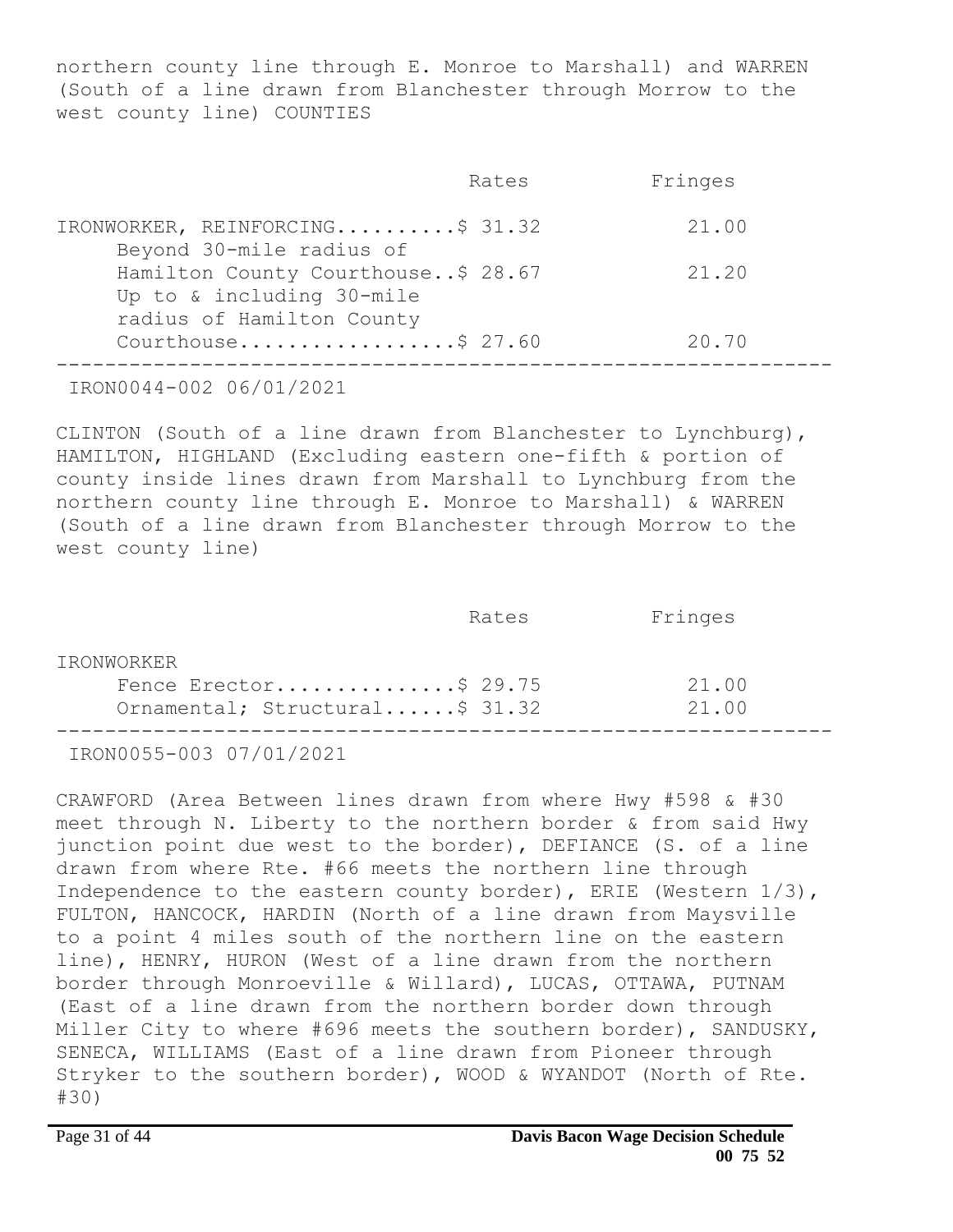|                          | Rates | Fringes |
|--------------------------|-------|---------|
| IRONWORKER               |       |         |
| Fence Erector\$ 21.30    |       | 20.92   |
| Flat Road Mesh\$ 29.77   |       | 21.30   |
| Tunnels & Caissons Under |       |         |
| Pressure\$ 29.77         |       | 21.30   |
| All Other Work\$ 31.25   |       | 26.90   |
|                          |       |         |

IRON0147-002 06/01/2021

ALLEN (Northern half), DEFIANCE (Northern part, excluding south of a line drawn from where Rte. #66 meets the northern line through Independence to the eastern county border), MERCER (Northern half), PAULDING, PUTNAM (Western part, excluding east of a line drawn from the northern border down through Miller City to where #696 meets the southern border), VAN WERT, and WILLIAMS (Western part, excluding east of a line drawn from Pioneer through Stryker to the southern border) COUNTIES

 Rates Fringes IRONWORKER............................\$ 30.35 23.40 ----------------------------------------------------------------

IRON0172-002 06/01/2021

CHAMPAIGN (Eastern one-third), CLARK (Eastern one-fourth), COSHOCTON (West of a line beginning at the northwestern county line going through Walhonding & Tunnel Hill to the southern county line), CRAWFORD (South of Rte. #30), DELAWARE, FAIRFIELD, FAYETTE, FRANKLIN, HARDIN (Excluding a line drawn from Roundhead to Maysville), HIGHLAND (Eastern one-fifth), HOCKING, JACKSON (Northern half), KNOX, LICKING, LOGAN (Eastern one-third), MADISON, MARION, MORROW, MUSKINGUM (West of a line starting at Adams Mill going to Adamsville & going from Adamsville through Blue Rock to the southern border), PERRY, PICKAWAY, PIKE (Northern half), ROSS, UNION, VINTON and WYANDOT (South of Rte. #30) COUNTIES

|                    | Rates | Fringes |
|--------------------|-------|---------|
| IRONWORKER\$ 32.00 |       | 21.00   |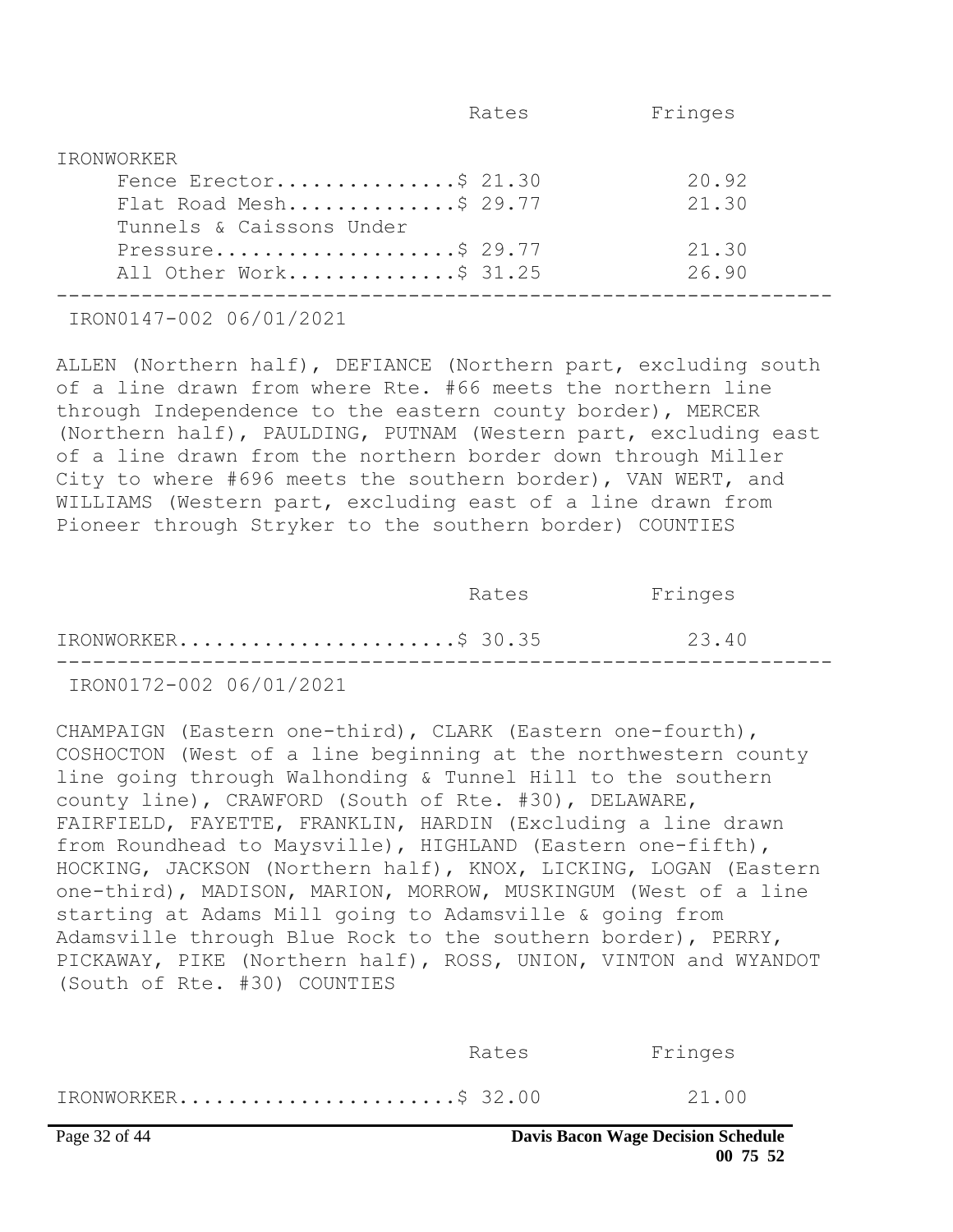IRON0207-004 06/01/2021

ASHTABULA (Southern part starting at the Geauga County line), COLUMBIANA (E. of a line from Damascus to Highlandtown), MAHONING (N. of Old Route #224), PORTAGE (E. of a line from Middlefield to Shalersville to Deerfield) & TRUMBULL

----------------------------------------------------------------

|                                                     | Rates | Fringes |
|-----------------------------------------------------|-------|---------|
| IRONWORKER                                          |       |         |
| Layout; Sheeter\$ 32.07<br>Ornamental; Reinforcing; |       | 26.00   |
| $Structural$ \$ 31.07                               |       | 26.00   |
| Ornamental; Reinforcing\$ 29.72                     |       | 25.18   |

IRON0290-002 06/01/2021

ALLEN (Southern half), AUGLAIZE, BUTLER (North of a line drawn from east to the west county line going through Oxford, Darrtown & Woodsdale), CHAMPAIGN (Excluding east of a line drawn from Catawla to the point where #68 intersects the northern county line), CLARK (Western two-thirds), CLINTON (Excluding south of a line drawn from Blanchester to Lynchburg), DARKE, GREENE, HIGHLAND (Inside lines drawn from Marshall to Lynchburg & from the northern county line through East Monroe to Marshall), LOGAN (West of a line drawn from West Liberty to where the northern county line meets the western county line of Hardin), MERCER (Southern half), MIAMI, MONTGOMERY, PREBLE, SHELBY & WARREN (Excluding south of a line drawn from Blanchester through Morrow to the western county line) COUNTIES

|                         | Rates | Fringes |  |
|-------------------------|-------|---------|--|
| IRONWORKER\$ 30.99      |       | 23.10   |  |
| IRON0549-003 12/01/2021 |       |         |  |

BELMONT, GUERNSEY, HARRISON, JEFFERSON, MONROE & MUSKINGUM (Excluding portion west of a line starting at Adams Mill going to Adamsville and going from Adamsville through Blue Rock to the south border)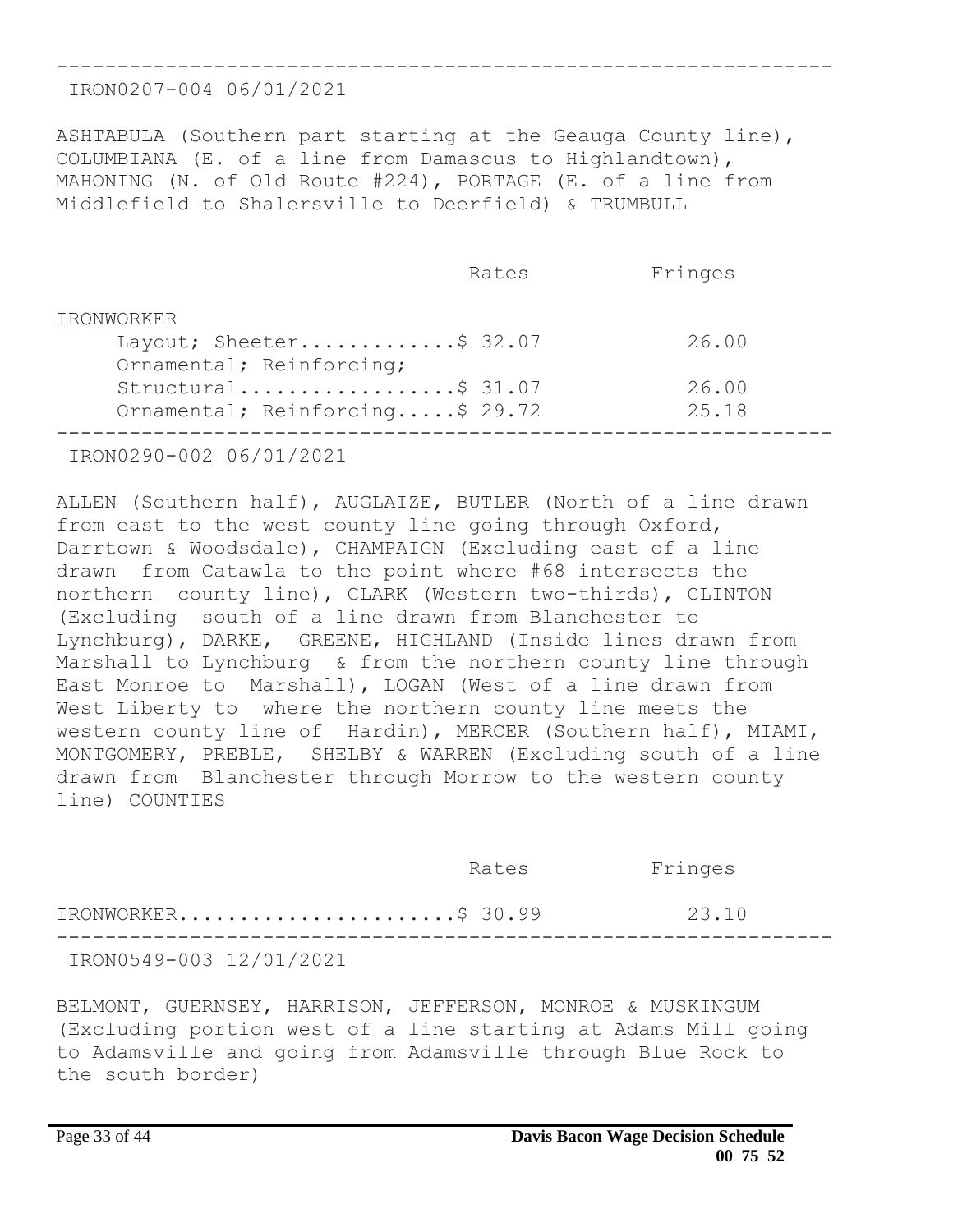| IRONWORKER\$ 34.44 18.77<br>____________                                                                                                                                                                                                                                                                                                                                                                                                              |       |         |  |
|-------------------------------------------------------------------------------------------------------------------------------------------------------------------------------------------------------------------------------------------------------------------------------------------------------------------------------------------------------------------------------------------------------------------------------------------------------|-------|---------|--|
| IRON0550-004 05/01/2021                                                                                                                                                                                                                                                                                                                                                                                                                               |       |         |  |
| ASHLAND, CARROLL, COLUMBIANA (W. of a line from Damascus to<br>Highlandtown), COSHOCTON (E. of a line beginning at NW Co. line<br>going through Walhonding & Tunnel Hill to the South Co. line),<br>HOLMES, HURON (S. of Old Rte. #224), MAHONING (S. of Old Rte.<br>#224), MEDINA (S. of Old Rte. #224), PORTAGE (S. of Old Rte.<br>#224), RICHLAND, STARK, SUMMIT (S. of Old Rte. #224, Excluding<br>city limits of Barberton), TUSCARAWAS, & WAYNE |       |         |  |
|                                                                                                                                                                                                                                                                                                                                                                                                                                                       | Rates | Fringes |  |
| Ironworkers: Structural,<br>Ornamental and Reinforcing\$ 30.17                                                                                                                                                                                                                                                                                                                                                                                        |       | 21.08   |  |
| IRON0769-004 06/01/2021                                                                                                                                                                                                                                                                                                                                                                                                                               |       |         |  |
| ADAMS (Eastern Half), GALLIA, JACKSON (Southern Half), LAWRENCE<br>& SCIOTO                                                                                                                                                                                                                                                                                                                                                                           |       |         |  |
|                                                                                                                                                                                                                                                                                                                                                                                                                                                       | Rates | Fringes |  |
| IRONWORKER\$ 33.00                                                                                                                                                                                                                                                                                                                                                                                                                                    |       | 27.29   |  |
| IRON0787-003 06/01/2021                                                                                                                                                                                                                                                                                                                                                                                                                               |       |         |  |
| ATHENS, MEIGS, MORGAN, NOBLE, and WASHINGTON COUNTIES                                                                                                                                                                                                                                                                                                                                                                                                 |       |         |  |
|                                                                                                                                                                                                                                                                                                                                                                                                                                                       | Rates | Fringes |  |
| IRONWORKER\$ 31.94                                                                                                                                                                                                                                                                                                                                                                                                                                    |       | 23.05   |  |
| LAB00265-008 05/01/2021                                                                                                                                                                                                                                                                                                                                                                                                                               |       |         |  |

Rates Fringes

Rates Fringes

LABORER

 ASHTABULA, ERIE, HURON, LORAIN, LUCAS, MAHONING,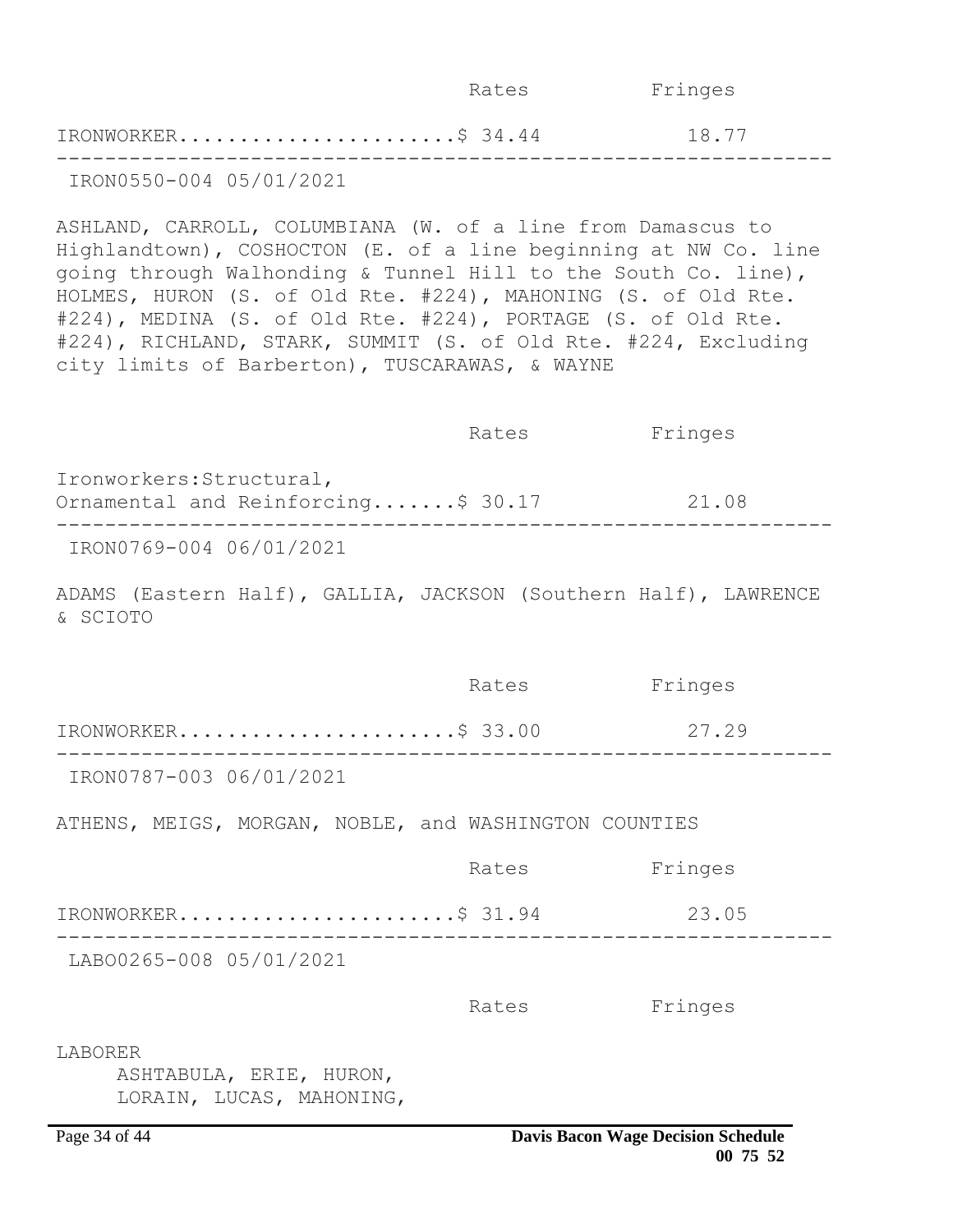MEDINA, OTTAWA, PORTAGE, SANDUSKY, STARK, SUMMIT, TRUMBULL & WOOD COUNTIES GROUP 1..........................\$ 33.70 11.85 GROUP 2....................\$ 33.87 11.85 GROUP 3..........................\$ 34.20 11.85 GROUP 4............................\$ 34.65 11.85 CUYAHOGA AND GEAUGA COUNTIES ONLY: SEWAGE PLANTS, WASTE PLANTS, WATER TREATMENT FACILITIES, PUMPING STATIONS, & ETHANOL PLANTS CONSTRUCTION..................\$ 34.93 11.85 CUYAHOGA, GEAUGA & LAKE COUNTIES GROUP 1....................\$ 34.93 11.85 GROUP 2...........................\$ 35.10 11.85 GROUP 3.........................\$ 35.43 11.85 GROUP 4............................\$ 35.88 11.85 REMAINING COUNTIES OF OHIO GROUP 1.........................\$ 33.27 11.85 GROUP 2....................\$ 33.44 11.85 GROUP 3.........................\$ 33.77 11.85 GROUP 4............................\$ 35.88 11.85

## LABORER CLASSIFICATIONS

 GROUP 1 - Asphalt Laborer; Carpenter Tender; Concrete Curing Applicator; Dump Man (Batch Truck); Guardrail and Fence Installer; Joint Setter; Laborer (Construction); Landscape Laborer; Mesh Handlers & Placer; Right-of-way Laborer; Riprap Laborer & Grouter; Scaffold Erector; Seal Coating; Surface Treatment or Road Mix Laborer; Sign Installer; Slurry Seal; Utility Man; Bridge Man; Handyman; Waterproofing Laborer; Flagperson; Hazardous Waste (level D); Diver Tender; Zone Person & Traffic Control

 GROUP 2 - Asphalt Raker; Concrete Puddler; Kettle Man Pipeline); Machine Driven Tools (Gas, Electric, Air); Mason Tender; Brick Paver; Mortar Mixer; Power Buggy or Power Wheelbarrow; Paint Striper; Sheeting & Shoring Man; Surface Grinder Man; Plastic Fusing Machine Operator; Pug Mill Operator; & Vacuum Devices (wet or dry); Rodding Machine Operator; Diver; Screwman or Paver; Screed Person; Water Blast, Hand Held Wand; Pumps 4"" & Under (Gas, Air or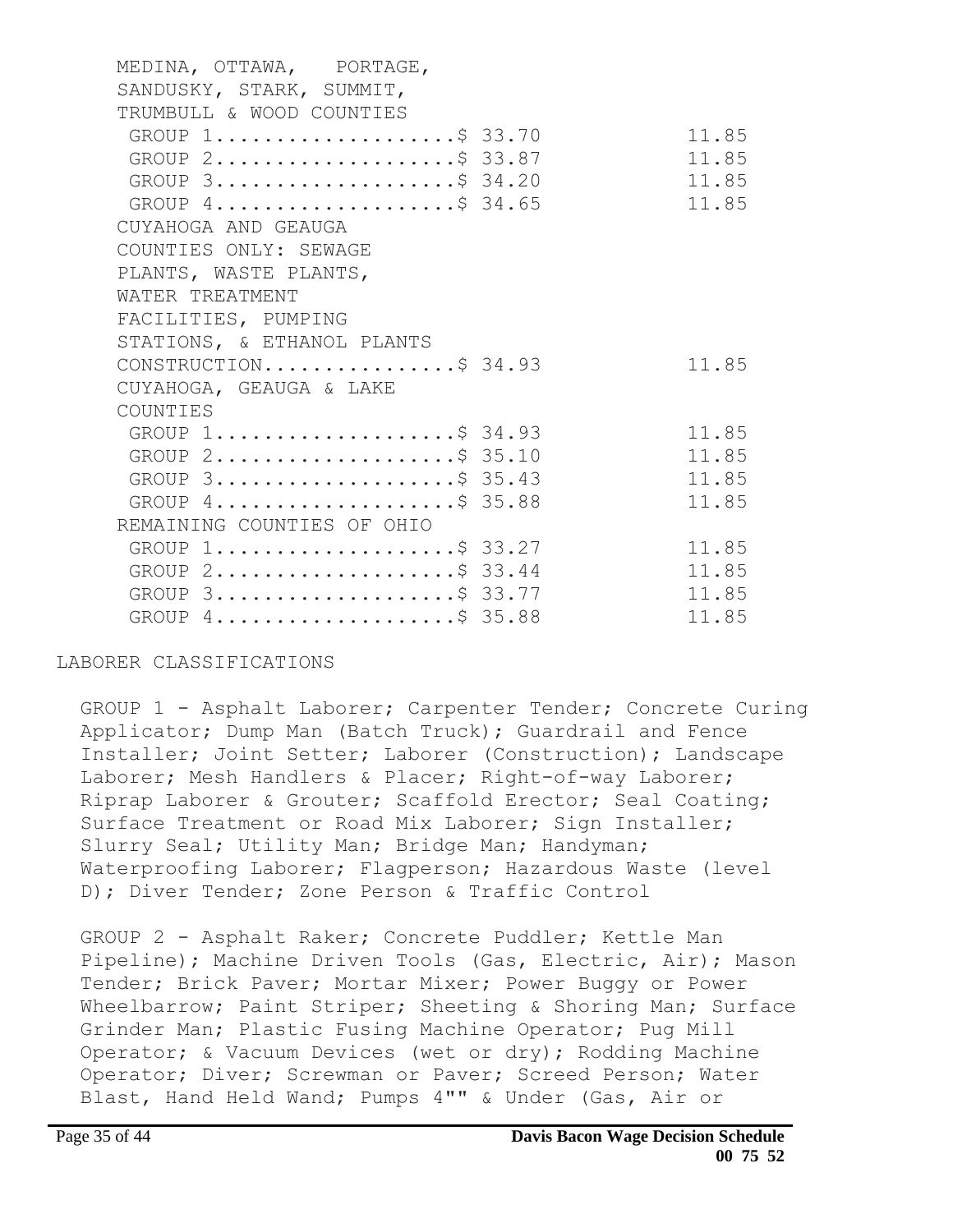Electric) & Hazardous Waste (level C); Air Track and Wagon Drill; Bottom Person; Cofferdam (below 25 ft. deep); Concrete Saw Person; Cutting with Burning Torch; Form Setter; Hand Spiker (Railroad); Pipelayer; Tunnel Laborer (without air) & Caisson; Underground Person (working in Sewer and Waterline, Cleaning, Repairing & Reconditioning); Sandblaster Nozzle Person; & Hazardous Waste (level B)

 GROUP 3 - Blaster; Mucker; Powder Person; Top Lander; Wrencher (Mechanical Joints & Utility Pipeline); Yarner; Hazardous Waste (level A); Concrete Specialist; Concrete Crew in Tunnels (With Air-pressurized - \$1.00 premium); Curb Setter & Cutter; Grade Checker; Utility Pipeline Tapper; Waterline; and Caulker

 GROUP 4 - Miner (With Air-pressurized - \$1.00 premium); & Gunite Nozzle Person

TUNNEL LABORER WITH AIR-PRESSURIZED ADD \$1.00 TO BASE RATE

 SIGNAL PERSON WILL RECEIVE THE RATE EQUAL TO THE RATE PAID THE LABORER CLASSIFICATION FOR WHICH HE OR SHE IS SIGNALING.

---------------------------------------------------------------- PAIN0006-002 05/01/2018

ASHTABULA, CUYAHOGA, GEAUGA, LAKE, LORAIN, PORTAGE (N. of the East-West Turnpike) & SUMMIT (N. of the East-West Turnpike)

Rates Fringes

| PAINTER                                            |       |
|----------------------------------------------------|-------|
| COMMERCIAL NEW WORK;                               |       |
| REMODELING; & RENOVATIONS                          |       |
| GROUP 1\$ 27.90                                    | 16.16 |
| GROUP 2\$ 28.30                                    | 16.16 |
| GROUP 3\$ 28.60                                    | 16.16 |
| GROUP 4\$ 34.16                                    | 16.16 |
| COMMERCIAL REPAINT                                 |       |
| GROUP $1, \ldots, \ldots, \ldots, \ldots, \$ 26.40 | 16.16 |
| GROUP 2\$ 26.80                                    | 16.16 |
| GROUP 3\$ 27.10                                    | 16.16 |

PAINTER CLASSIFICATIONS - COMMERCIAL NEW WORK; REMODELING; & RENOVATIONS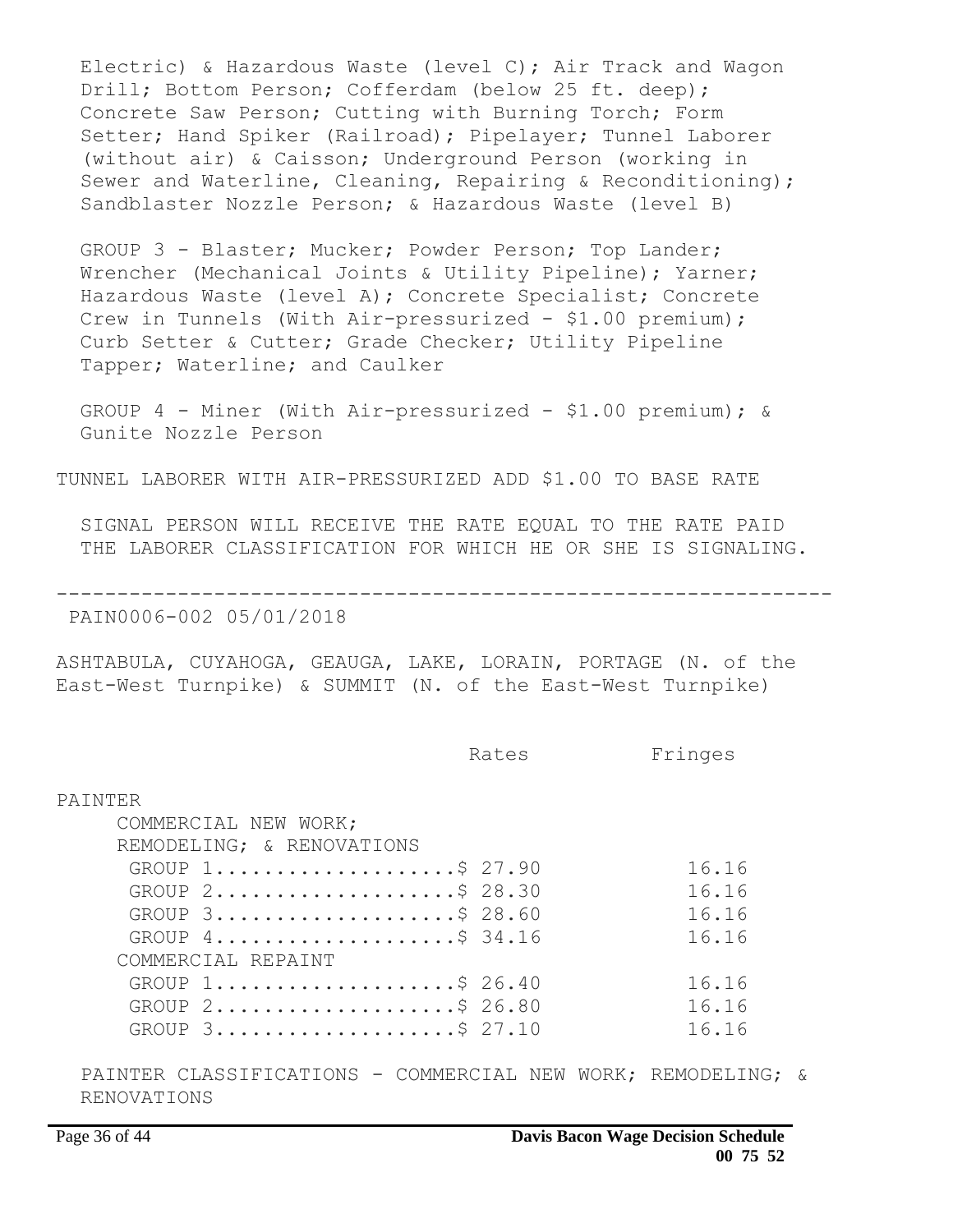GROUP 1 - Brush; & Roller

GROUP 2 - Sandblasting & Buffing

 GROUP 3 - Spray Painting; Closed Steel Above 55 feet; Bridges & Open Structural Steel; Tanks - Water Towers; Bridge Painters; Bridge Riggers; Containment Builders

GROUP 4 - Bridge Blaster

PAINTER CLASSIFICATIONS - COMMERCIAL REPAINT

GROUP 1 - Brush; & Roller

GROUP 2 - Sandblasting & Buffing

GROUP 3 - Spray Painting

----------------------------------------------------------------

PAIN0007-002 07/01/2021

FULTON, HENRY, LUCAS, OTTAWA (Excluding Allen, Bay, Bono, Catawba Island, Clay Center, Curtice, Danbury, Eagle Beach, Elliston, Elmore, Erie, Fishback, Gem Beach & Genova) & WOOD

Rates Fringes

#### PAINTER

| NEW COMMERCIAL WORK                                          |       |
|--------------------------------------------------------------|-------|
| GROUP 1\$ 28.74                                              | 18.77 |
| GROUP 2\$ 28.74                                              | 18.77 |
| GROUP 3\$ 28.74                                              | 18.77 |
| GROUP $4 \ldots \ldots \ldots \ldots \ldots \ldots$ \$ 28.74 | 18.77 |
| GROUP 5\$ 28.74                                              | 18.77 |
| GROUP 6\$ 28.74                                              | 18.77 |
| GROUP $7.7.7.7.7.7.7.7.7.7.7.7.7.5.28.74$                    | 18.77 |
| GROUP $8.74$                                                 | 18.77 |
| GROUP 9\$ 28.74                                              | 18.77 |

REPAINT IS 90% OF JR

PAINTER CLASSIFICATIONS

GROUP 1 - Brush; Spray & Sandblasting Pot Tender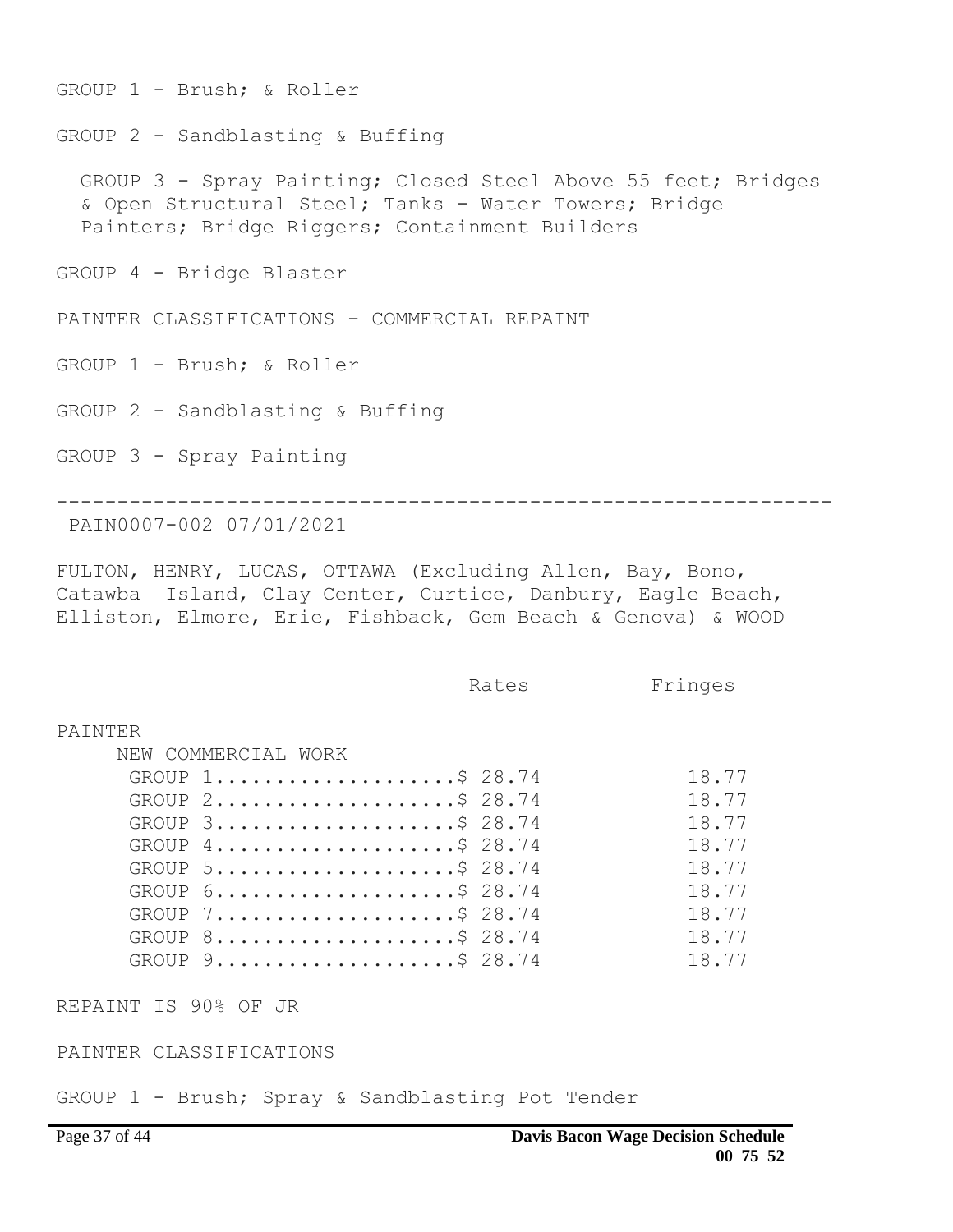GROUP 2 - Refineries & Refinery Tanks; Surfaces 30 ft. or over where material is applied to or labor performed on above ground level (exterior), floor level (interior) GROUP 3 - Swing Stage & Chair GROUP 4 - Lead Abatement GROUP 5 - All Methods of Spray GROUP 6 - Solvent-Based Catalized Epoxy Materials of 2 or More Component Materials, to include Solvent-Based Conversion Varnish (excluding water based) GROUP 7 - Spray Solvent Based Material; Sand & Abrasive Blasting GROUP 8 - Towers; Tanks; Bridges; Stacks Over 30 Feet GROUP 9 - Epoxy Spray (excluding water based) ---------------------------------------------------------------- PAIN0012-008 05/01/2019 BUTLER COUNTY Rates Fringes PAINTER GROUP 1.....................\$ 21.95 10.20 GROUP 2........................\$ 25.30 10.20 GROUP 3.....................\$ 25.80 10.20 GROUP  $4 \ldots \ldots \ldots \ldots \ldots \ldots$ . \$ 26.05 10.20 GROUP 5...........................\$ 26.30 10.20 PAINTER CLASSIFICATIONS GROUP 1: Bridge Equipment Tender; Bridge/Containment Builder GROUP 2: Brush & Roller GROUP 3: Spray GROUP 4: Sandblasting; & Waterblasting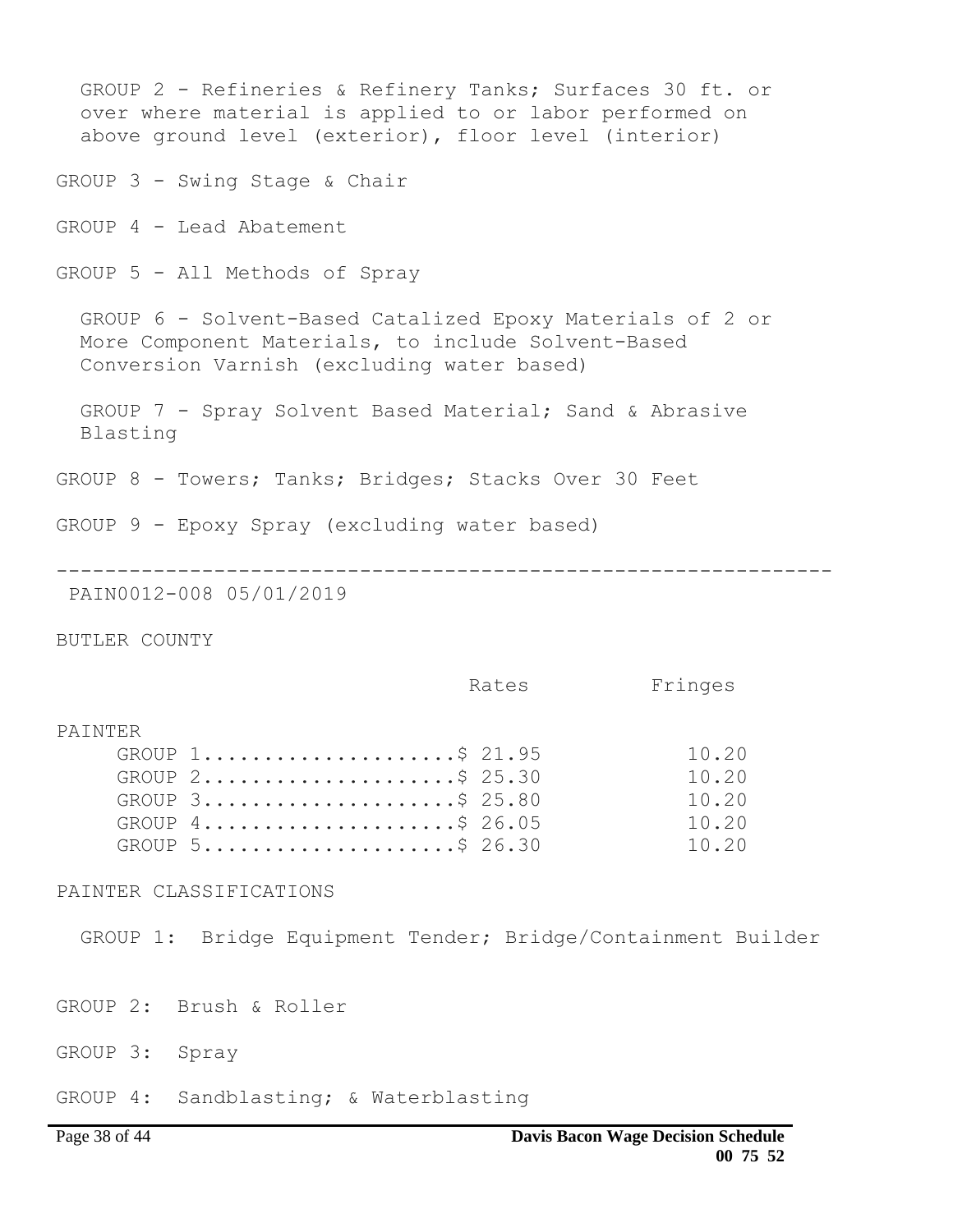| GROUP 5: Elevated Tanks; Steeplejack Work; Bridge; & Lead<br>Abatement                                                                 |       |                |
|----------------------------------------------------------------------------------------------------------------------------------------|-------|----------------|
| PAIN0012-010 05/01/2019                                                                                                                |       |                |
| BROWN, CLERMONT, CLINTON, HAMILTON & WARREN                                                                                            |       |                |
|                                                                                                                                        | Rates | Fringes        |
| PAINTER<br>HEAVY & HIGHWAY BRIDGES-<br>GUARDRAILS-LIGHTPOLES-<br>STRIPING                                                              |       |                |
| Bridge Equipment Tender<br>and Containment Builder\$ 21.95<br>Bridges when highest<br>point of clearance is 60<br>feet or more; & Lead |       | 10.20          |
| Abatement Projects\$ 26.30                                                                                                             |       | 10.20          |
| Brush & Roller\$ 25.30<br>Sandblasting & Hopper                                                                                        |       | 10.20          |
| Tender; Water Blasting\$ 26.05<br>$Spray$ \$ 25.80                                                                                     |       | 10.20<br>10.20 |
| PAIN0093-001 12/01/2018                                                                                                                |       |                |
| ATHENS, GUERNSEY, HOCKING, MONROE, MORGAN, NOBLE and<br>WASHINGTON COUNTIES                                                            |       |                |
|                                                                                                                                        | Rates | Fringes        |
| PAINTER<br>Bridges; Locks; Dams;<br>Tension Towers; &                                                                                  |       |                |
| Energized Substations\$ 34.04<br>Power Generating Facilities. \$ 30.89                                                                 |       | 18.50<br>18.50 |
| PAIN0249-002 06/01/2020                                                                                                                |       |                |
| CLARK, DARKE, GREENE, MIAMI, MONTGOMERY & PREBLE                                                                                       |       |                |
|                                                                                                                                        | Rates | Fringes        |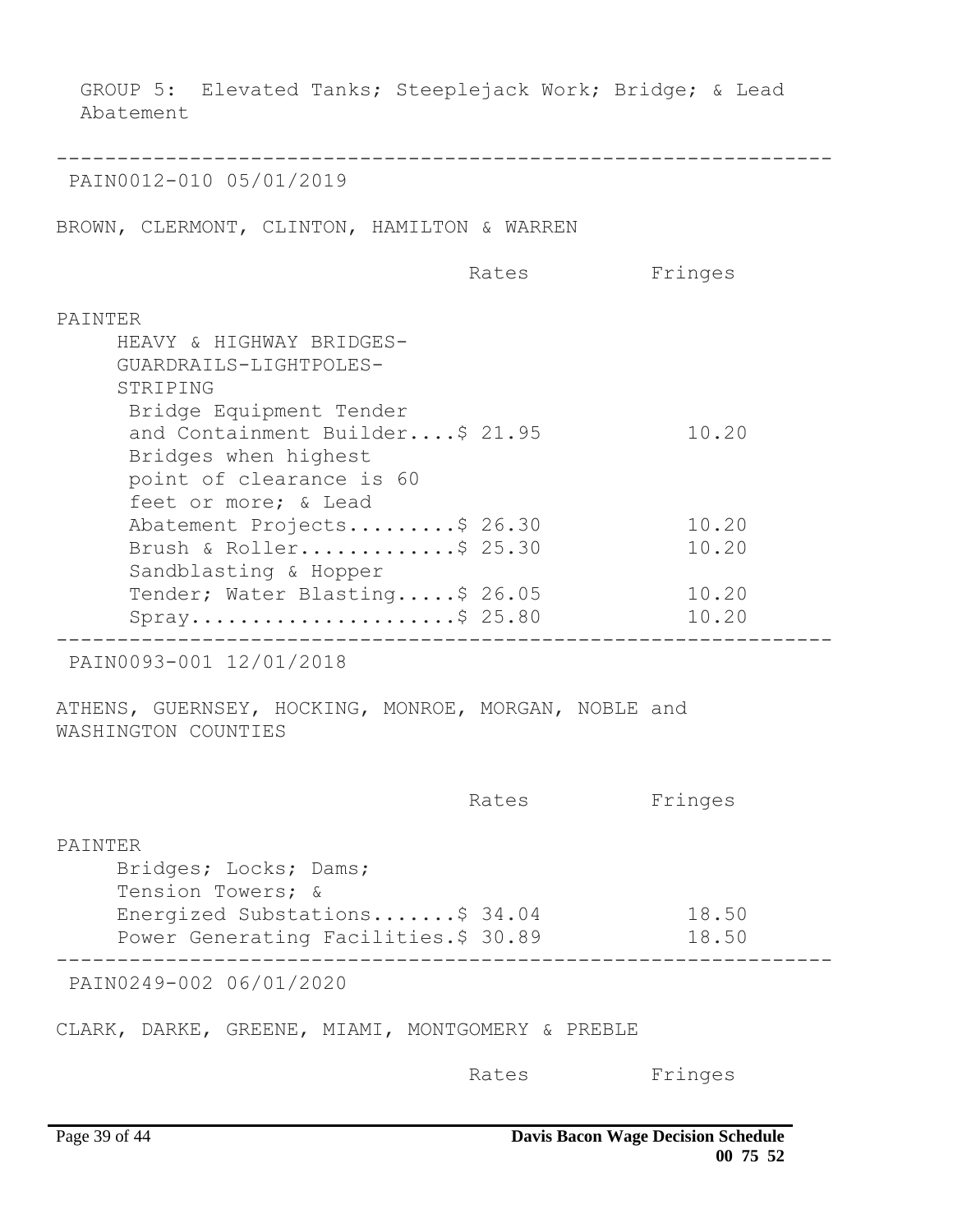| PAINTER                                               |                              |         |
|-------------------------------------------------------|------------------------------|---------|
| GROUP $1$ - Brush & Roller\$ 24.17                    |                              | 11.22   |
| GROUP 2 - Swing, Scaffold                             |                              |         |
| Bridges; Structural Steel;                            |                              |         |
| Open Acid Tank; High                                  |                              |         |
| Tension Electrical                                    |                              |         |
| Equipment; & Hot Pipes\$ 24.17                        |                              | 11.22   |
| GROUP $3 -$ Spray;                                    |                              |         |
| Sandblast; Steamclean;                                |                              |         |
| Lead Abatement\$ 24.92                                |                              | 11.22   |
| GROUP 4 - Steeplejack Work\$ 25.12                    |                              | 11.22   |
| GROUP $5 - \text{Coal Tar.} \dots \dots \$ 25.67      |                              | 11.22   |
| GROUP 6 - Bridge Equipment<br>Tender & or Containment |                              |         |
| Builder\$ 32.88                                       |                              | 11.22   |
| GROUP 7 - Tanks, Stacks &                             |                              |         |
| Towers\$ 27.81                                        |                              | 11.22   |
| GROUP 8 - Bridge Blaster,                             |                              |         |
| Rigger\$ 35.88                                        |                              | 11.22   |
|                                                       |                              |         |
| PAIN0356-002 09/01/2009                               |                              |         |
|                                                       |                              |         |
| KNOX, LICKING, MUSKINGUM, and PERRY                   |                              |         |
|                                                       | Rates                        | Fringes |
| PAINTER                                               |                              |         |
| Bridge Equipment Tenders                              |                              |         |
| and Containment Builders\$ 27.93                      |                              | 7.25    |
| Bridges; Blasters;                                    |                              |         |
| andRiggers\$ 34.60                                    |                              | 7.25    |
| Brush and Roller\$ 20.93                              |                              | 7.25    |
| Sandblasting; Steam                                   |                              |         |
| Cleaning; Waterblasting;                              |                              |         |
| and Hazardous Work\$ 25.82                            |                              | 7.25    |
| $Spray$ \$ 21.40                                      |                              | 7.25    |
| Structural Steel and Swing                            |                              |         |
| Stage\$ 25.42                                         |                              | 7.25    |
| Tanks; Stacks; and Towers\$ 28.63                     |                              | 7.25    |
| PAIN0438-002 12/01/2021                               | ---------------------------- |         |
|                                                       |                              |         |
| BELMONT, HARRISON and JEFFERSON COUNTIES              |                              |         |
|                                                       | Rates                        | Fringes |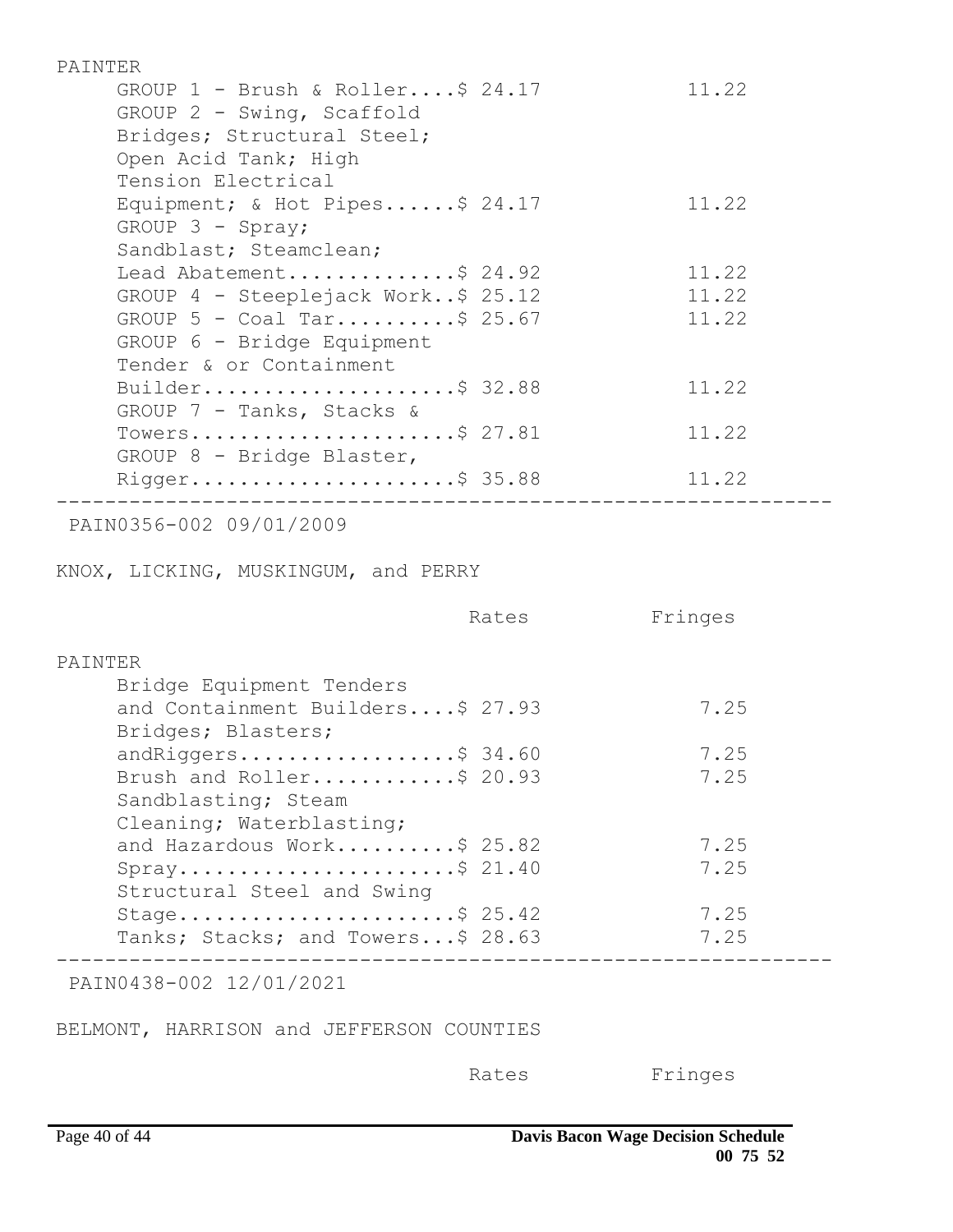### PAINTER

| Bridges, Locks, Dams,                 |       |
|---------------------------------------|-------|
| Tension Towers & Energized            |       |
| Substations\$ 34.47                   | 20.60 |
| Power Generating Facilities. \$ 29.65 | 17.68 |
|                                       |       |

PAIN0476-001 06/01/2021

COLUMBIANA, MAHONING, and TRUMBULL COUNITES

|         |                                                              | Rates | Fringes |
|---------|--------------------------------------------------------------|-------|---------|
|         |                                                              |       |         |
| PAINTER |                                                              |       |         |
|         | GROUP 1\$ 25.79                                              |       | 15.81   |
|         | GROUP 2\$ 33.10                                              |       | 15.81   |
|         | GROUP 3\$ 26.00                                              |       | 15.81   |
|         | GROUP $4 \ldots \ldots \ldots \ldots \ldots \ldots$ \$ 27.12 |       | 15.81   |
|         | GROUP 5\$ 27.79                                              |       | 15.81   |
|         | GROUP 6\$ 26.69                                              |       | 15.81   |
|         | GROUP 7\$ 27.79                                              |       | 15.81   |

PAINTER CLASSIFICATIONS:

- GROUP 1: Painters, Brush & Roller
- GROUP 2: Bridges
- GROUP 3: Structural Steel
- GROUP 4: Spray, Except Bar Joist/Deck

 GROUP 5: Epoxy/Mastic; Spray- Bar Joist/Deck; Working Above 50 Feet; and Swingstages

- GROUP 6: Tanks; Sandblasting
- GROUP 7: Towers; Stacks

----------------------------------------------------------------

PAIN0555-002 06/01/2021

ADAMS, HIGHLAND, JACKSON, PIKE & SCIOTO

Rates Fringes

PAINTER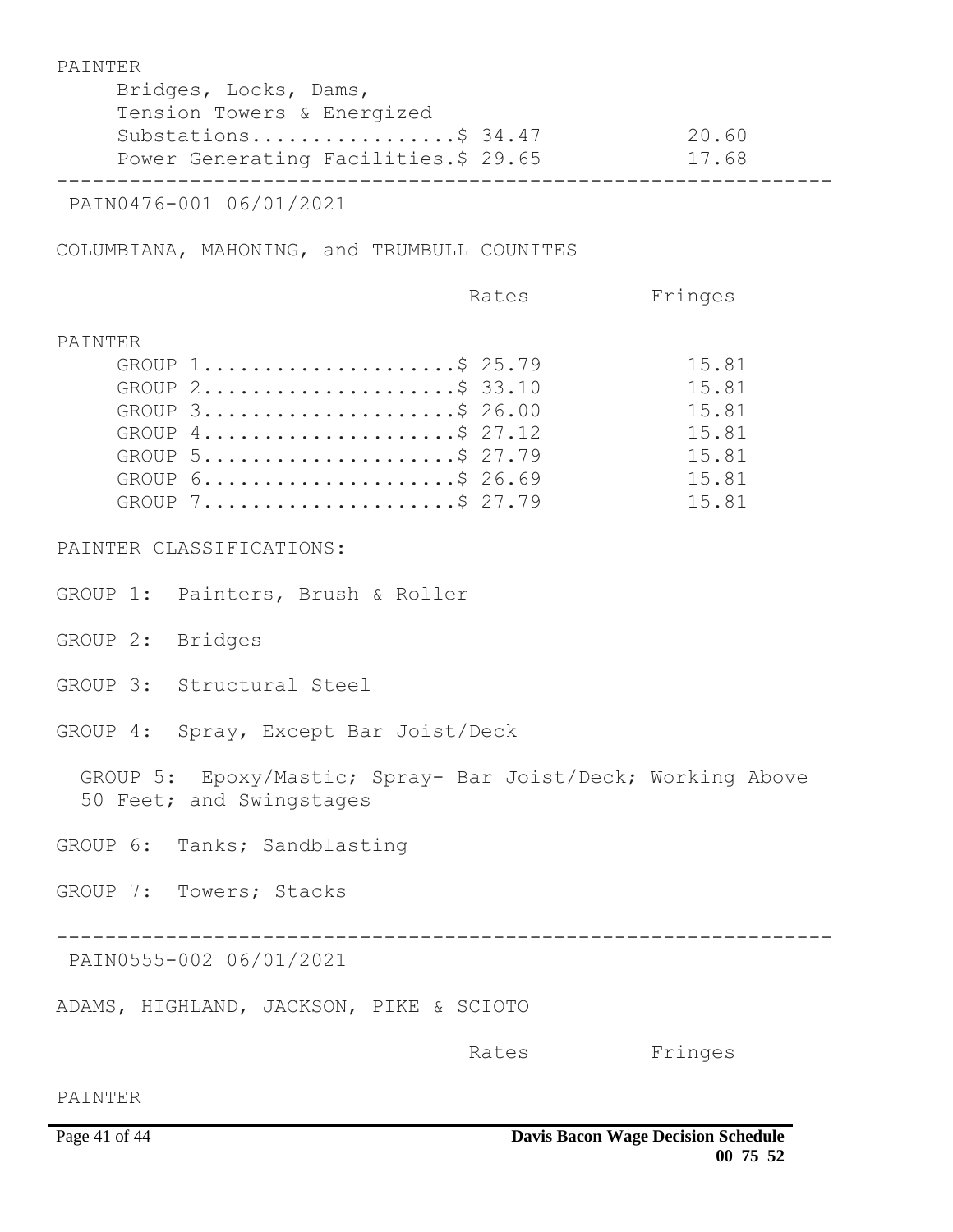| GROUP 1\$ 31.95                                                   | 17.05 |
|-------------------------------------------------------------------|-------|
| GROUP $2 \ldots \ldots \ldots \ldots \ldots \ldots \approx 33.47$ | 17 05 |
| GROUP 3\$ 34.99                                                   | 17 05 |
| GROUP 4\$ 37.97                                                   | 17 05 |

PAINTER CLASSIFICATIONS

GROUP 1 - Containment Builder

GROUP 2 - Brush; Roller; Power Tools, Under 40 feet

 GROUP 3 - Sand Blasting; Spray; Steam Cleaning; Pressure Washing; Epoxy & Two Component Materials; Lead Abatement; Hazardous Waste; Toxic Materials; Bulk & Storage Tanks of 25,000 Gallon Capacity or More; Elevated Tanks

GROUP 4 - Stacks; Bridges

----------------------------------------------------------------

PAIN0639-001 05/01/2011

Rates Fringes

----------------------------------------------------------------

Sign Painter & Erector...........\$ 20.61 3.50+a+b+c

 FOOTNOTES: a. 7 Paid Holidays: New Year's Day; Memorial Day; July 4th; Labor Day; Thanksgiving Day; Christmas Day & 1 Floating Day b. Vacation Pay: After 1 year's service - 5 days' paid vacation; After 2, but less than 10 years' service - 10 days' paid vacation; After 10, but less than 20 years' service - 15 days' paid vacation; After 20 years' service - 20 days' paid vacation c. Funeral leave up to 3 days maximum paid leave for death of mother, father, brother, sister, spouse, child, mother-in-law, father-in-law, grandparent and inlaw provided employee attends funeral

PAIN0788-002 06/01/2020

ASHLAND, CRAWFORD, ERIE, HANCOCK, HURON, MARION, MORROW, OTTAWA (Allen, Bay, Bono, Catawba Island, Clay Center, Curtice, Danbury, Eagle Beach, Elliston, Elmore, Erie, Fishback, Gem Beach & Genoa), RICHLAND, SANDUSKY, SENECA & WYANDOT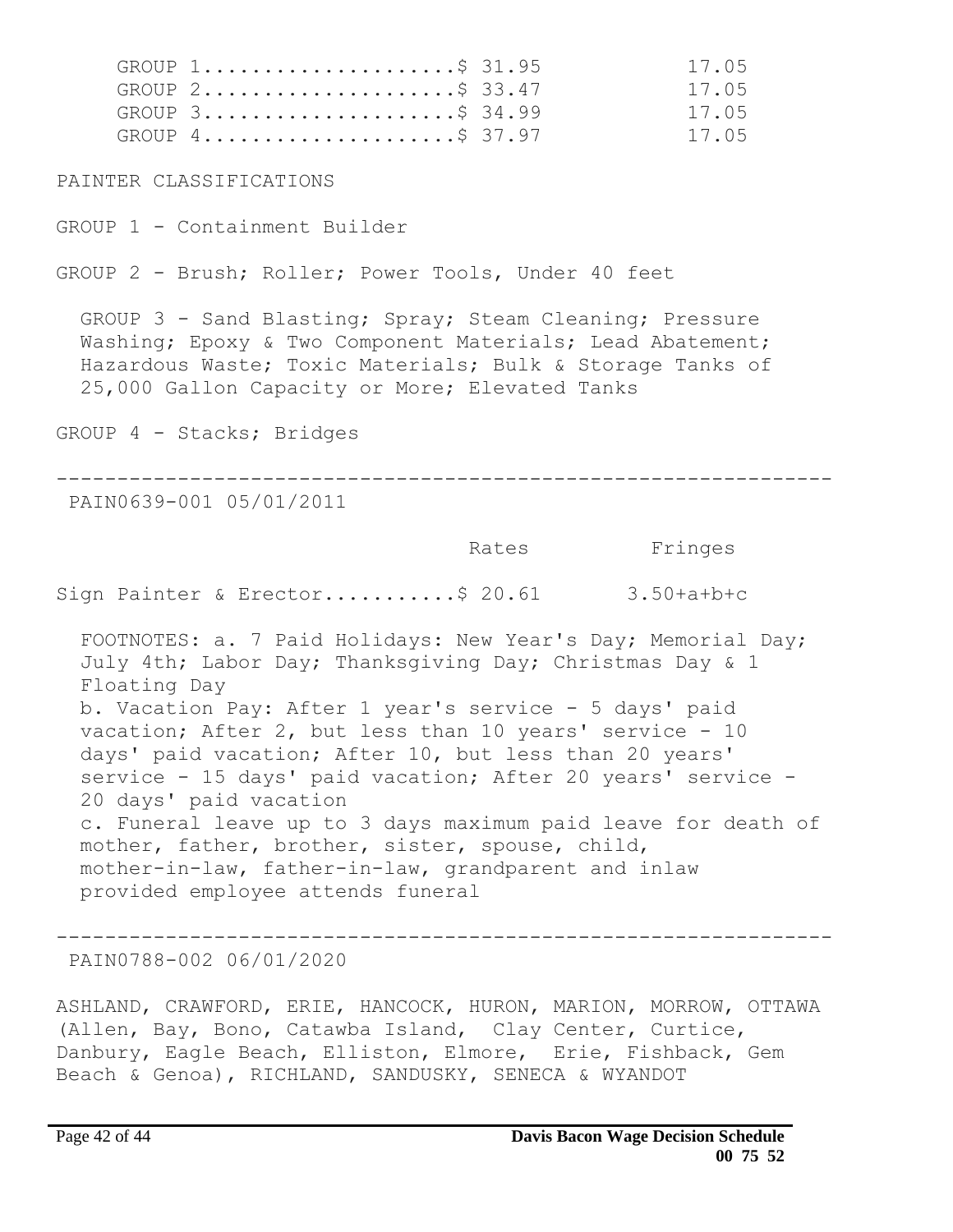Rates Fringes

PAINTER

| Brush & Roller\$ 24.66   | 14.05 |
|--------------------------|-------|
| Structural Steel\$ 26.26 | 14.05 |

WINTER REPAINT: Between December 1 to March 31 - 90%JR

 \$.50 PER HOUR SHALL BE ADDED TO THE RATE OF PAY FOR THE CLASSIFICATION OF WORK:

 While working swingstage, boatswain chair, needle beam and horizontal cable. While operating sprayguns, sandblasting, cobblasting and high pressure waterblasting (4000psi).

 \$1.00 PER HOUR SHALL BE ADDED TO THE RATE OF PAY FOR THE CLASSIFICATION OF WORK:

 For the application of catalized epoxy, including latex epoxy that is deemed hazardous, lead abatement, or for work or material where special precautions beyond normal work duties must be taken. For working on stacks, tanks, and towers over 40 feet in height.

----------------------------------------------------------------

PAIN0813-005 12/01/2008

GALLIA, LAWRENCE, MEIGS & VINTON

|                        | Rates | Fringes |  |
|------------------------|-------|---------|--|
| PAINTER                |       |         |  |
| Base Rate\$ 24.83      |       | 10.00   |  |
| Bridges, Locks, Dams & |       |         |  |
| Tension Towers\$ 27.83 |       | 10.00   |  |
|                        |       |         |  |

PAIN0841-001 06/01/2018

MEDINA, PORTAGE (South of and including Ohio Turnpike), and SUMMIT (South of and including Ohio Turnpike) COUNTIES

Painters: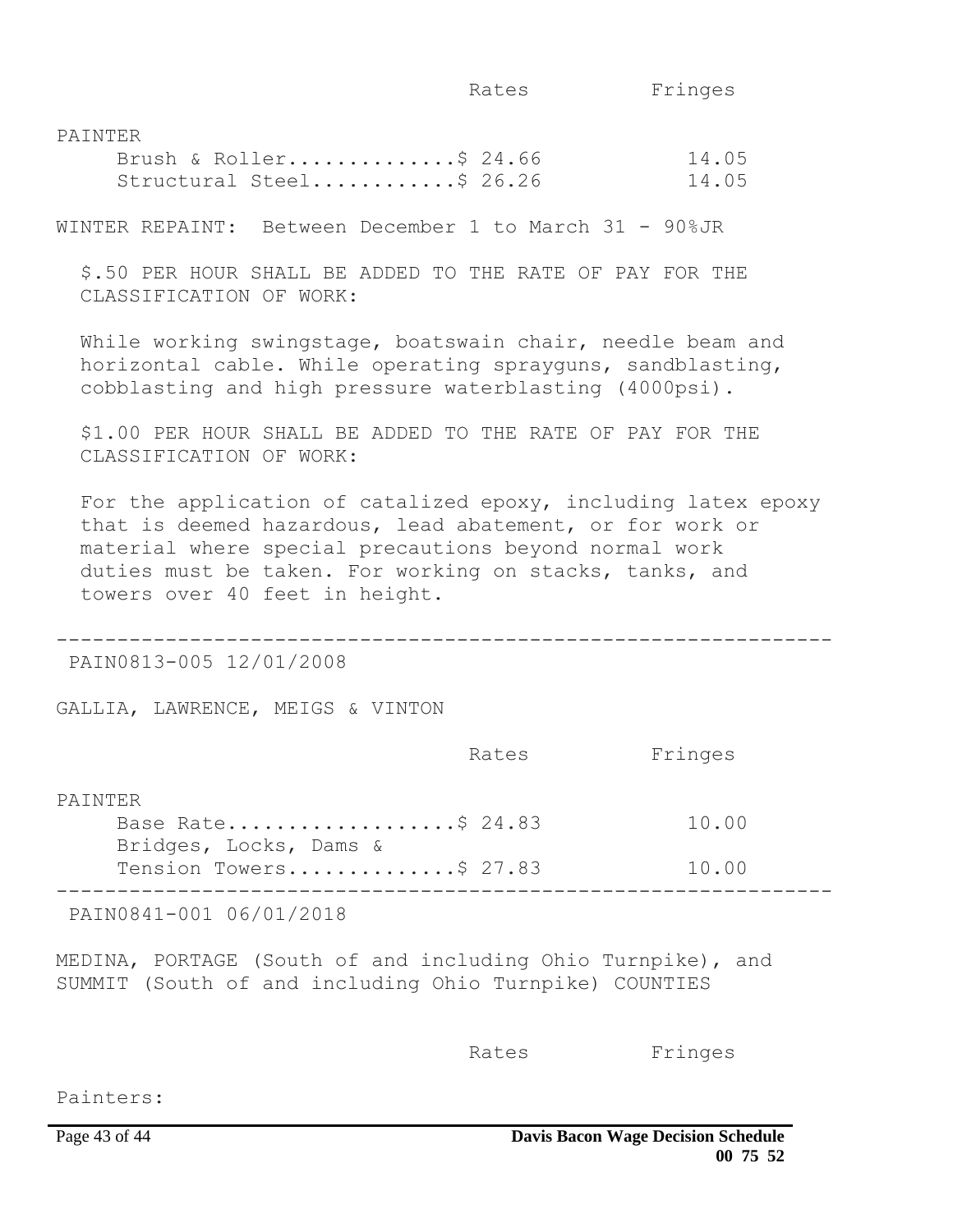| GROUP $1 \ldots \ldots \ldots \ldots \ldots \ldots$ . \$ 25.75        | 14.35 |
|-----------------------------------------------------------------------|-------|
| GROUP $2 \ldots \ldots \ldots \ldots \ldots \ldots \approx 26.40$     | 14.35 |
| GROUP $3 \ldots \ldots \ldots \ldots \ldots \ldots \} 26.50$          | 14.35 |
| GROUP $4 \ldots \ldots \ldots \ldots \ldots \ldots \text{ }$ \$ 26.60 | 14.35 |
| GROUP $5$ \$ 27.00                                                    | 14.35 |
| GROUP $6 \ldots \ldots \ldots \ldots \ldots \ldots \ldots$ \$ 39.20   | 11.75 |
| GROUP 7\$ 27.00                                                       | 14.35 |

PAINTER CLASSIFICATIONS:

GROUP 1 - Brush, Roller & Paperhanger

GROUP 2 - Epoxy Application

GROUP 3 - Swing Scaffold, Bosum Chair, & Window Jack

GROUP 4 - Spray Gun Operator of Any & All Coatings

 GROUP 5 - Sandblast, Painting of Standpipes, etc. from Scaffolds, Bridge Work and/or Open Structural Steel, Standpipes and/or Water Towers

 GROUP 6 - Public & Commerce Transportation, Steel or Galvanized, Bridges, Tunnels & Related Support Items (concrete)

 GROUP 7 - Synthetic Exterior, Drywall Finisher and/or Taper, Drywall Finisher and Follow-up Man Using Automatic Tools

----------------------------------------------------------------

PAIN0841-002 06/01/2018

CARROLL, COSHOCTON, HOLMES, STARK, TUSCARAWAS & WAYNE

Rates Fringes

#### PAINTER

| Bridges; Towers, Poles &  |       |
|---------------------------|-------|
| Stacks; Sandblasting      |       |
| Steel; Structural Steel & |       |
| Metalizing\$ 22.78        | 13.63 |
| Brush & Roller\$ 21.77    | 13.63 |
| Spray; Tank Interior &    |       |
| Exterior\$ 22.60          | 13.63 |
|                           |       |

PAIN1020-002 07/01/2020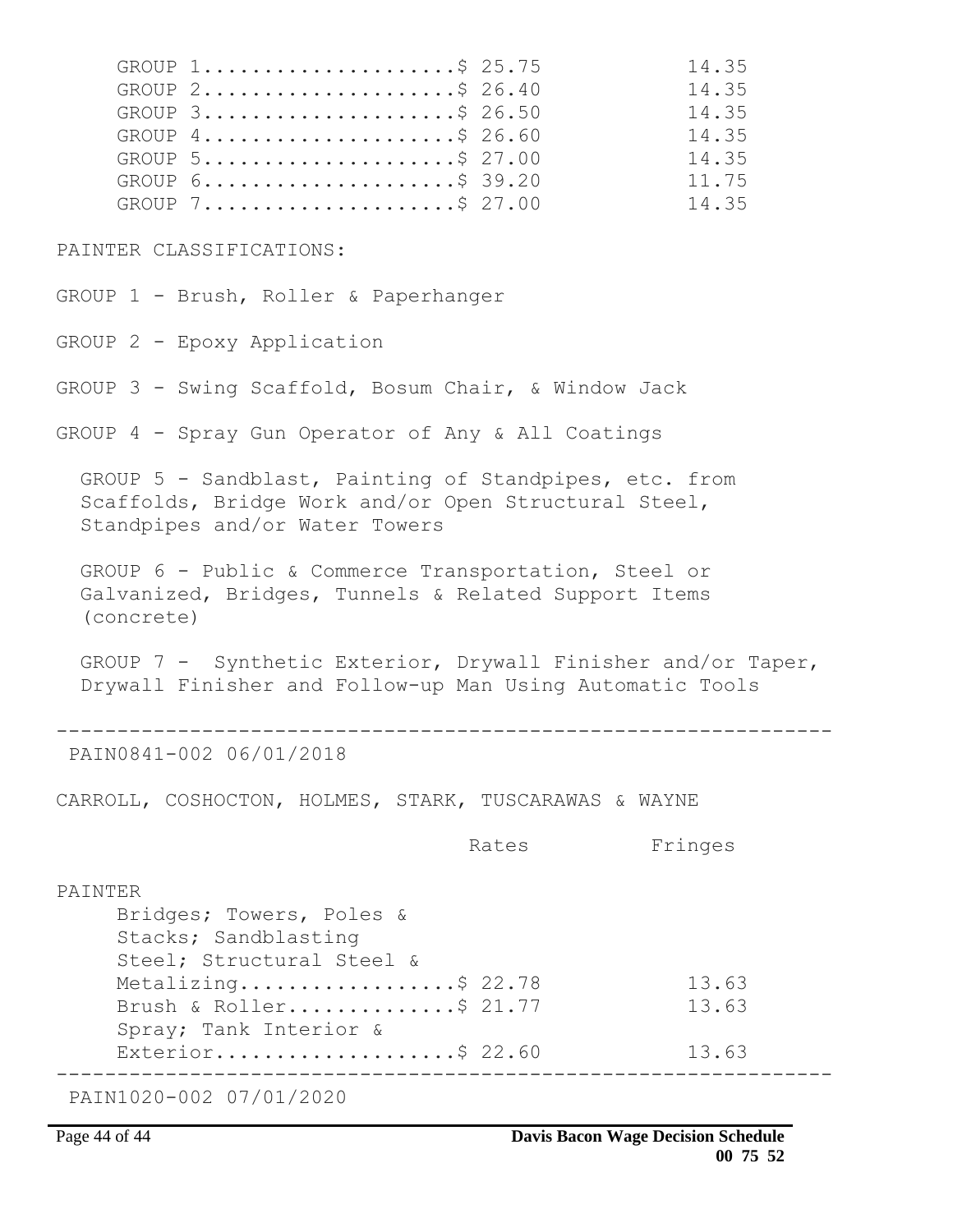ALLEN, AUGLAIZE, CHAMPAIGN, DEFIANCE, HARDIN, LOGAN, MERCER, PAULDING, PUTNAM, SHELBY, VAN WERT, and WILLIAMS COUNTIES

|                                                                            | Rates                             | Fringes |
|----------------------------------------------------------------------------|-----------------------------------|---------|
| PAINTER                                                                    |                                   |         |
| Brush & Roller\$ 25.22                                                     |                                   | 14.11   |
| Drywall Finishing & Taping\$ 23.92                                         |                                   | 14.11   |
| Lead Abatement\$ 26.97                                                     |                                   | 14.11   |
| Spray, Sandblasting                                                        |                                   |         |
| Pressure Cleaning, &                                                       |                                   |         |
| Refinery\$ 25.87                                                           |                                   | 14.11   |
| Swing Stage, Chair,                                                        |                                   |         |
| Spiders, & Cherry Pickers\$ 25.47                                          |                                   | 14.11   |
| Wallcoverings\$ 22.82                                                      |                                   | 14.11   |
| All surfaces 40 ft. or over where material is applied to or                |                                   |         |
| labor performed on, above ground level (exterior), floor                   |                                   |         |
| level (interior) - $$.50$ premium                                          |                                   |         |
|                                                                            |                                   |         |
| Applying Coal Tar Products - \$1.00 premium                                | --------------------------------- |         |
| PAIN1275-002 06/01/2020                                                    |                                   |         |
| DELAWARE, FAIRFIELD, FAYETTE, FRANKLIN, MADISON, PICKAWAY, ROSS<br>& UNION |                                   |         |
|                                                                            | Rates                             | Fringes |
|                                                                            |                                   |         |
| PAINTER                                                                    |                                   |         |
| Bridges\$ 34.64                                                            |                                   | 14.40   |
| Brush; Roller\$ 25.16                                                      |                                   | 14.40   |
| Sandblasting;                                                              |                                   |         |
| Steamcleaning;<br>Waterblasting (3500 PSI or                               |                                   |         |
| Over) & Hazardous Work\$ 25.86                                             |                                   | 14.40   |
| $Spray$ \$ 25.66                                                           |                                   | 14.40   |
| Stacks; Tanks; & Towers\$ 28.67                                            |                                   | 14.40   |
| Structural Steel & Swing                                                   |                                   |         |
| Stage\$ 25.46                                                              |                                   | 14.40   |
| ---------------------------                                                |                                   |         |

PLAS0109-001 05/01/2018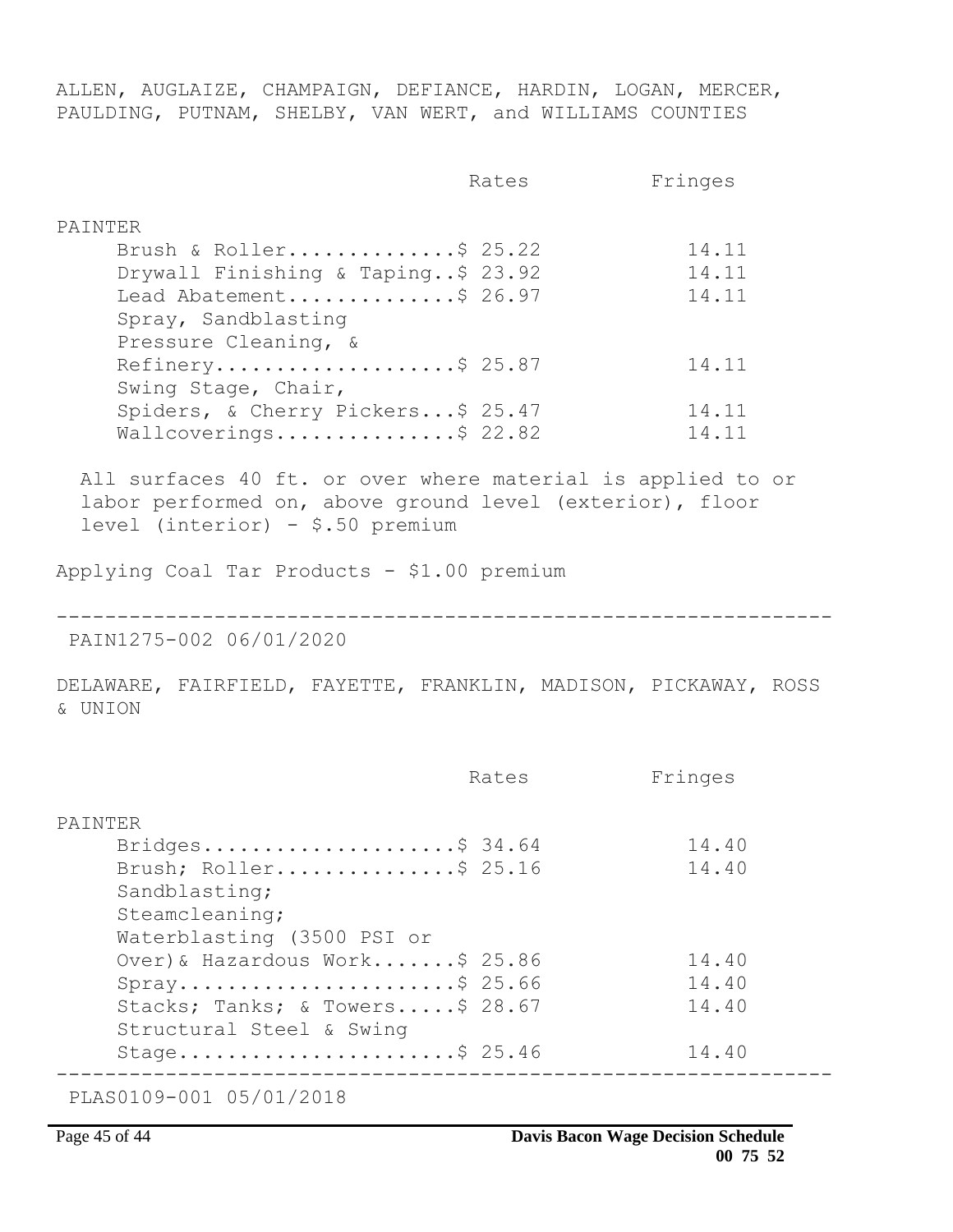| MEDINA, PORTAGE, STARK, and SUMMIT COUNTIES                  |               |         |  |
|--------------------------------------------------------------|---------------|---------|--|
|                                                              | Rates Fringes |         |  |
| PLASTERER\$ 28.86 17.11                                      |               |         |  |
| PLAS0109-003 05/01/2018                                      |               |         |  |
| CARROLL, HOLMES, TUSCARAWAS, and WAYNE COUNTIES              |               |         |  |
|                                                              | Rates         | Fringes |  |
| PLASTERER\$ 28.21 17.11                                      |               |         |  |
| PLAS0132-002 05/01/2018                                      |               |         |  |
| BROWN, BUTLER, CLERMONT, HAMILTON, HIGHLAND, WARREN COUNTIES |               |         |  |
|                                                              | Rates Fringes |         |  |
| PLASTERER\$ 28.86 17.11                                      |               |         |  |
| PLAS0404-002 05/01/2018                                      |               |         |  |
| ASHTABULA, CUYAHOGA, GEAUGA, AND LAKE COUNTIES               |               |         |  |
|                                                              | Rates Fringes |         |  |
| PLASTERER\$ 29.63<br>______________________                  |               | 17.11   |  |
| PLAS0404-003 05/01/2018                                      |               |         |  |
| LORAIN COUNTY                                                |               |         |  |
|                                                              | Rates         | Fringes |  |
| PLASTERER\$ 28.86                                            |               | 17.11   |  |
| PLAS0526-022 05/01/2018                                      |               |         |  |
| COLUMBIANA, MAHONING, and TRUMBULL COUNTIES                  |               |         |  |
|                                                              | Rates         | Fringes |  |
| PLASTERER\$ 28.86                                            |               | 17.11   |  |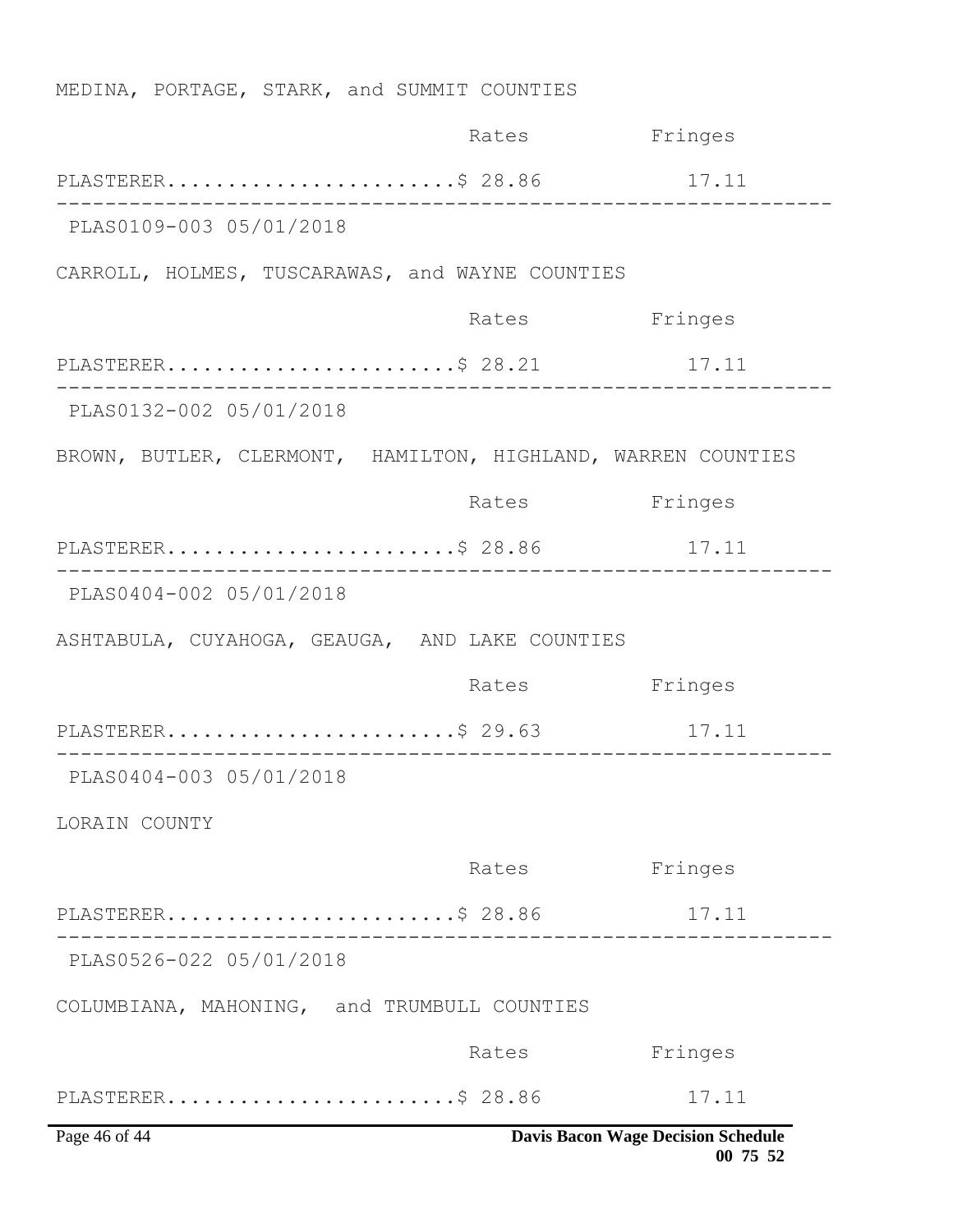---------------------------------------------------------------- PLAS0526-023 05/01/2018 BELMONT, HARRISON, and JEFFERSON COUNTIES Rates Fringes PLASTERER........................\$ 28.21 17.11 ---------------------------------------------------------------- PLAS0886-001 05/01/2018 FULTON, HANCOCK, HENRY, LUCAS, PUTNAM, and WOOD COUNTIES Rates Fringes PLASTERER..............................\$ 29.63 17.11 ---------------------------------------------------------------- PLAS0886-003 05/01/2018 DEFIANCE, ERIE, HURON, OTTAWA, PAULDING, SANDUSKY, and SENECA COUNTIES Rates Fringes PLASTERER.............................\$ 28.86 17.11 ---------------------------------------------------------------- PLAS0886-004 05/01/2018 ALLEN, AUGLAIZE, HARDIN, LOGAN, MERCER, and VAN WERT COUNTIES Rates Fringes PLASTERER...............................\$ 28.21 17.11 ---------------------------------------------------------------- PLUM0042-002 07/01/2020 ASHLAND, CRAWFORD, ERIE, HURON, KNOX, LORAIN, MORROW, RICHLAND & WYANDOT Rates Fringes Plumber, Pipefitter, Steamfitter..........................\$ 34.82 24.67 ----------------------------------------------------------------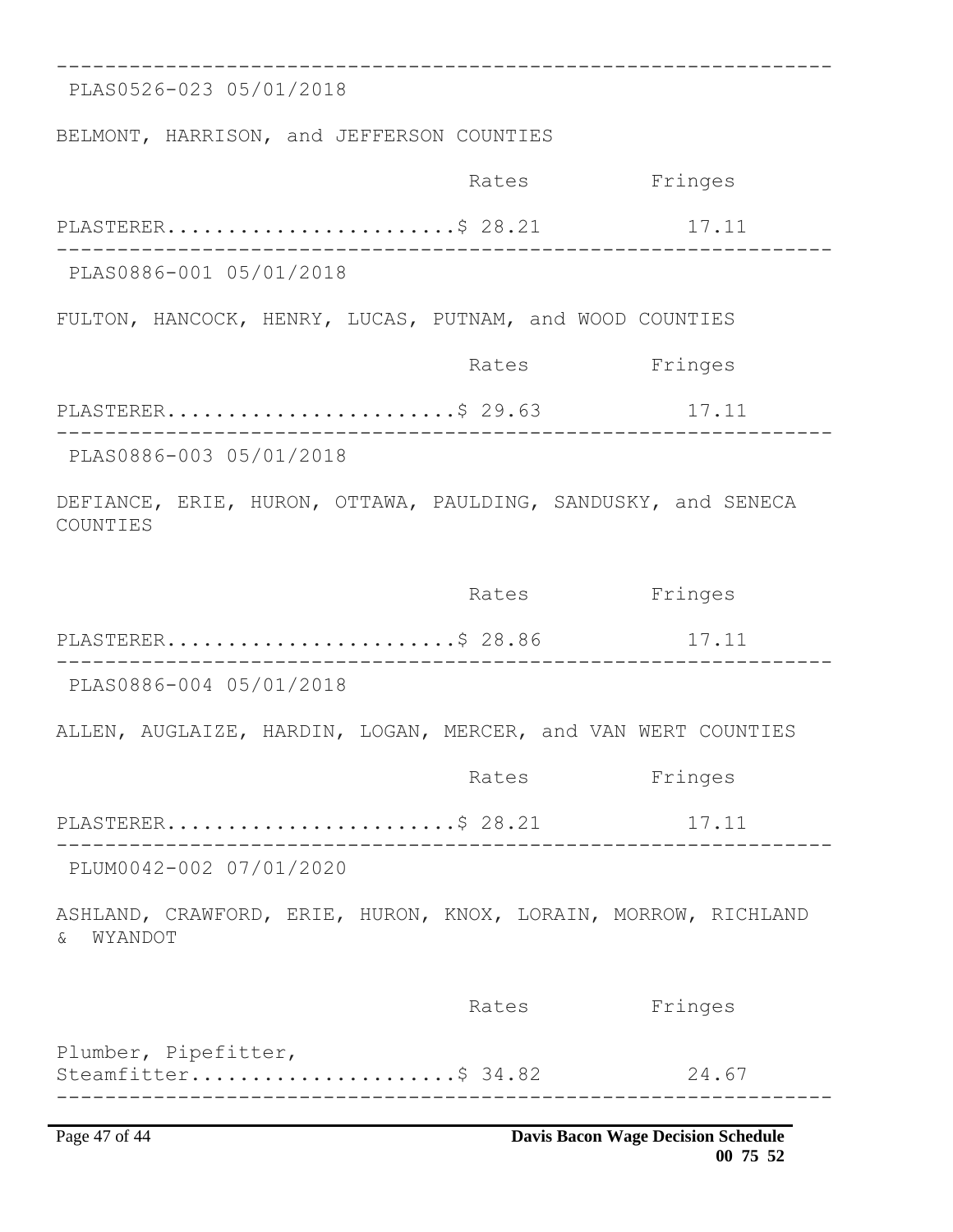PLUM0050-002 07/06/2020

DEFIANCE, FULTON, HANCOCK, HENRY, LUCAS, OTTAWA, PAULDING, PUTNAM, SANDUSKY, SENECA, WILLIAMS & WOOD

 Rates Fringes Plumber, Pipefitter, Steamfitter...........................\$ 43.60 26.73 ---------------------------------------------------------------- \* PLUM0055-003 05/01/2022 ASHTABULA, CUYAHOGA, GEAUGA, LAKE, MEDINA (N. of Rte. #18 & Smith Road) & SUMMIT (N. of Rte. #303, including the corporate limits of the city of Hudson) Rates Fringes PLUMBER...............................\$ 40.00 28.43 ---------------------------------------------------------------- PLUM0083-001 07/01/2017 BELMONT & MONROE (North of Rte. #78) Rates Fringes Plumber and Steamfitter..........\$ 32.16 31.51 ---------------------------------------------------------------- \* PLUM0094-002 05/01/2022 CARROLL (Northen Half), STARK, and WAYNE COUNTIES Rates Fringes PLUMBER/PIPEFITTER................\$ 36.83 22.99 ---------------------------------------------------------------- PLUM0120-002 05/03/2021 ASHTABULA, CUYAHOGA, GEAUGA, LAKE, LORAIN (the C.E.I. Power House in Avon Lake), MEDINA (N. of Rte. #18) & SUMMIT (N. of #303)

Rates Fringes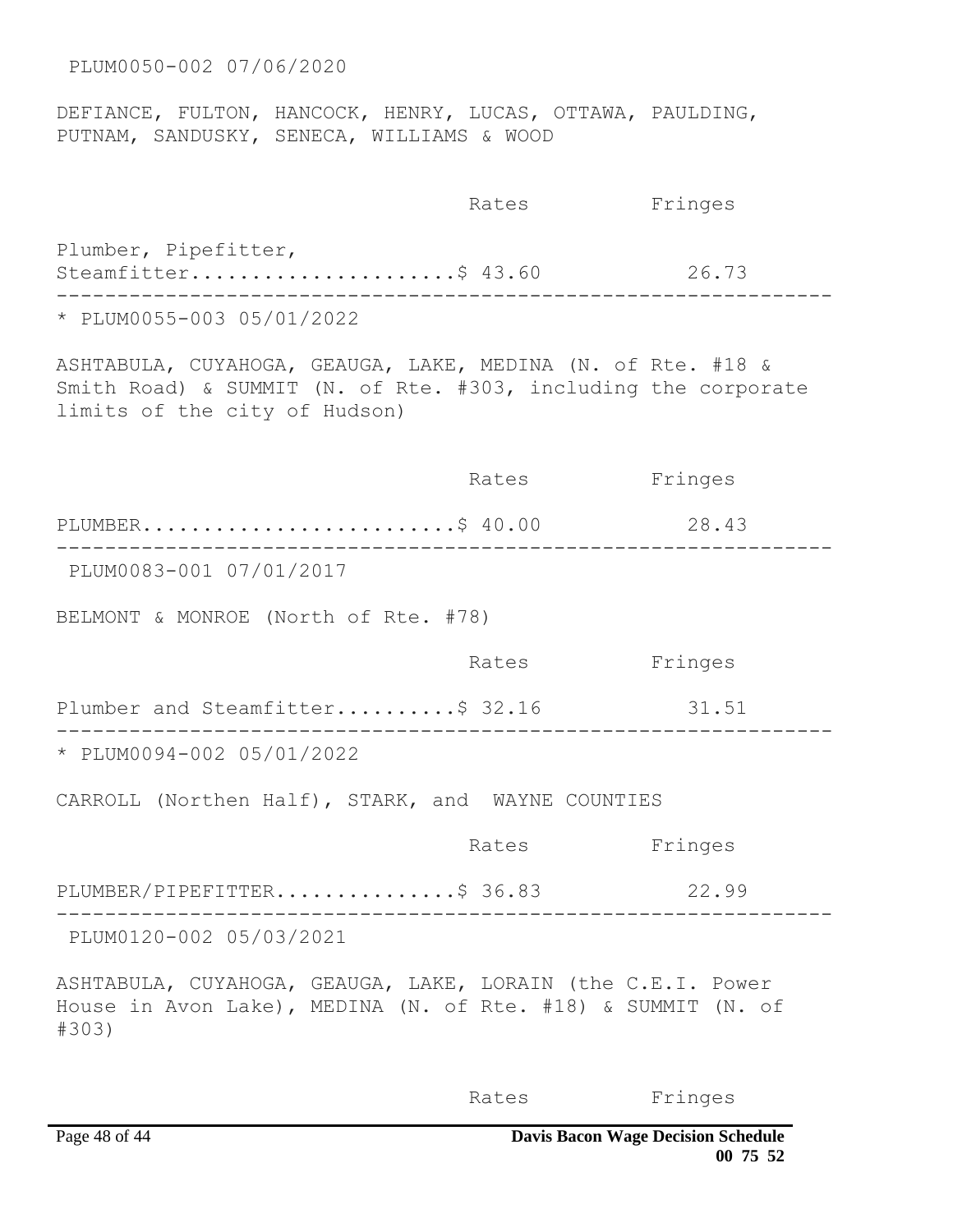PIPEFITTER..........................\$ 41.72 26.30 ---------------------------------------------------------------- PLUM0162-002 06/01/2021 CHAMPAIGN, CLARK, CLINTON, DARKE, FAYETTE, GREENE, MIAMI, MONTGOMERY & PREBLE Rates Fringes Plumber, Pipefitter, Steamfitter...........................\$ 33.40 27.09 ---------------------------------------------------------------- PLUM0168-002 06/01/2021 MEIGS, MONROE (South of Rte. #78), MORGAN (South of Rte. #78) & WASHINGTON Rates Fringes PLUMBER/PIPEFITTER.................\$ 37.09 33.26 ---------------------------------------------------------------- PLUM0189-002 06/01/2019 DELAWARE, FAIRFIELD, FRANKLIN, HOCKING, LICKING, MADISON, MARION, PERRY, PICKAWAY, ROSS & UNION Rates Fringes Plumber, Pipefitter, Steamfitter..........................\$ 38.45 16.98 ---------------------------------------------------------------- PLUM0219-002 06/01/2021 MEDINA (Rte. #18 from eastern edge of Medina Co., west to eastern corporate limits of the city of Medina, & on the county road from the west corporate limits of Medina running due west to and through community of Risley to the western edge of

Medina County - All territory south of this line), PORTAGE, and

SUMMIT (S. of Rte. #303) COUNTIES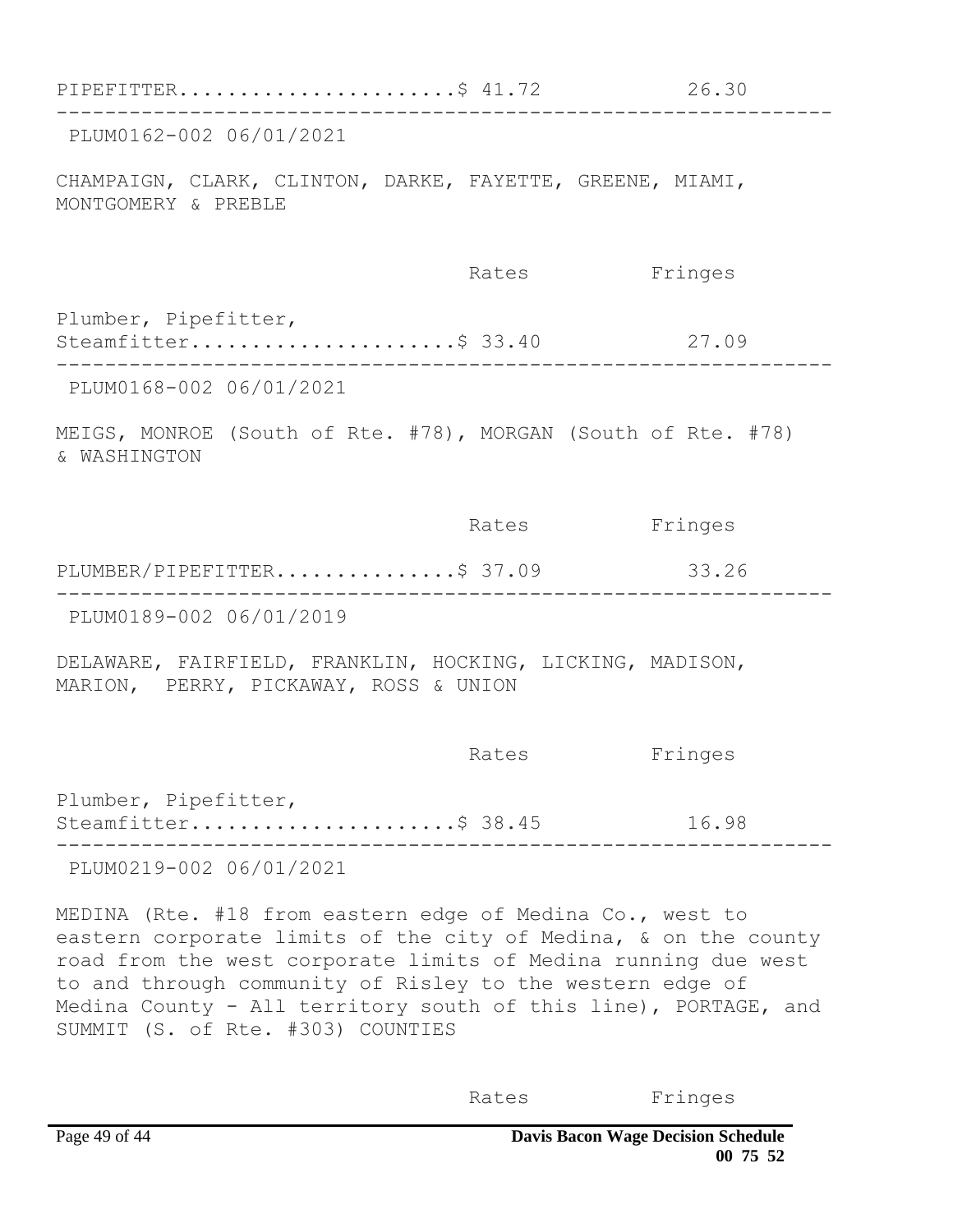Plumber and Steamfitter..........\$ 40.42 24.66

PLUM0392-002 06/01/2021

BROWN, BUTLER, CLERMONT, HAMILTON & WARREN

Rates Fringes

Rates Fringes

PLUMBER/PIPEFITTER................\$ 35.21 22.99

----------------------------------------------------------------

----------------------------------------------------------------

PLUM0396-001 06/01/2021

COLUMBIANA (Excluding Washington & Yellow Creek Townships & Liverpool Twp. - Secs. 35 & 36 - West of County Road #427), MAHONING and TRUMBULL COUNTIES

PLUMBER/PIPEFITTER................\$ 35.35 27.01 ---------------------------------------------------------------- PLUM0495-002 06/01/2018

CARROLL (Rose, Monroe, Union, Lee, Orange, Perry & Loudon Townships), COLUMBIANA (Washington & Yellow Creek Townships & Liverpool Township, Secs. 35 & 36, West of County Rd. #427), COSHOCTON, GUERNSEY, HARRISON, HOLMES, JEFFERSON, MORGAN (South to State Rte. #78 & from McConnelsville west on State Rte. #37 to the Perry County line), MUSKINGUM, NOBLE, and TUSCARAWAS COUNTIES

Rates Fringes Plumber, Pipefitter, Steamfitter..........................\$ 38.24 23.09 ---------------------------------------------------------------- PLUM0577-002 06/01/2019

ADAMS, ATHENS, GALLIA, HIGHLAND, JACKSON, LAWRENCE, PIKE, SCIOTO & VINTON

Rates Fringes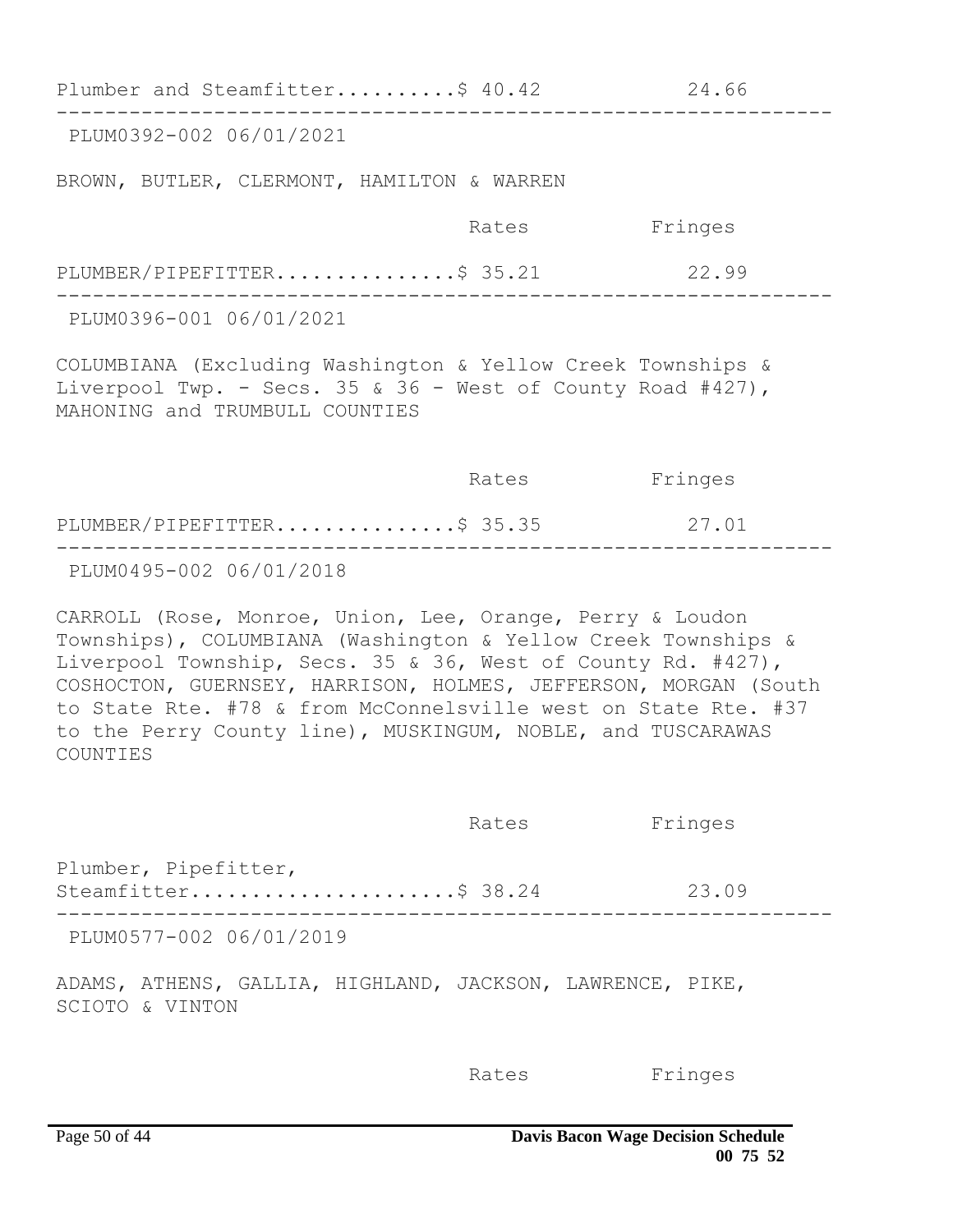| Plumber, Pipefitter,<br>Steamfitter\$ 34.90 24.11                                                                                                                                                                                                          |       |                |
|------------------------------------------------------------------------------------------------------------------------------------------------------------------------------------------------------------------------------------------------------------|-------|----------------|
| PLUM0776-002 07/01/2020                                                                                                                                                                                                                                    |       |                |
| ALLEN, AUGLAIZE, HARDIN, LOGAN, MERCER, SHELBY and VAN WERT<br>COUNTIES                                                                                                                                                                                    |       |                |
|                                                                                                                                                                                                                                                            | Rates | Fringes        |
| Plumber, Pipefitter,<br>Steamfitter\$ 37.63 25.58                                                                                                                                                                                                          |       |                |
| TEAM0377-003 05/01/2021                                                                                                                                                                                                                                    |       |                |
| STATEWIDE, EXCEPT CUYAHOGA, GEAUGA & LAKE                                                                                                                                                                                                                  |       |                |
|                                                                                                                                                                                                                                                            | Rates | Fringes        |
| TRUCK DRIVER<br>GROUP 1\$ 29.74 15.70<br>GROUP 2\$ 30.16                                                                                                                                                                                                   |       | 15.70          |
| TRUCK DRIVER CLASSIFICATIONS                                                                                                                                                                                                                               |       |                |
| GROUP 1 - Asphalt Distributor; Batch; 4- Wheel Service;<br>4-Wheel Dump; Oil Distributor & Tandem                                                                                                                                                          |       |                |
| GROUP 2 - Tractor-Trailer Combination: Fuel; Pole Trailer;<br>Ready Mix; Semi-Tractor; & Asphalt Oil Spraybar Man When<br>Operated From Cab; 5 Axles & Over; Belly Dump; End Dump;<br>Articulated Dump; Heavy Duty Equipment; Low Boy; & Truck<br>Mechanic |       |                |
| TEAM0436-002 05/01/2021                                                                                                                                                                                                                                    |       |                |
| CUYAHOGA, GEAUGA & LAKE                                                                                                                                                                                                                                    |       |                |
|                                                                                                                                                                                                                                                            | Rates | Fringes        |
| TRUCK DRIVER<br>GROUP 1\$ 30.65<br>GROUP 2\$ 31.15                                                                                                                                                                                                         |       | 16.95<br>16.95 |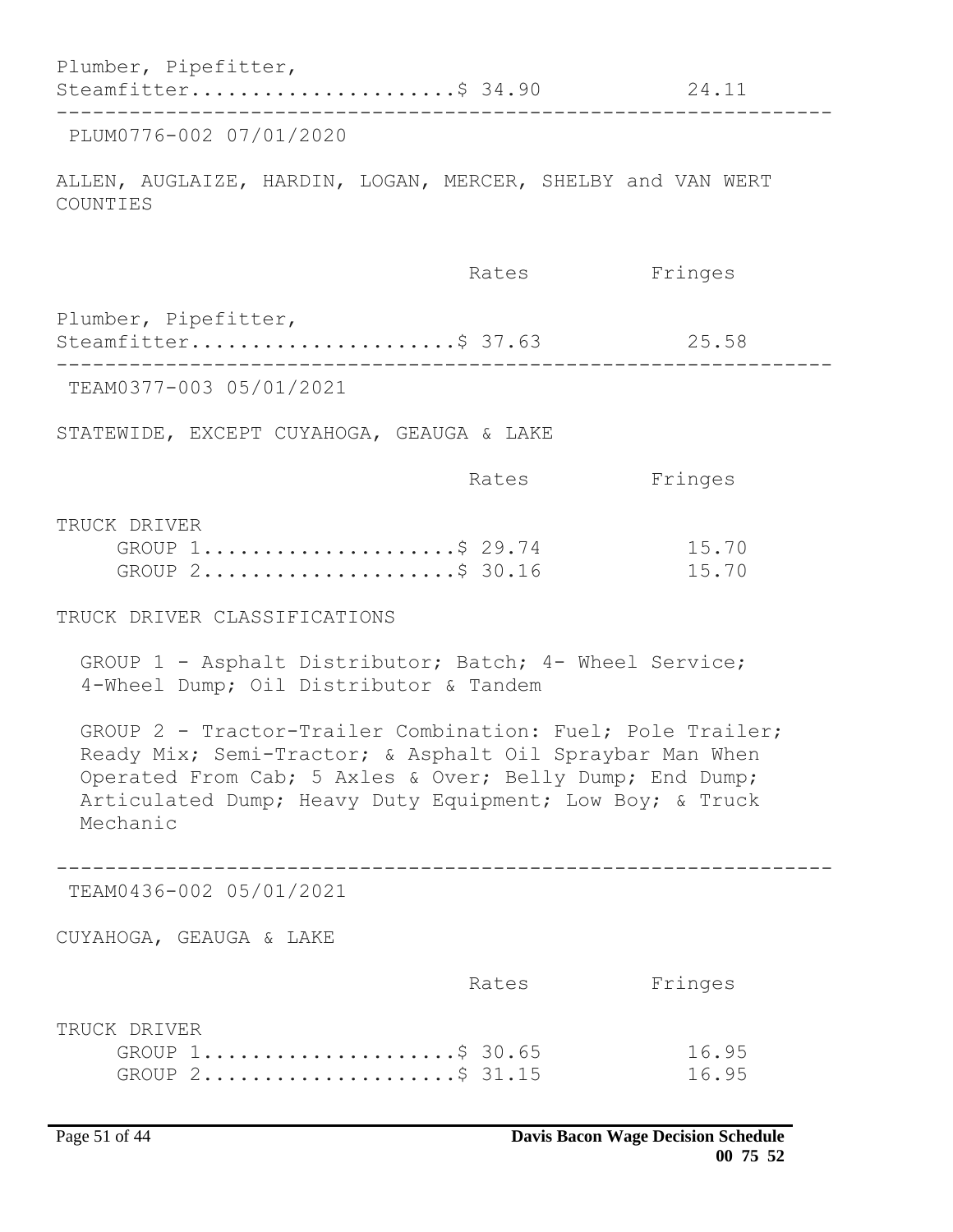GROUP 1: Straight & Dump, Straight Fuel

 GROUP 2: Semi Fuel, Semi Tractor, Euclids, Darts, Tank, Asphalt Spreaders, Low Boys, Carry-All, Tourna-Rockers, Hi-Lifts, Extra Long Trailers, Semi-Pole Trailers, Double Hook-Up Tractor Trailers including Team Track & Railroad Siding, Semi-Tractor & Tri-Axle Trailer, Tandem Tractor & Tandem Trailer, Tag Along Trailer, Expandable Trailer or Towing Requiring Road Permits, Ready-Mix (Agitator or Non-Agitator), Bulk Concrete Driver, Dry Batch Truck, Articulated End Dump

WELDERS - Receive rate prescribed for craft performing operation to which welding is incidental.

================================================================

----------------------------------------------------------------

\*\* Workers in this classification may be entitled to a higher minimum wage under Executive Order 14026 (\$15.00) or 13658 (\$11.25). Please see the Note at the top of the wage determination for more information.

Note: Executive Order (EO) 13706, Establishing Paid Sick Leave for Federal Contractors applies to all contracts subject to the Davis-Bacon Act for which the contract is awarded (and any solicitation was issued) on or after January 1, 2017. If this contract is covered by the EO, the contractor must provide employees with 1 hour of paid sick leave for every 30 hours they work, up to 56 hours of paid sick leave each year. Employees must be permitted to use paid sick leave for their own illness, injury or other health-related needs, including preventive care; to assist a family member (or person who is like family to the employee) who is ill, injured, or has other health-related needs, including preventive care; or for reasons resulting from, or to assist a family member (or person who is like family to the employee) who is a victim of, domestic violence, sexual assault, or stalking. Additional information on contractor requirements and worker protections under the EO is available at

https://www.dol.gov/agencies/whd/government-contracts.

Unlisted classifications needed for work not included within the scope of the classifications listed may be added after award only as provided in the labor standards contract clauses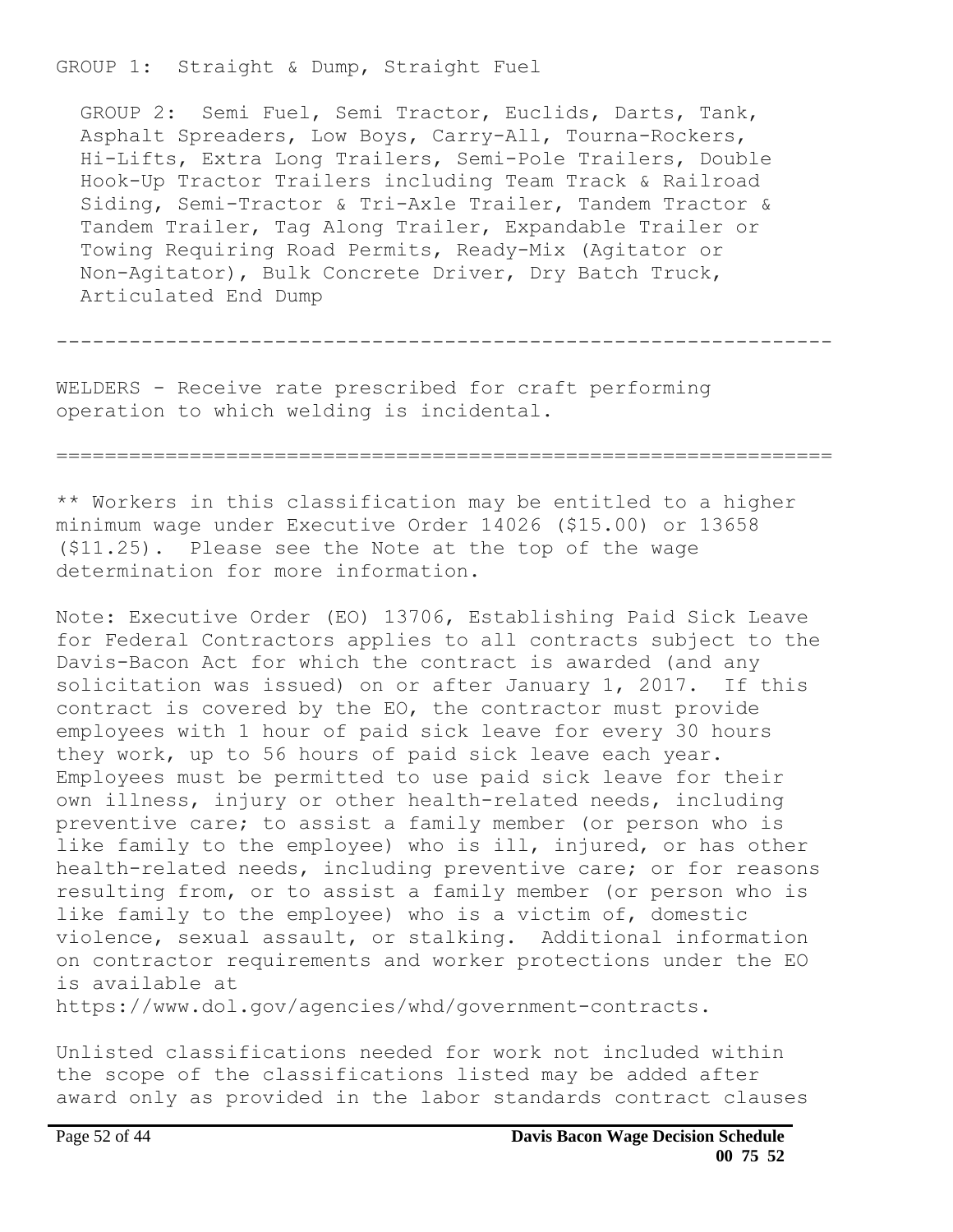(29CFR 5.5 (a) (1) (ii)).

The body of each wage determination lists the classification and wage rates that have been found to be prevailing for the cited type(s) of construction in the area covered by the wage determination. The classifications are listed in alphabetical order of ""identifiers"" that indicate whether the particular rate is a union rate (current union negotiated rate for local), a survey rate (weighted average rate) or a union average rate (weighted union average rate).

----------------------------------------------------------------

## Union Rate Identifiers

A four letter classification abbreviation identifier enclosed in dotted lines beginning with characters other than ""SU"" or ""UAVG"" denotes that the union classification and rate were prevailing for that classification in the survey. Example: PLUM0198-005 07/01/2014. PLUM is an abbreviation identifier of the union which prevailed in the survey for this classification, which in this example would be Plumbers. 0198 indicates the local union number or district council number where applicable, i.e., Plumbers Local 0198. The next number, 005 in the example, is an internal number used in processing the wage determination. 07/01/2014 is the effective date of the most current negotiated rate, which in this example is July 1, 2014.

Union prevailing wage rates are updated to reflect all rate changes in the collective bargaining agreement (CBA) governing this classification and rate.

## Survey Rate Identifiers

Classifications listed under the ""SU"" identifier indicate that no one rate prevailed for this classification in the survey and the published rate is derived by computing a weighted average rate based on all the rates reported in the survey for that classification. As this weighted average rate includes all rates reported in the survey, it may include both union and non-union rates. Example: SULA2012-007 5/13/2014. SU indicates the rates are survey rates based on a weighted average calculation of rates and are not majority rates. LA indicates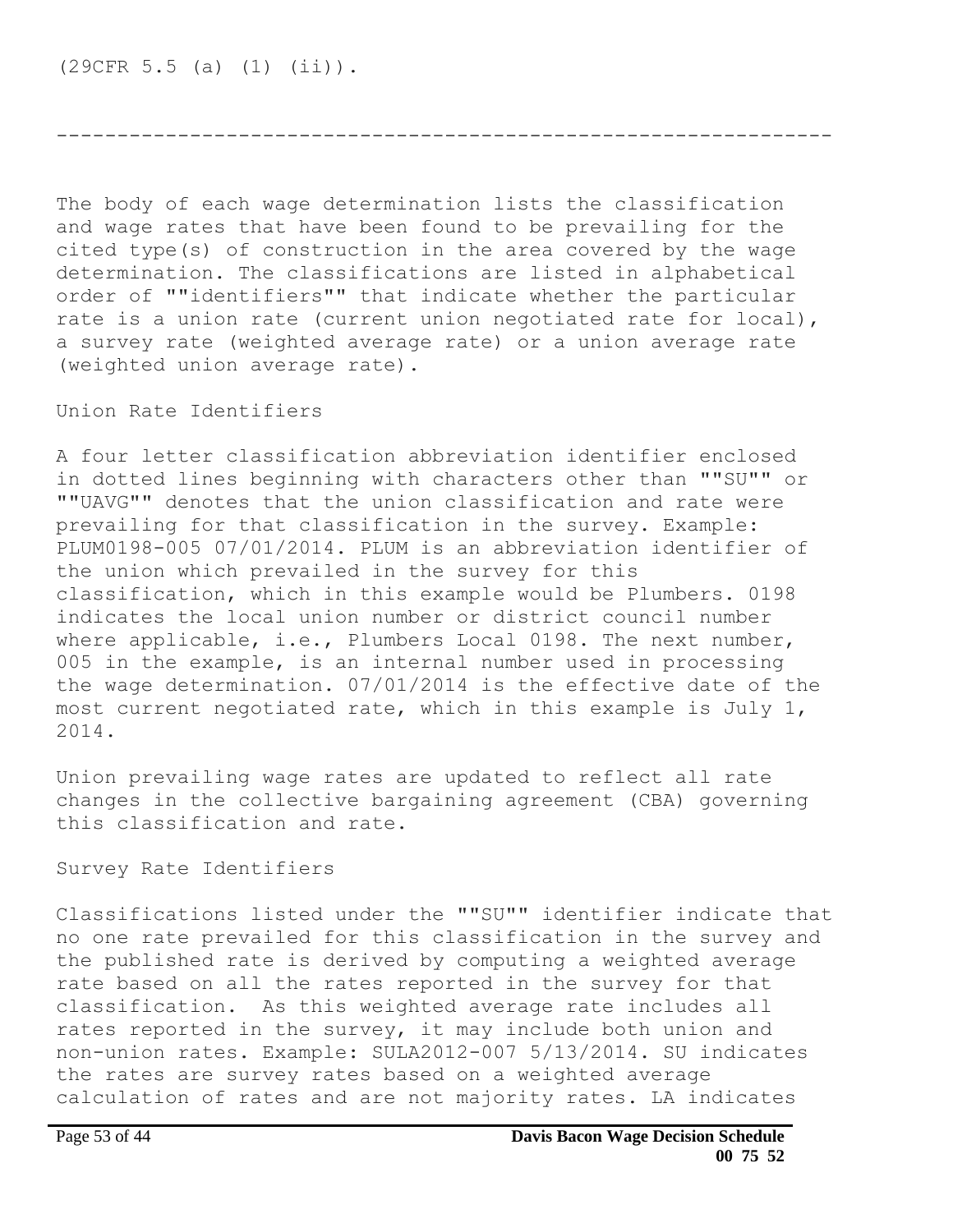the State of Louisiana. 2012 is the year of survey on which these classifications and rates are based. The next number, 007 in the example, is an internal number used in producing the wage determination. 5/13/2014 indicates the survey completion date for the classifications and rates under that identifier.

Survey wage rates are not updated and remain in effect until a new survey is conducted.

Union Average Rate Identifiers

Classification(s) listed under the UAVG identifier indicate that no single majority rate prevailed for those classifications; however, 100% of the data reported for the classifications was union data. EXAMPLE: UAVG-OH-0010 08/29/2014. UAVG indicates that the rate is a weighted union average rate. OH indicates the state. The next number, 0010 in the example, is an internal number used in producing the wage determination. 08/29/2014 indicates the survey completion date for the classifications and rates under that identifier.

A UAVG rate will be updated once a year, usually in January of each year, to reflect a weighted average of the current negotiated/CBA rate of the union locals from which the rate is based.

----------------------------------------------------------------

## WAGE DETERMINATION APPEALS PROCESS

1.) Has there been an initial decision in the matter? This can be:

- \* an existing published wage determination
- \* a survey underlying a wage determination
- \* a Wage and Hour Division letter setting forth a position on a wage determination matter
- \* a conformance (additional classification and rate) ruling

On survey related matters, initial contact, including requests for summaries of surveys, should be with the Wage and Hour National Office because National Office has responsibility for the Davis-Bacon survey program. If the response from this initial contact is not satisfactory, then the process described